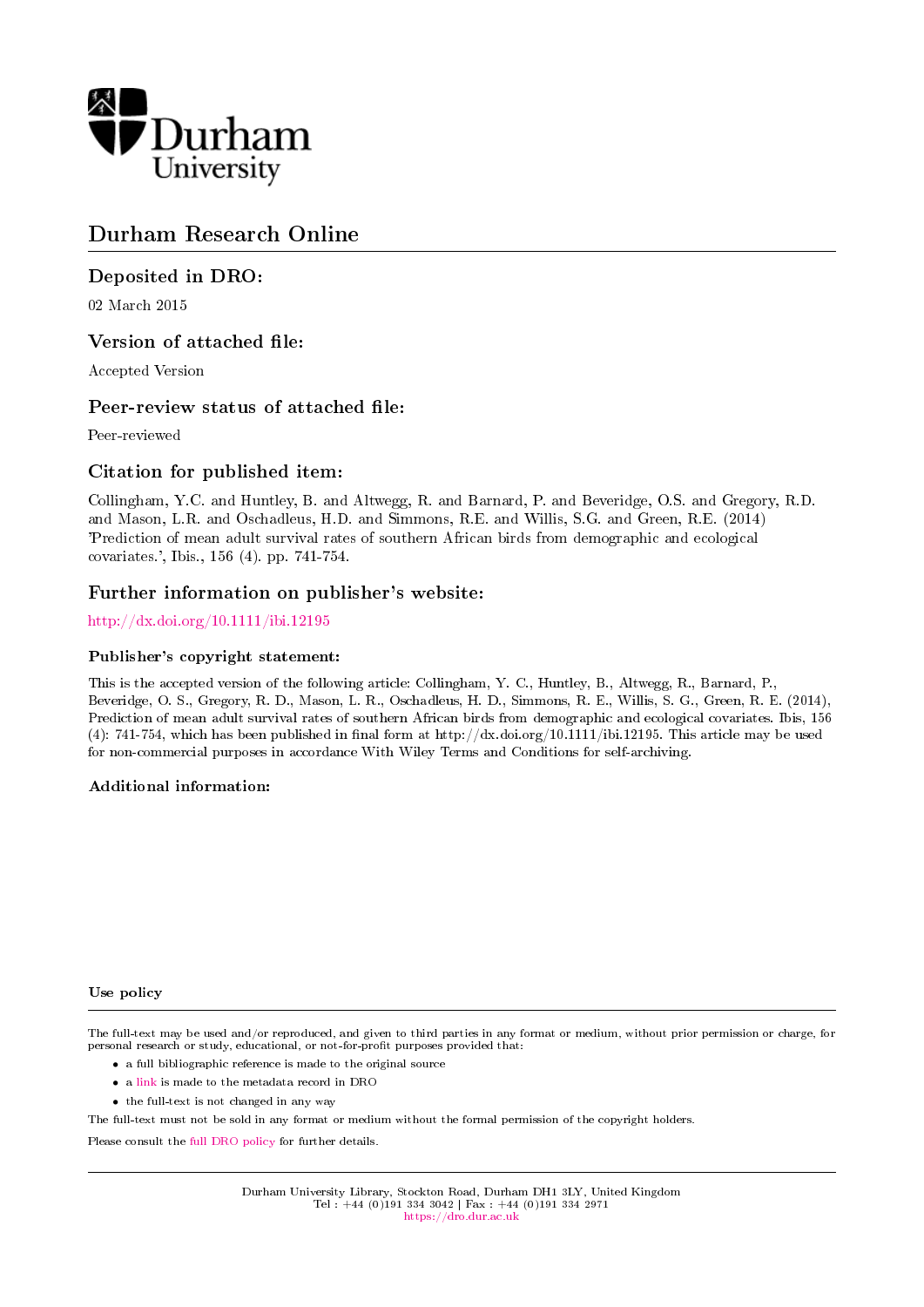# **TITLE PAGE**

**Prediction of mean adult survival rates of southern African birds from demographic and ecological covariates**

YVONNE C. COLLINGHAM<sup>1</sup>, BRIAN HUNTLEY<sup>1</sup>, RES ALTWEGG<sup>2, 3</sup>, PHOEBE BARNARD<sup>2, 4</sup>, OLIVER , OLIVER S. BEVERIDGE<sup>1</sup> , RICHARD D. GREGORY<sup>5</sup> , LUCY R. MASON<sup>5</sup> , H. DIETER OSCHADLEUS<sup>7</sup> , ROBERT E.  $\mathsf{SIMMONS}^4$ ,  $\mathsf{STEPHEN}\ G$ . WILLI $\mathsf{S}^1$  &  $\mathsf{RHYS}\ \mathsf{E}$ . GREEN $^{5,6}$ 

*<sup>1</sup> School of Biological and Biomedical Sciences, Durham University, Durham DH1 3LE, United Kingdom.*

*<sup>2</sup> Birds & Environmental Change Partnership, Climate Change and BioAdaptation Division, South African National Biodiversity Institute, Kirstenbosch Research Centre, P/Bag X7, Claremont 7735, Cape Town, South Africa*

*<sup>3</sup> Centre for Statistics in Ecology, Environment and Conservation, Department of Statistical Sciences, University of Cape Town, Rondebosch 7701, Cape Town, South Africa*

*<sup>4</sup> Percy FitzPatrick Institute of African Ornithology, DST/NRF Centre of Excellence, University of Cape Town, Rondebosch 7701, Cape Town, South Africa*

*<sup>5</sup> The Royal Society for the Protection of Birds, The Lodge, Sandy, Bedfordshire SG19 2DL, United Kingdom*

*<sup>6</sup> Conservation Science Group, Department of Zoology, University of Cambridge, Downing Street, Cambridge CB2 3EJ, United Kingdom*

*<sup>7</sup> Animal Demography Unit, Department of Biological Sciences, University of Cape Town, Rondebosch 7701, Cape Town, South Africa*

**KEY WORDS:** mark-recovery; mark–recapture; survival **SHORT RUNNING PAGE HEADING:** Predicting bird survival rates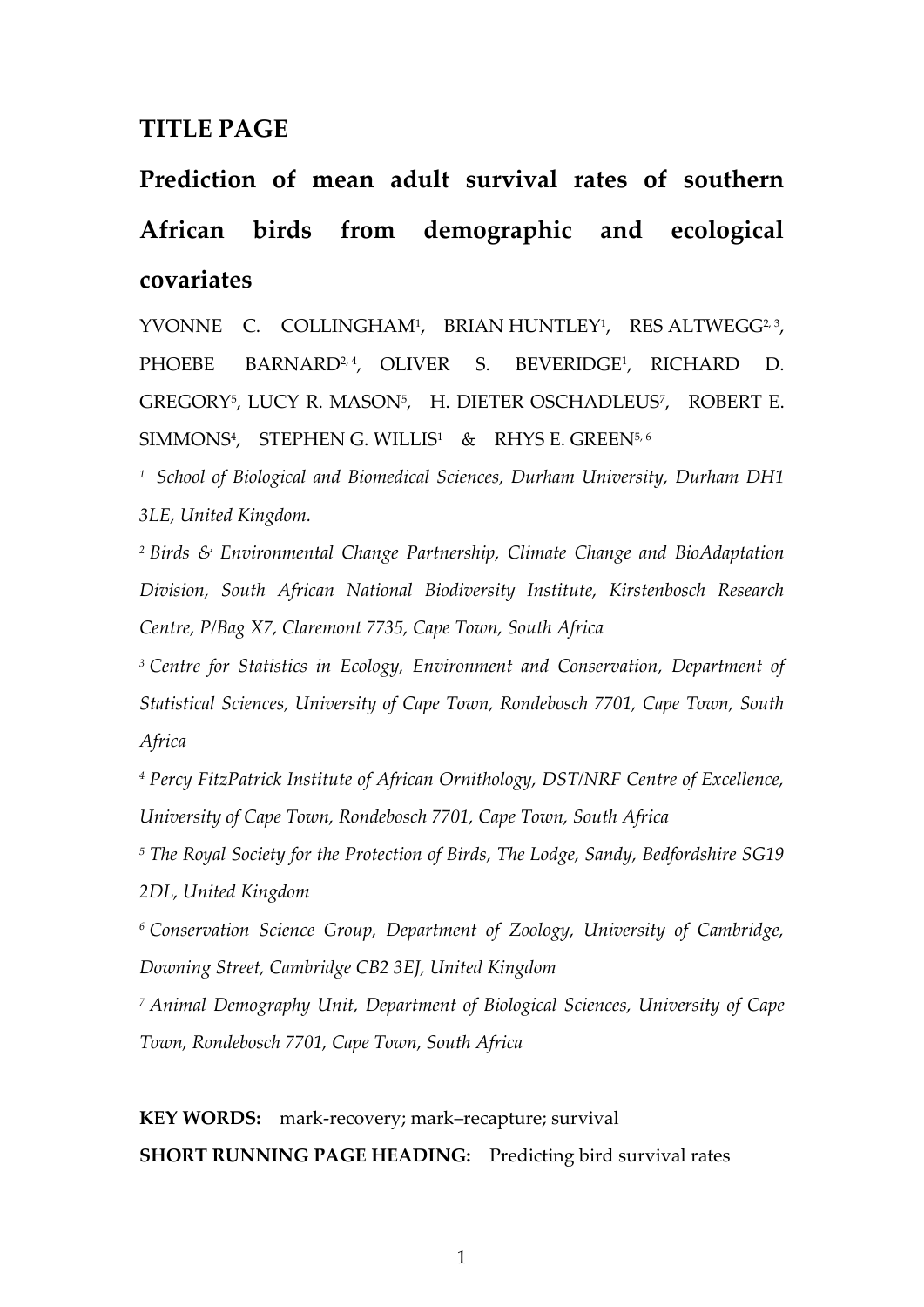Estimates of annual survival rates of birds are valuable in a wide range of studies of population ecology and conservation. These include modelling studies to assess the impacts of climatic change and anthropogenic mortality for many species for which no reliable direct estimates of survival are available. In this paper, we evaluate the performance of regression models in predicting adult survival rates of birds from values of demographic and ecological covariates that are available from textbooks and databases. We estimated adult survival for 67 species using dead recoveries of birds ringed in southern Africa and fitted regression models using five covariates: mean clutch size, mean body mass, mean age at first breeding, diet and migratoriness. Models including these explanatory variables performed well in predicting adult survival in this set of species, both when phylogenetic relatedness of the species was taken into account using phylogenetic generalised least squares (51% of variation in logit survival explained) and when it was not (48%). Two independent validation tests also indicated good predictive power, as indicated by high correlations of observed with expected values in a leave-one-out cross validation (LOOCV) test performed using data from the 67 species and when annual survival rates from independent mark– recapture studies of 38 southern African species were predicted from covariates and the regression using dead recoveries (LOOCV: 35% of variation in logit survival explained: mark-recapture estimates: 48%). Clutch size and body mass were the most influential covariates, both with and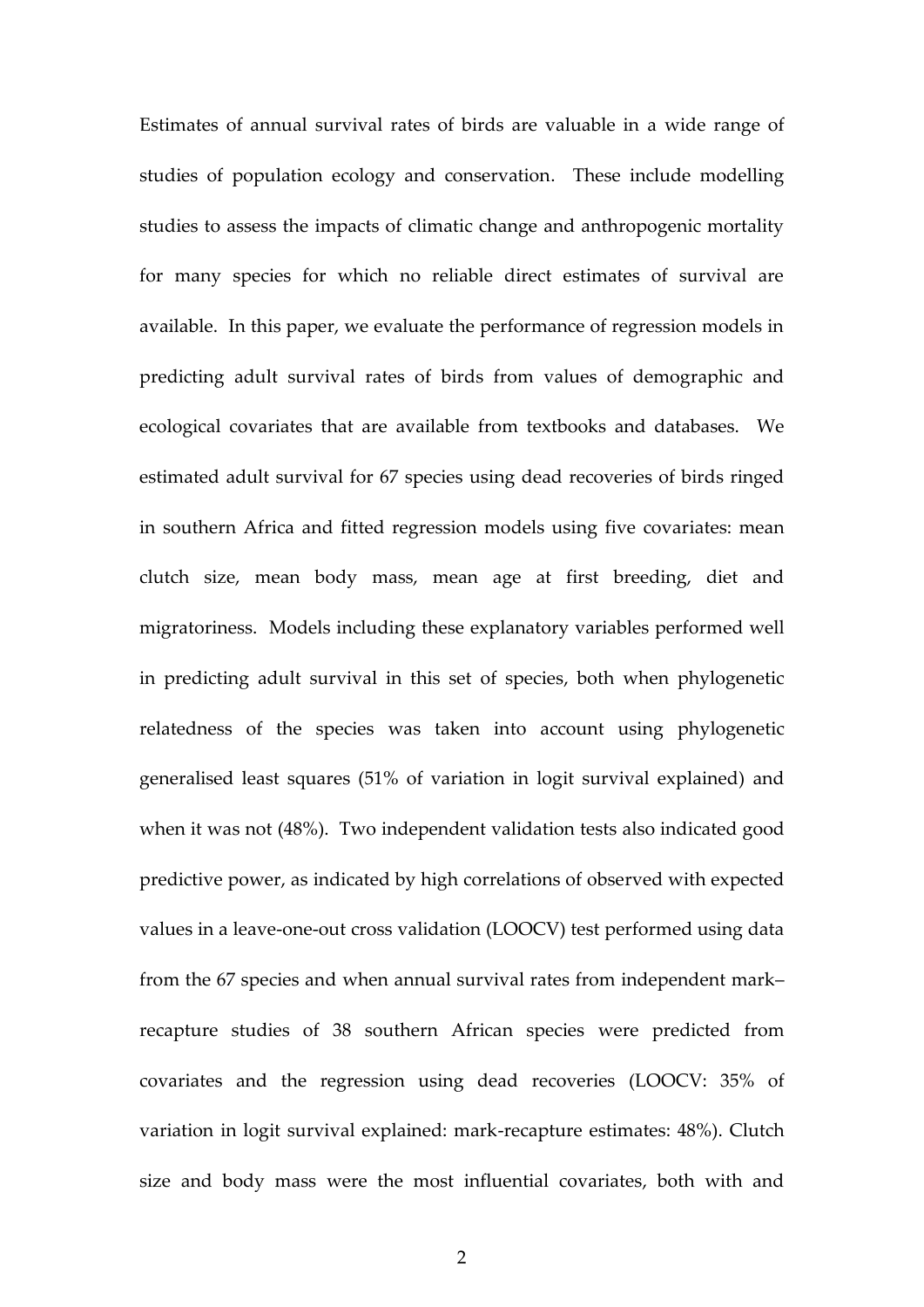without the inclusion of phylogenetic effects, and a regression model including only these two variables performed well in both of the validation tests (LOOCV: 39% of variation in logit survival explained: mark-recapture estimates: 48%). We conclude that our regression models, including the version with only clutch size and body mass, are likely to perform well in predicting adult survival rate for southern African species for which direct survival estimates are not available.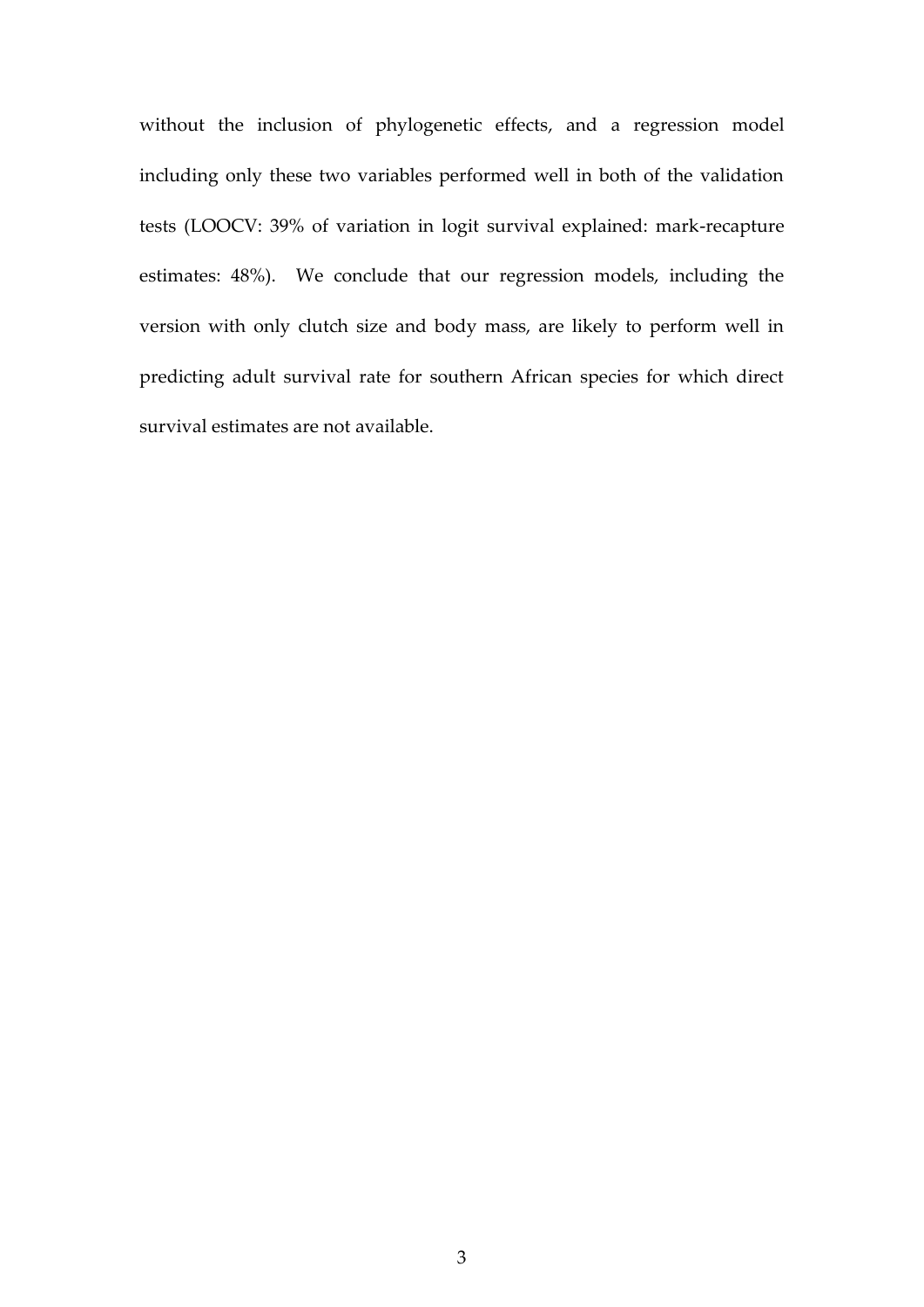In this paper, we build and test regression models in which easily obtained biometric and biological variables were used to predict the mean annual adult survival of bird species. Estimates of annual survival rates of birds are valuable in studies of population ecology and conservation for several reasons. Comparisons among survival estimates specific to age classes and calendar years or other time periods can be used to assist in identifying the demographic mechanisms of population declines and increases (Green 2002). Even if there are insufficient data to permit survival estimation by time periods and pre-adult age classes, an estimate of the mean survival rate of adults is valuable for assessing the relative sensitivity of a species' population growth rate to changes in different demographic rates (Caswell 2001), and the capacity of a population to show density-dependent compensation for additional mortality from anthropogenic causes (Niel & Lebreton 2005, Dillingham & Fletcher 2008). A method to obtain the mean adult survival expected for a species might indicate that the rate measured directly during a period of unusual population decline is low by comparison. This might be useful in revealing the demographic mechanism underlying a decline of a species of conservation concern, though it would usually be preferable to do this by comparing survival and other demographic rates among areas or time periods with differing population trends (Green 2002).

An important new use of mean survival estimates is in dynamic models of the responses of species' distribution and abundance to climatic

4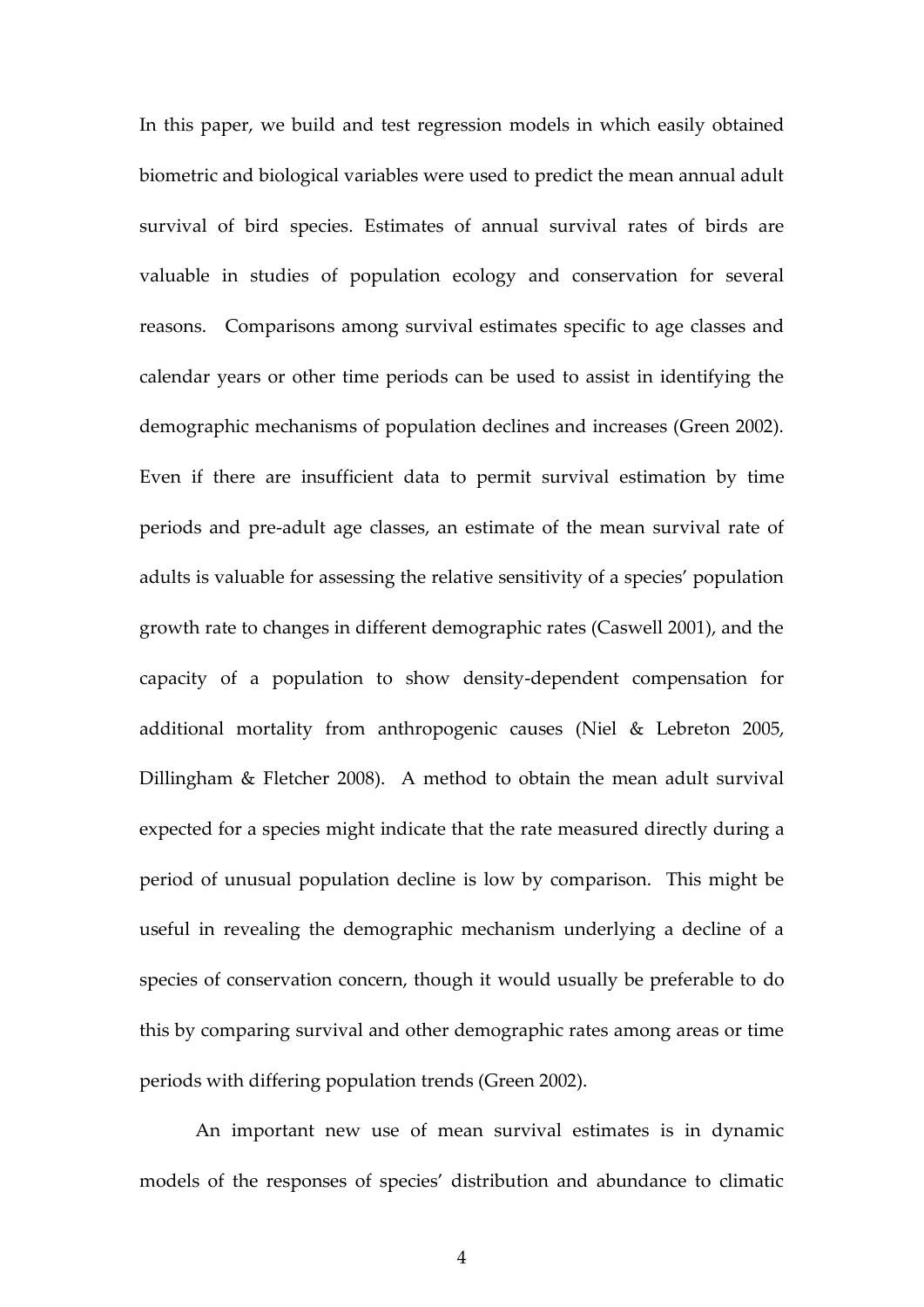change. There is growing evidence that climatic change during the twentieth century has already changed the distribution (Parmesan 2006, Parmesan & Yohe 2003) and abundance (Gregory *et al*. 2009, Green *et al*. 2008) of species from a wide range of taxonomic groups (Hickling *et al*. 2006) and future projected climatic change is widely expected to have further substantial effects during the remainder of the present century (Huntley *et al*. 2008, Hill et al. 2002, Thuiller et al. 2006, Huntley et al. 2012). Most published projections of these impacts have used climatic envelope models of some form; such static models offer no insights into the rates at which, or even the extent to which, species may achieve potential changes in abundance and/or distribution. However, evidence indicates that, whilst at least some species are shifting their ranges and/or changing in abundance patterns in response to recent climatic changes, many are doing so at rates that lag behind the rate of climatic change (Devictor *et al.* 2008). Actual outcomes are affected both by the speed with which climate-induced changes in biotic factors directly affecting the species occur and by the interacting effects of the species' demographic characteristics and dispersal capacity. To improve upon climate envelope models, dynamic models of responses to climatic change are needed, incorporating estimates or assumptions about dispersal, demographic rates and the degree to which these are affected, directly or indirectly, by climatic changes (Huntley *et al.* 2010). Although some initial progress has been made in this direction (Anderson *et al.* 2009, Keith *et al.*

5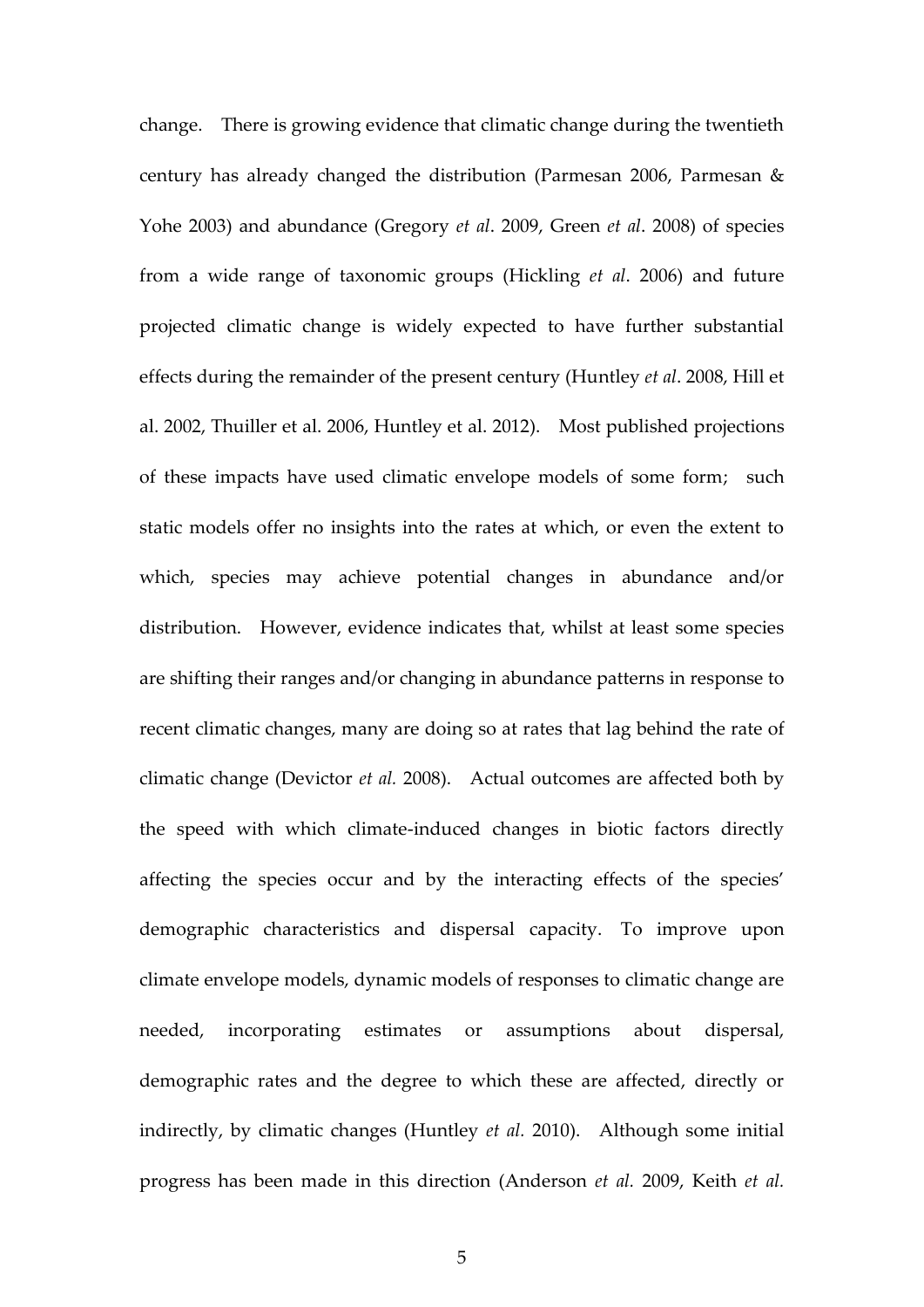2008, Midgley *et al.* 2010, Midgley *et al.* 2006), a key limiting factor is the lack of data for most species on the demographic and dispersal attributes for which such mechanistic models typically require at least mean values (e.g. Collingham *et al.* 1996). Hence, to apply dynamic models of response to climatic change, methods are needed for estimating appropriate values of demographic parameters for a wide range of species.

Annual adult survival rate is amongst the most useful of these demographic parameters. Along with fecundity (number of independent young produced per adult per year) and pre-reproductive survival rate, it determines the potential maximum rate of population growth. A recent approach, based upon the theory of demographic invariants (Niel & Lebreton 2005), suggests that the potential maximum rate of population growth can be estimated reasonably accurately if just the mean annual adult survival rate under favourable conditions and the mean age at first reproduction are known, without information on other aspects of reproduction. Adult survival is also likely indirectly to influence patterns of juvenile dispersal in many actively-dispersing species in which occupation of a breeding territory by surviving adults excludes settlement by juveniles as they reach breeding age, especially in species that do not practice cooperative breeding. Survival rates of birds can be estimated from the ages at death of ringed birds reported by members of the public. Recaptures or re-sightings of live individually marked birds can also be used, although permanent emigration from the area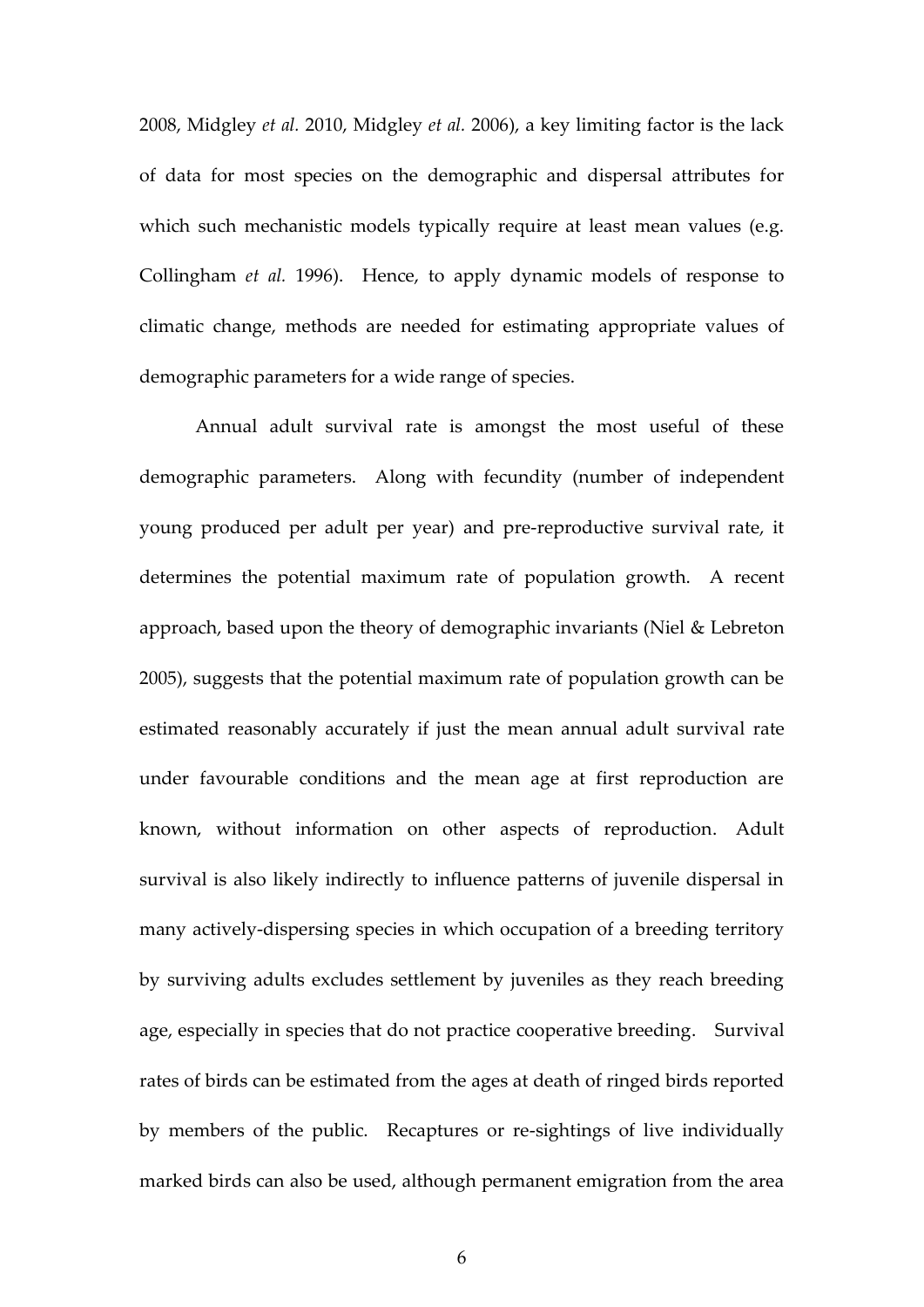under surveillance by the researchers may cause under-estimation of survival from such data. Inventory methods for survival estimation, which use the proportions of different age classes in counts of unmarked birds, can also be used (e.g. Green 2004). Extensive bodies of data from which annual adult survival rates can be estimated are available for few taxonomic groups, of which recoveries after death of ringed birds are the largest datasets in existence for the largest number of species. Although national datasets of this kind often include information on more than a million ringed individuals of all species, the proportion of these that are recovered dead is on average only a few percent, with highest proportions for large conspicuous species and those that are hunted, and lowest values for small, inconspicuous species and especially for migrants that spend a large part of the year in regions with low human population densities and/or where reporting of finds of ringed individuals is unlikely. Furthermore, the number of ringed individuals, and hence of recoveries, is higher for common species and often very low for rarer species including many of those that are of conservation concern. These latter species, however, are those for which we most urgently need the more reliable predictions of the potential impacts of climatic change that dynamic models should be able to provide.

The avifauna of southern Africa includes a high proportion of endemic species and other species of conservation concern, and is also relatively well studied. Hockey *et al.* (2005) provide comprehensive accounts of the biology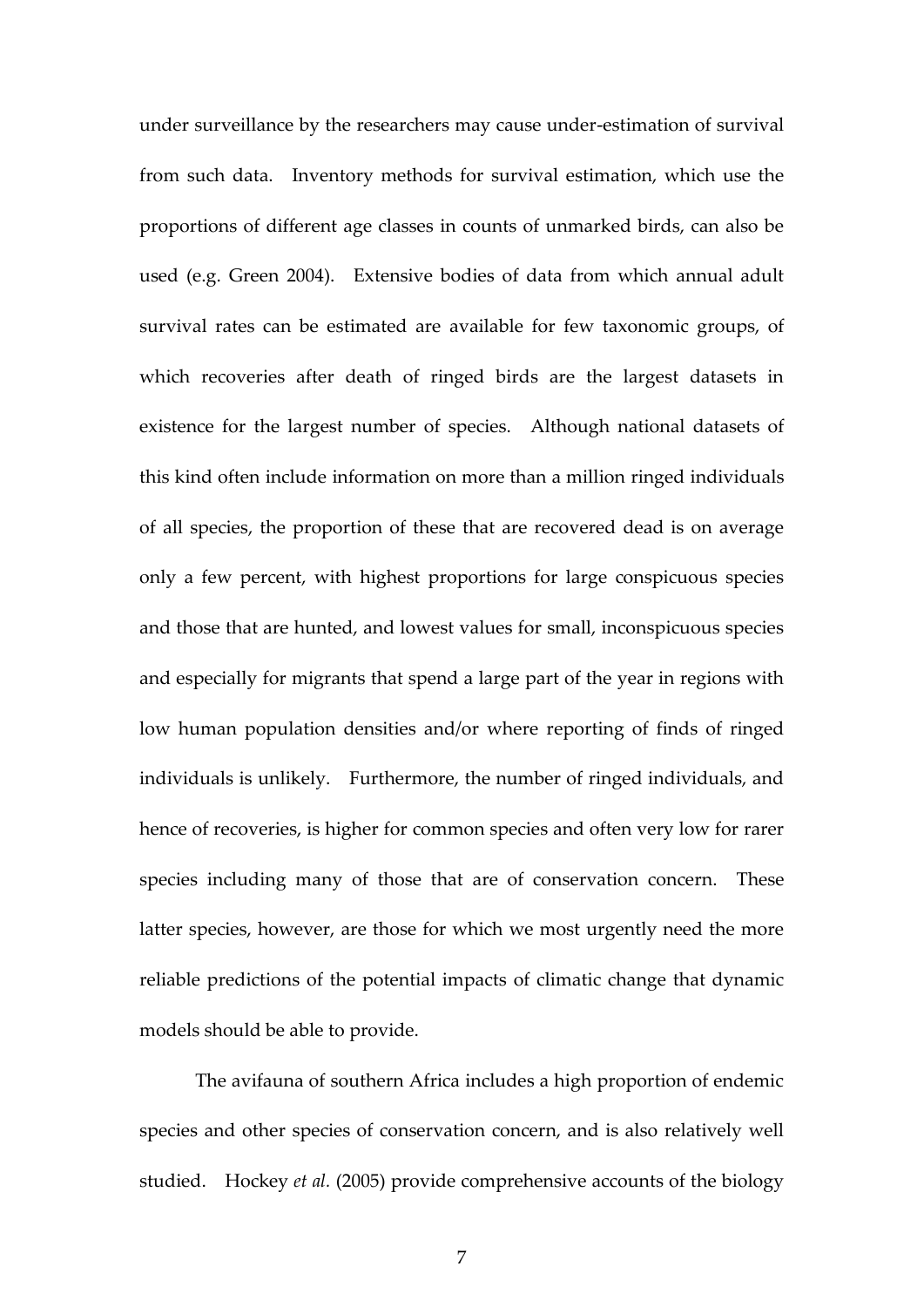of all species, including their diet, migratory behaviour and habitat preferences, as well as morphometric data. The Bird Ringing Scheme in South **Africa** Africa (SAFRING:

http://safring.adu.org.za/search\_public.php?type=species) holds over 2.1 million ringing records, of which 1.4 million ringed since 1960 were eligible for the analyses reported below. Here we present an approach to estimating annual adult survival rate for land-bird species that is based upon modelling its relationship with a small number of biometric and biological characteristics that are readily obtainable from published sources. Mean annual adult survival was first estimated for all of those species with ten or more dead recoveries in the SAFRING database, filtered to remove estimates with low precision and the resulting values then used to develop predictive regression models in which biometric and biological variables were covariates of survival. The resulting models were evaluated both using leave-one-out cross validation and by applying them to predict annual adult survival rate for species for which we were able to locate independent published mark– recapture survival estimates. The results presented provide a widely applicable method for obtaining annual adult survival rate estimates for southern African species, especially rare and little-studied species. Our models may be of use in dynamic models of the impacts of climatic change upon such species and may also have wider applications in other studies of the demography of bird species.

8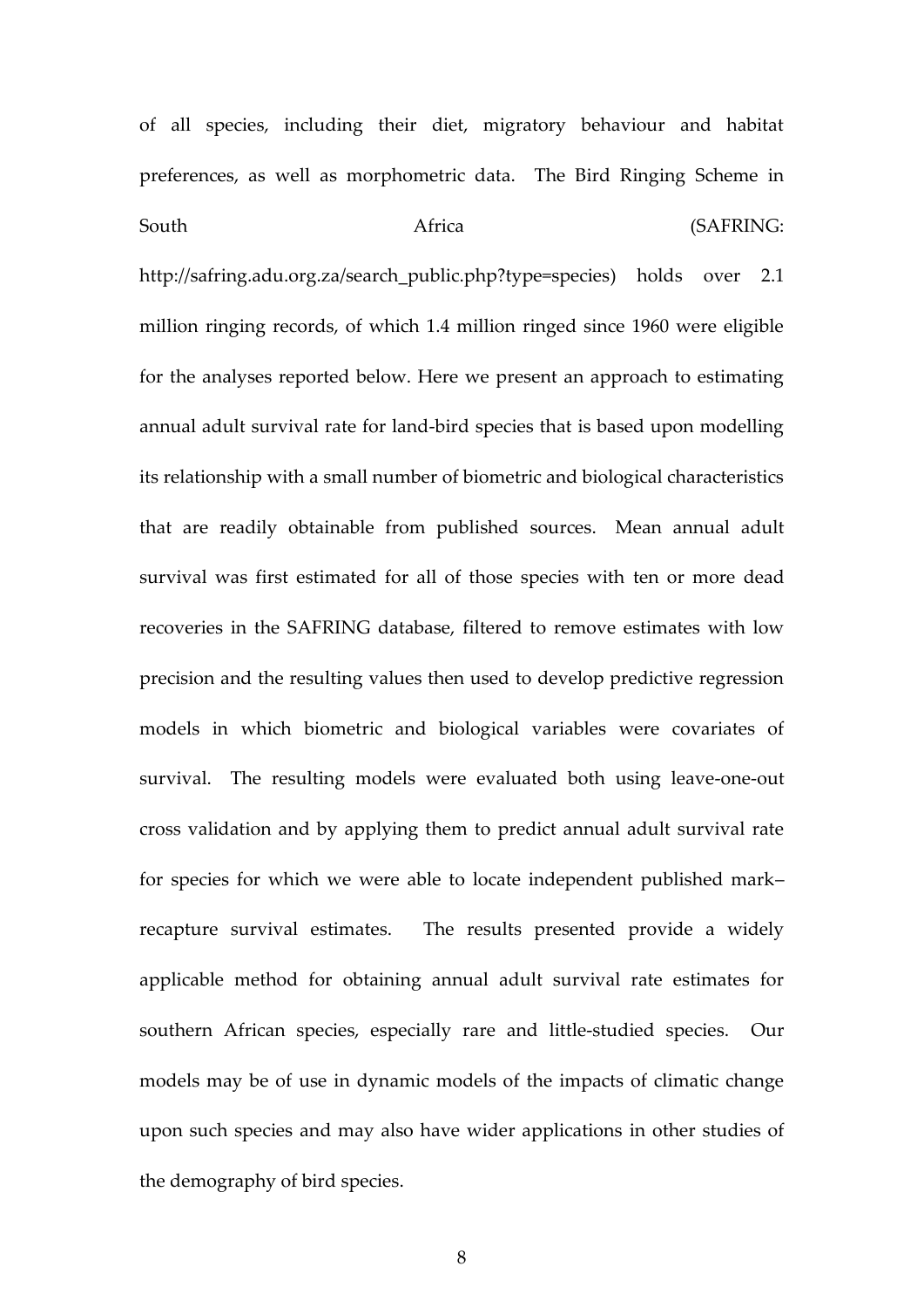#### **METHODS**

### **SAFRING ring recovery data**

Records of individuals of all species ringed with metal rings labelled with a unique alphanumeric code, and recoveries of those birds found dead and subsequently reported, were obtained from the South African bird ringing scheme SAFRING (Animal Demography Unit, University of Cape Town, South Africa) in February 2011. We restricted our analysis to species that occur naturally as breeding birds in southern Africa and excluded results for those that occur only as non-breeders and breeding species introduced artificially to the region from elsewhere.

Our model of the mortality, ring recovery and ring reporting process was appropriate for dead recoveries only, so all other types of recovery, mainly recaptures and re-sightings of living birds, were excluded. Ringing years were taken to begin on 1 July and end on 30 June of the following year, so the last complete year of records in our dataset was July 2009 to June 2010. Birds ringed on or after 1 July 2009 and any recoveries from them were excluded from the analysis so as to ensure there was at least one year during which they could be recovered. All recoveries after June 2010 were excluded as this year was incomplete in our dataset. Data relating to rings issued before July 1960, or with five alphanumeric characters and a three-digit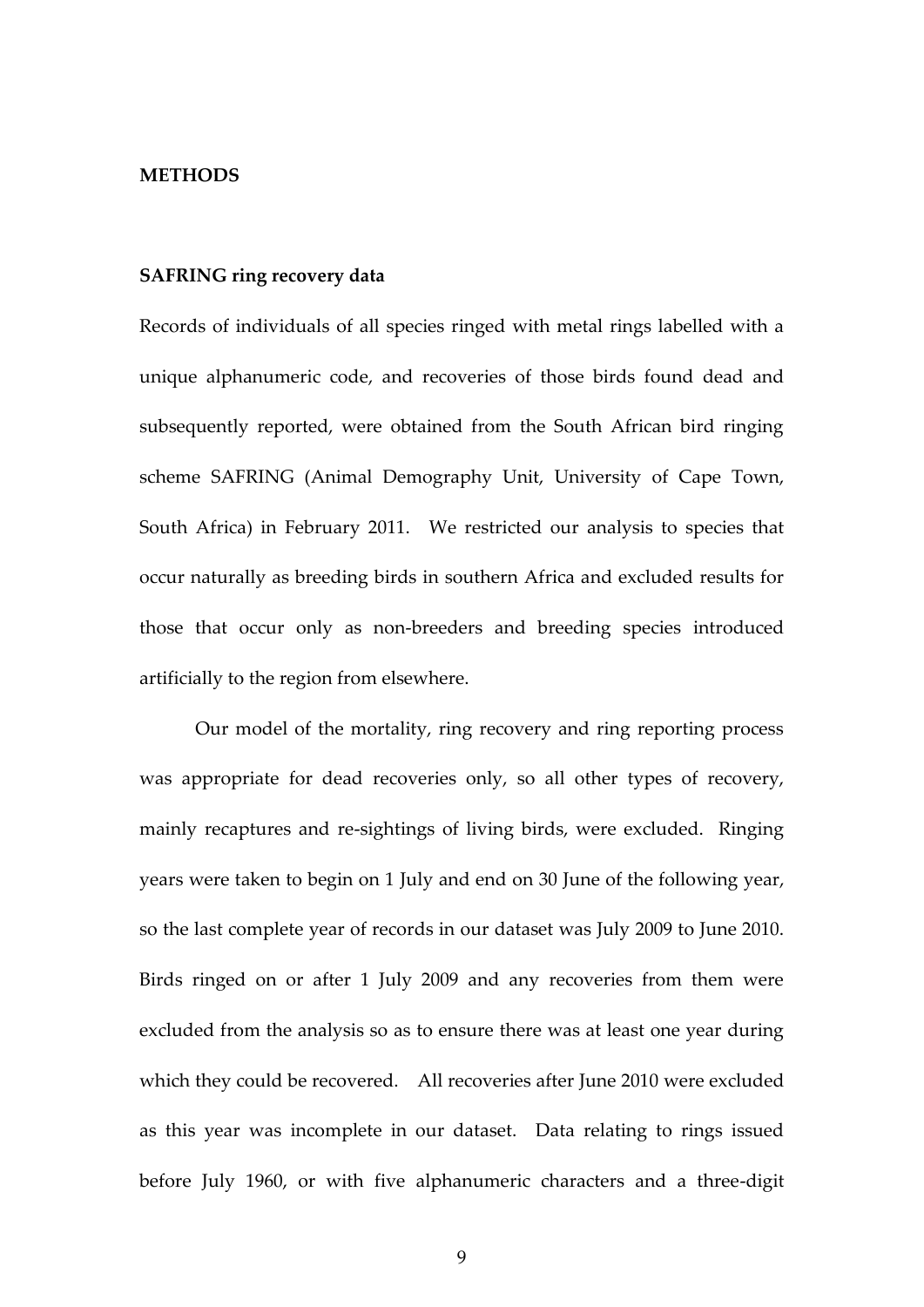numeric prefix, were removed from the dataset, because the metal from which these rings were made may have been subject to ring wear or premature loss sufficient to affect the probability and timing of ring recovery (Piper 1995). The dataset was also screened to remove the small percentage of records where errors in data entry appear to have occurred, for example duplicated ring identities and non-matching species codes between recovery and ringing records with matching ring identities. Data for ringed or recovered birds were split according to whether the bird was ringed as an adult ( $\geq$  1yr old) or juvenile (fledged birds < 1 year old). Data from birds ringed as nestlings were excluded. The number of years elapsed between recovery and ringing was calculated as the number of days between ringing and recovery divided by 365.25 and rounded down to the nearest integer.

## **Estimation of adult survival from dead recoveries**

We used the statistical model of survival and recovery of Lebreton *et al.* (1995) which provides expressions for the probabilities of observing the recovery of a dead bird in each successive year after ringing, up to the end of the period over which recoveries are compiled. In addition, an expression is available for the combined probability that a ringed bird either survives the whole period from ringing to the end of the series, or dies during that period but is not recovered. The probabilities are expressed in terms of the parameters  $\phi$ *J* – the probability that a bird ringed as a juvenile survives beyond one year after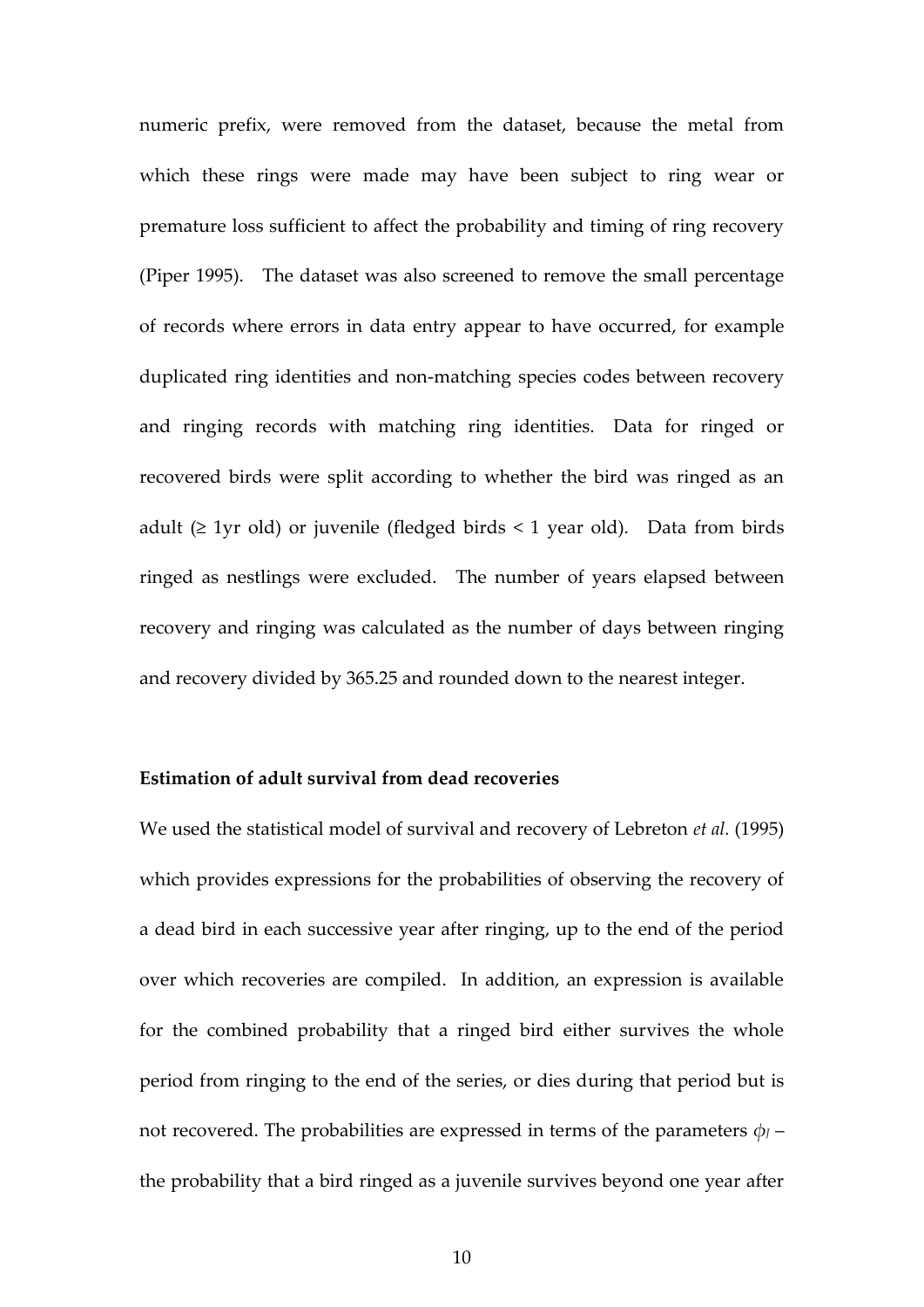ringing,  $\phi$ <sup>*A*</sup> – the probability that an adult bird survives for a year,  $\lambda$ *J* – the probability that a bird that dies within a year of ringing as a juvenile is recovered, and  $\lambda_A$  – the probability that a bird that dies as an adult is recovered.

We did not attempt to fit models with calendar year-specific values for survival and recovery rates because of the large number of years in which birds were ringed and the lack of sufficient recoveries for most species to permit the fitting of models with large numbers of year-specific parameters. The log-likelihood of the observed recovery data, including birds ringed but not recovered, was calculated for a given set of values of the parameters  $\lambda_{J}$ ,  $λ$ <sup>*A*</sup>,  $φ$ <sub>*J*</sub> and  $φ$ <sup>*A*</sup>, but with logit parameter transformation to avoid out-of-range estimates (less than zero or greater than one). Those values of the transformed parameters that maximised the log-likelihood were obtained numerically by the Newton-Raphson method (Kalbfleisch 1979). We attempted to fit models for all species with at least ten dead recoveries of birds that died as adults (84 species). For many species, estimates of *λJ*, and *φ<sup>J</sup>* were imprecise because of relatively small numbers of birds ringed as young, low juvenile recovery rates, or both. We therefore concentrated on annual adult survival rate,  $\phi_A$ , as the parameter of primary interest. Some of our estimates of *φ<sup>A</sup>* also had low precision. Hence, we used only those estimates of  $\phi$ <sup>*A*</sup> with standard error of logit( $\phi$ <sup>*A*</sup>)  $\leq$  0.4 (67 species) in our subsequent modelling.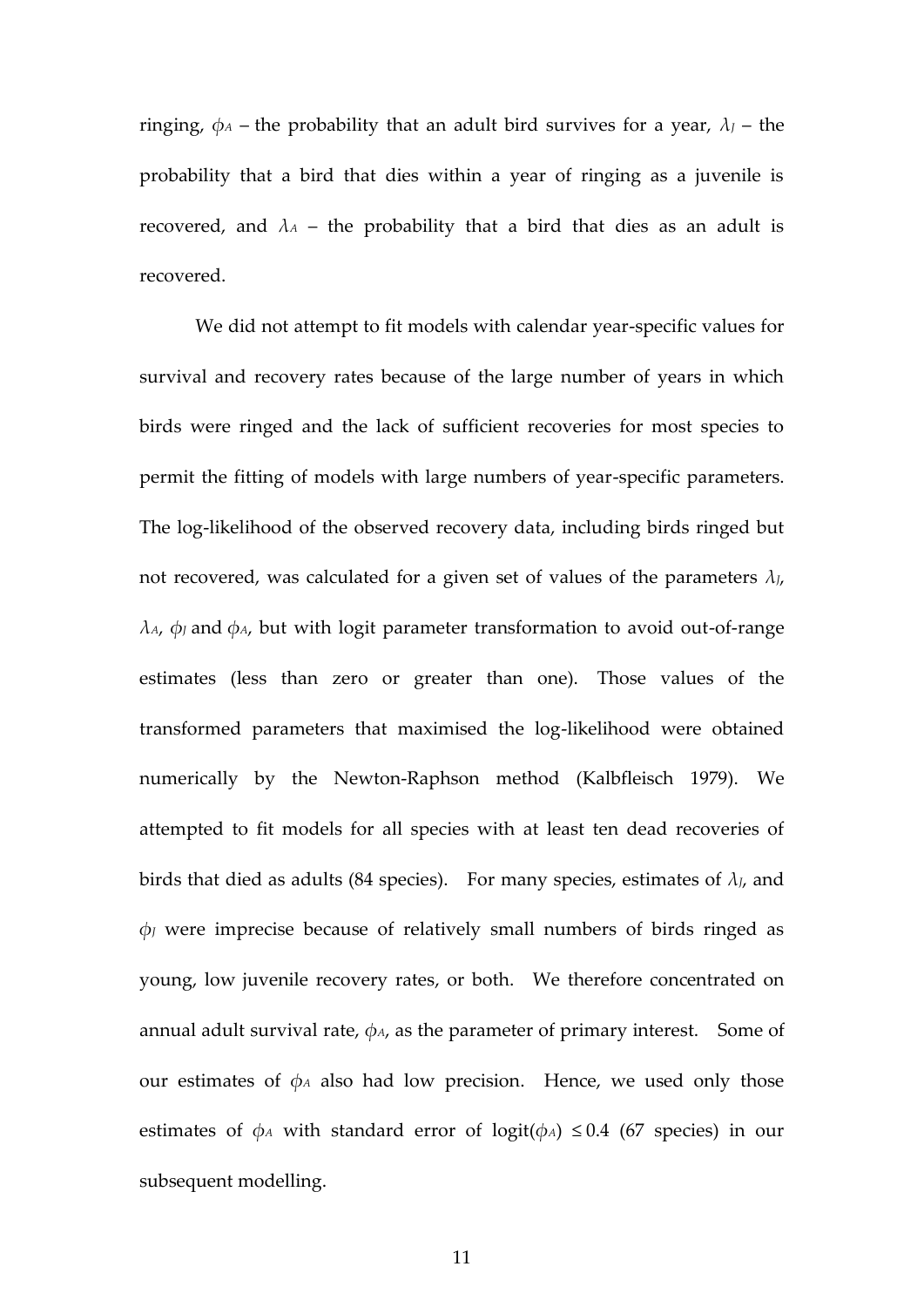#### **Regression analysis of adult survival in relation to covariates**

In order to explore the prediction of annual adult survival rate from biometric and biological properties of the species, we fitted regression models to our 67 estimates of adult survival. We used both ordinary least squares and PGLS phylogenetically-adjusted regression. PGLS accounts for the statistical nonindependence, and consequent pseudo-replication, introduced into the analysis by the inclusion of related species with similar traits which might arise from descent from a common ancestor and is therefore preferred for unbiased assessment of the precision of regression parameter estimates. However, prediction of expected values for individual species from PGLS regression, whilst possible, is problematic because of the way that differences in traits among taxa are modelled. This difficulty arises most prominently for species outside the range of taxa included in our regression models. Prediction for such species is an important reason for our study and is also necessary for our validation tests, which are described later. For these reasons, we used both ordinary least squares and PGLS regression, but only used the ordinary least squares method for the validation tests.

Our covariates were mean body mass, mean clutch size, diet and migratoriness, with species-specific covariate values for the regression models obtained principally from Hockey *et al.* (2005), with additional input of expert advice where necessary. In addition, we obtained mean age at first breeding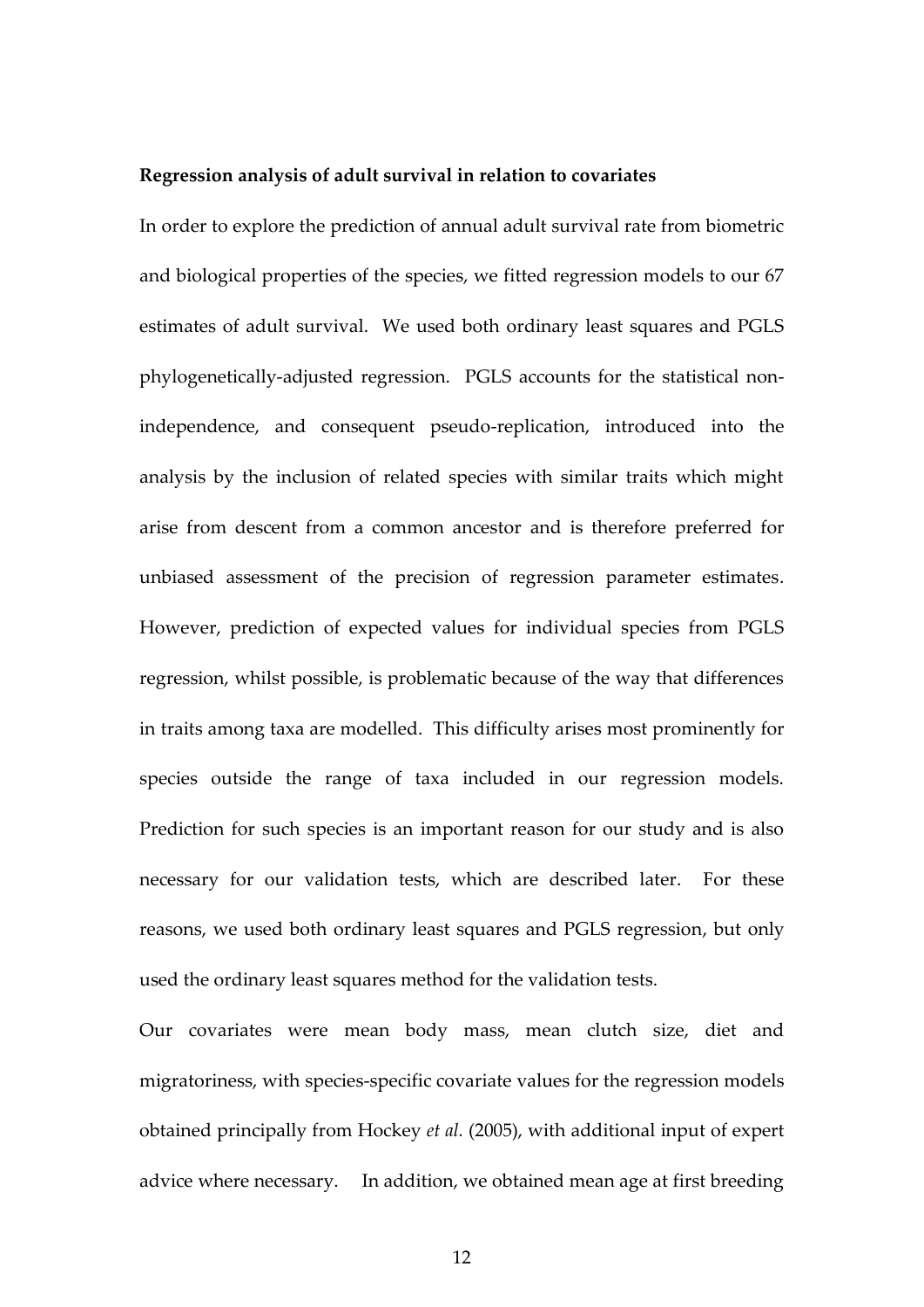from a database maintained by BirdLife International (BirdLife International 2012, World Bird Database). We used the mean body mass, irrespective of sex, given by Hockey *et al.* (2005) where this was available, and otherwise the mean of the male and female means. Mean body mass, mean clutch size and mean age at first breeding were log<sup>e</sup> transformed. The principal diet of fullgrown birds was assigned to one of seven categories: Vertebrate carnivore; Vegetative herbivore; Omnivore; Nectarivore; Invertebrate carnivore; Granivore; or Frugivore. The migratoriness of species was categorised as: Resident; Mobile (combining the categories nomad, some local movement and altitudinal migrant of Hockey *et al.* (2005)); or intra-African migrant.

Ordinary least squares linear regression models were fitted with logit of adult survival as the dependent variable. Models that included all possible combinations of the main effects of the five covariates were fitted, together with the null model with no effects of covariates. This set comprised 32 models. We did not fit models with interaction terms because some of them would have required larger numbers of fitted parameters relative to the number of data points than is usually considered acceptable, and also to avoid data dredging because we did not have clear *a priori* justifications for biological mechanisms underlying any of the possible interactions (Burnham & Anderson 2002).

For each fitted regression model we calculated the Akaike Information Criterion, corrected for the effects of small sample size (AICc) (Burnham  $\&$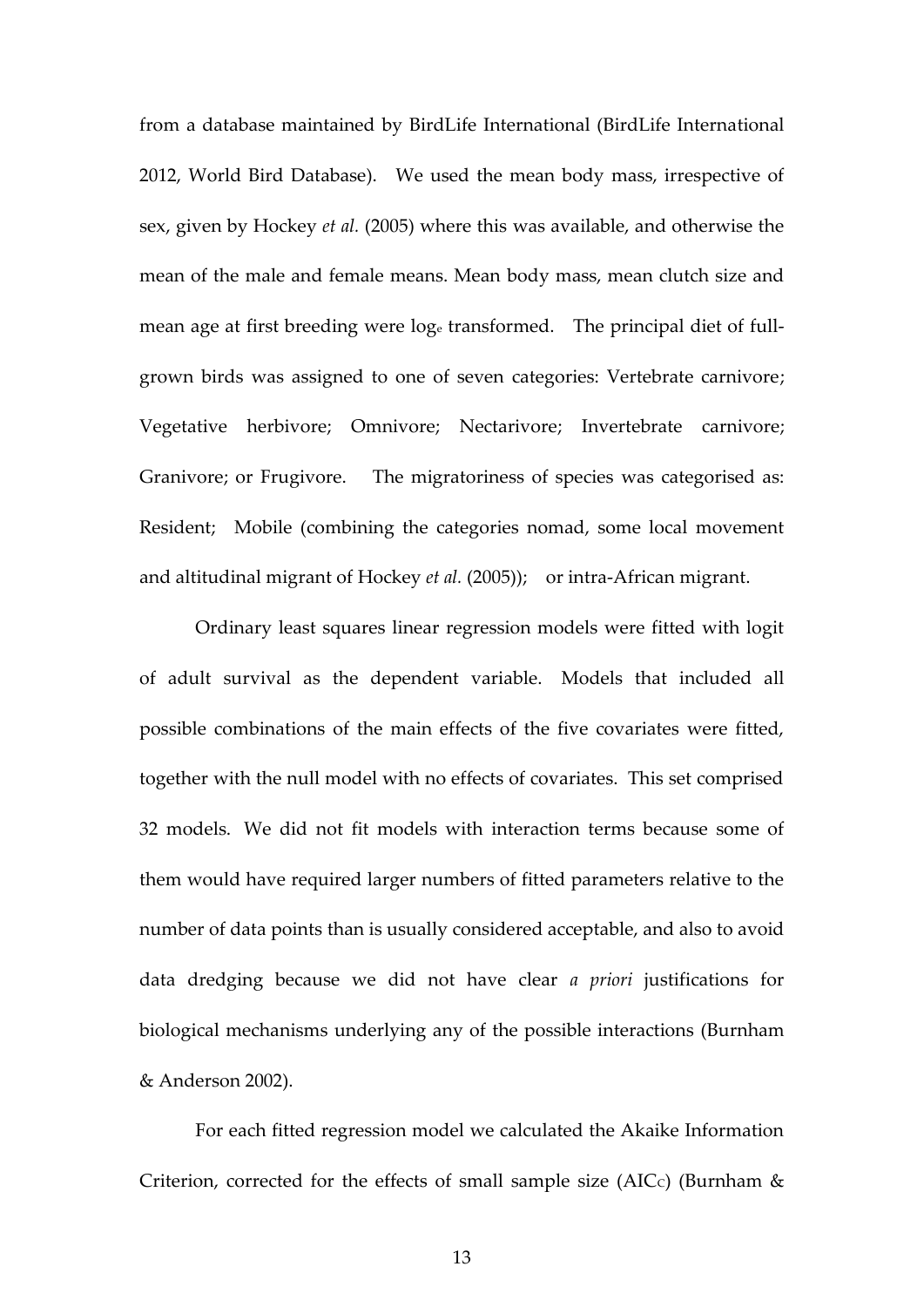Anderson 2002). Weighted average regression coefficients for each variable were calculated across all of the models in the set, including the null model, using AIC<sub>c</sub> model weights. These model-averaged coefficients were then used to calculate model-averaged expected values for logit adult survival for each species.

# **Regression analysis of adult survival in relation to covariates, adjusting for phylogeny**

We repeated our analysis using an alternative method that adjusts for phylogenetic relationships among the species in our dataset. We obtained a bifurcating phylogeny for the 67 species using available literature (Figure S1, Supplementary Information). An unresolved polytomy was retained for three closely-related *Pycnonotus* spp. which could not be easily split. Branch lengths were unavailable so were initially set to equal length  $(x = 1)$ representing a "punctuated" or "speciational" model of evolution (Martins & Garland Jr 1991; Fisher, Blomberg & Owens 2002).

We fitted phylogenetic generalised least squares (PGLS) models to the data using the pgls function of the caper package in R (R Development Core Team 2011; Orme *et al.* 2012). Pagel's  $\lambda$ , a branch length transformation indicating the strength of the phylogenetic signal, (Pagel 1999) was optimised in each model by a maximum-likelihood method. All other branch length transformations (κ and δ) were set as constant in each model, at a level which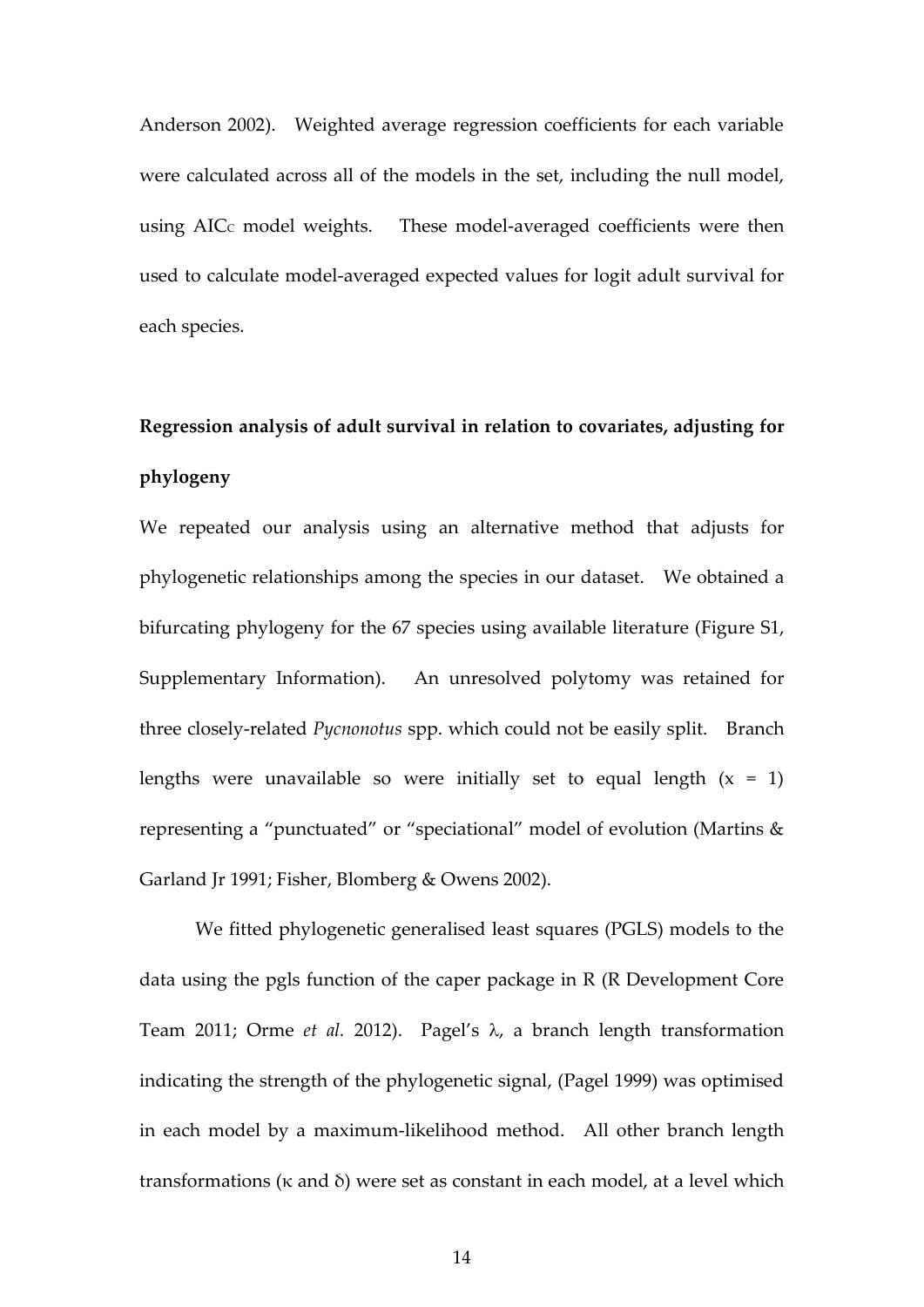assumed a Brownian motion model of evolution (equal to 1). We fitted separate models with all 32 of the combinations of covariates, as described above for the ordinary least squares analysis without phylogenetic adjustment, and then performed model averaging over this model set using AIC<sub>c</sub> weights as described previously.

# **Validation test 1: Leave-one-out cross validation of the ordinary least squares regression models**

We used a leave-one-out cross validation (LOOCV) procedure (Zuur *et al.* 2009) in which the set of 32 ordinary least squares regression models was fitted, omitting data for each of the 67 species in turn and using the resulting model-averaged regression coefficients to calculate an expected value for logit of adult survival of the omitted species. The Pearson correlation coefficient was then calculated between the directly estimated logit survival values and the LOOCV predicted values.

**Validation test 2: Prediction of independent mark–recapture estimates of adult survival using covariates and model-averaged ordinary least squares regressions**

We searched the literature for published estimates of annual adult survival rate made in southern Africa for species that breed there, according to Hockey *et al.* (2005), excluding non-native species. Only those published estimates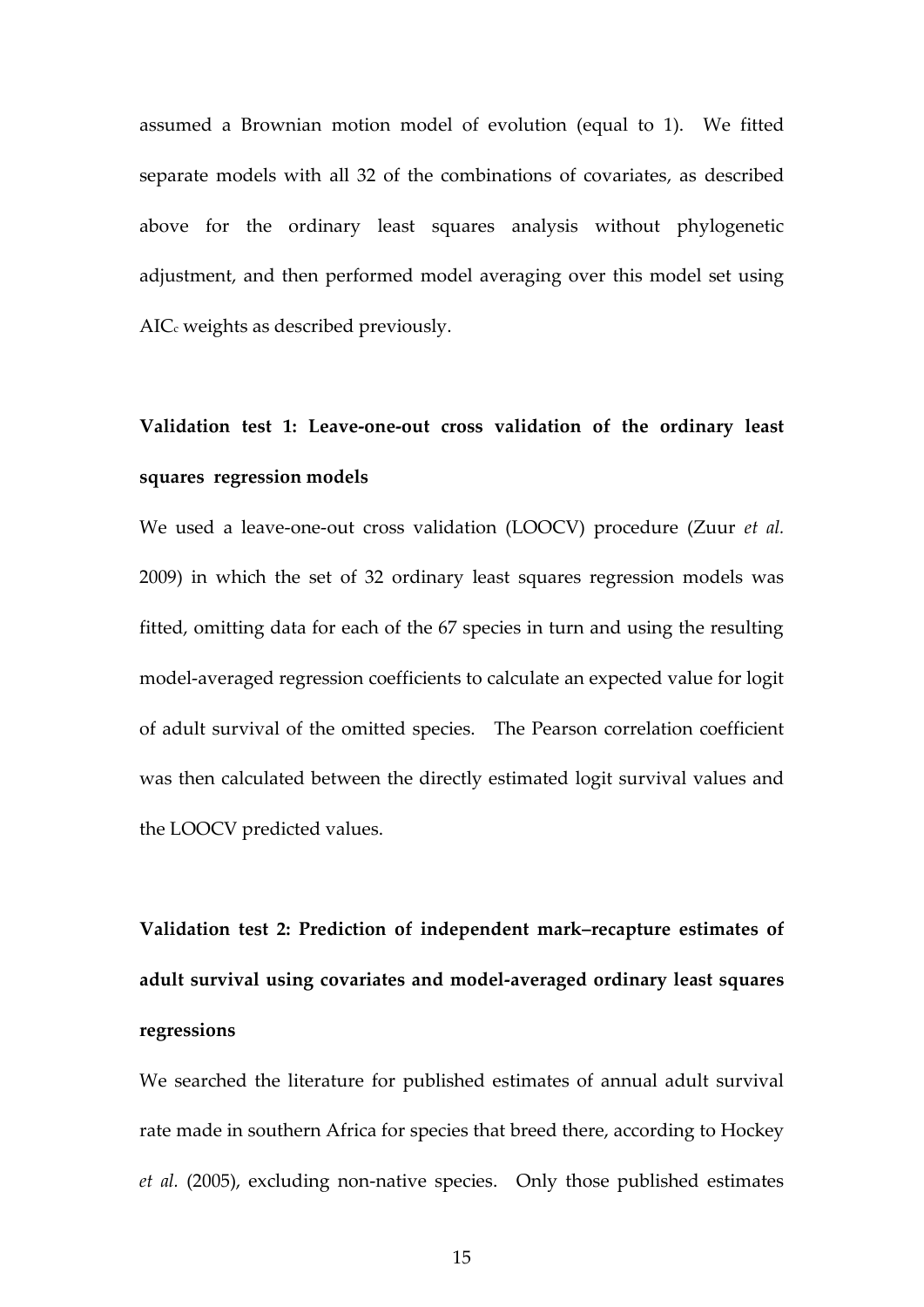that met the following criteria were included in our compilation: (1) the survival analysis accounted for incomplete detection of marked birds by an appropriate method for mark–recapture, mark–re-sighting or dead recovery data; (2) where data from both juvenile and adult birds were included in the analysis, the possible dependency of survival and recovery/recapture/resighting rates upon age was allowed for in the analyses; and (3) the data upon which the analyses were based were collected in Africa south of 15°S, but were not the same as or a subset of the dead recovery data used to make our survival estimates. Estimates that met these criteria were located for 38 species and were all based upon data obtained using mark–recapture methods. Two estimates available for *Acrocephalus baeticatus* were averaged. Nine of these estimates were for species for which we also had made estimates based upon dead recoveries, but the published estimates were based upon different data and thus could be considered independent of our estimates. These 38 estimates were of adult return rate rather than true survival, because some marked individuals might have permanently emigrated from the study area rather than died. This caveat applies less to estimates based upon dead recoveries, which are more likely to represent true survival rates, rather than return rates to study sites. Where the standard error of the untransformed survival rate *SEu* was reported we took (logit( $\phi$ *A* + *SEu*) – logit( $\phi$ *A* – *SEu*))/2 as an approximation of the standard error of  $logit(\phi_A)$ .

16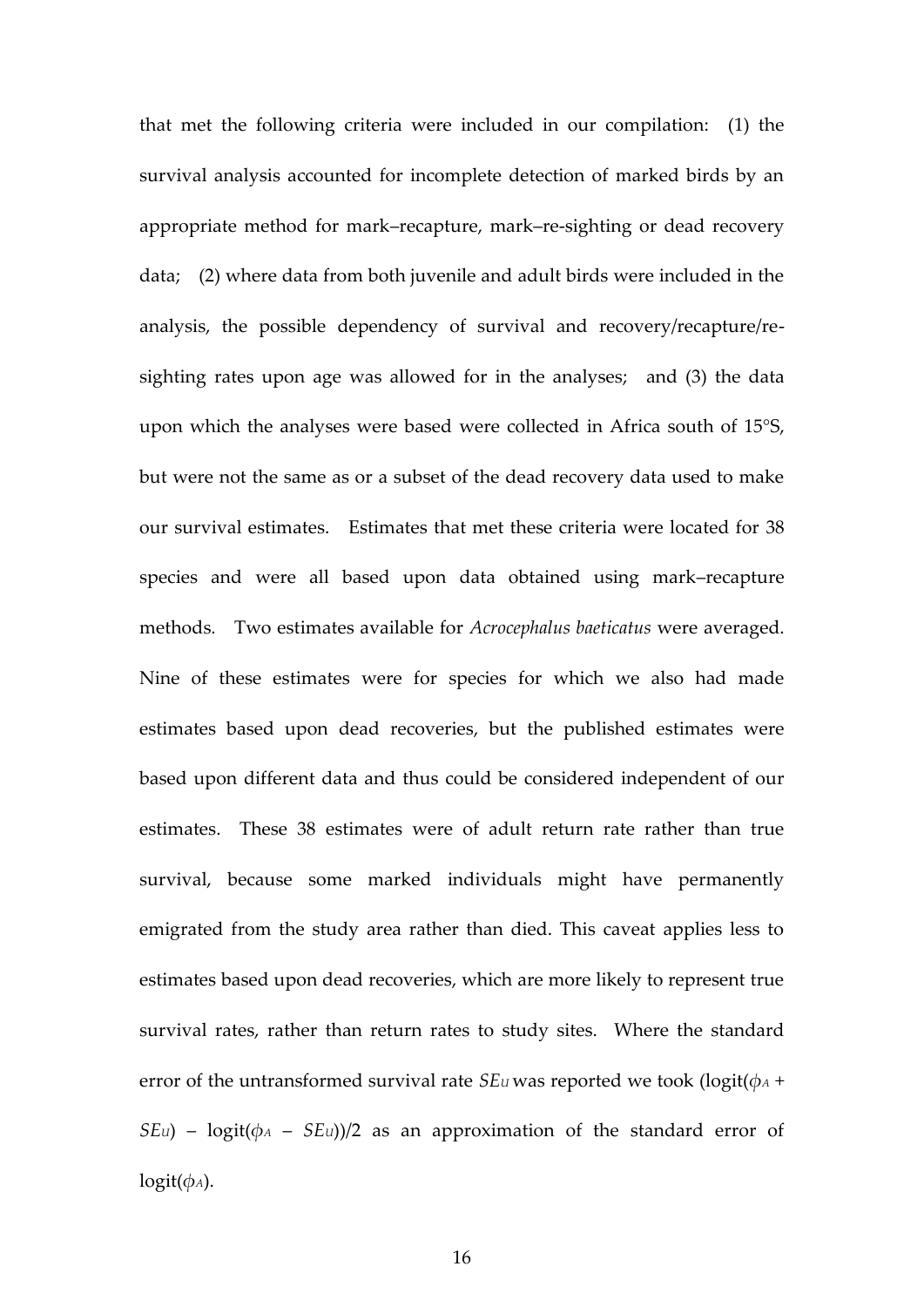Body mass, age at first breeding, clutch size, diet and mobility were determined for each of the 38 species as described above. The expected logit annual adult survival rate for each species was then calculated using its covariates and the regression models fitted to the dead recovery data for the 67 species. Pearson correlations between the published estimates and model predictions of logit survival rates were calculated.

#### **RESULTS**

### **Estimates of adult survival from dead recoveries**

We made estimates of adult survival for the 84 species which met our criteria for inclusion in the analyses. Estimates for 67 of these species were sufficiently precise to be used in further regression analyses (Table 1). The adult survival estimates ranged from a maximum of 0·901 for Cape Gannet *Morus capensis* to a minimum of 0·240 for Cape Teal *Anas capensis*, with most values (48) falling between  $0.5$  and  $0.8$ .

# **Ordinary least squares regression models of adult survival in relation to covariates**

Thirty-two ordinary least squares regression models were fitted relating the logit of adult survival estimate for each of the 67 species to all possible combinations of the five covariates singly and in combination. The covariate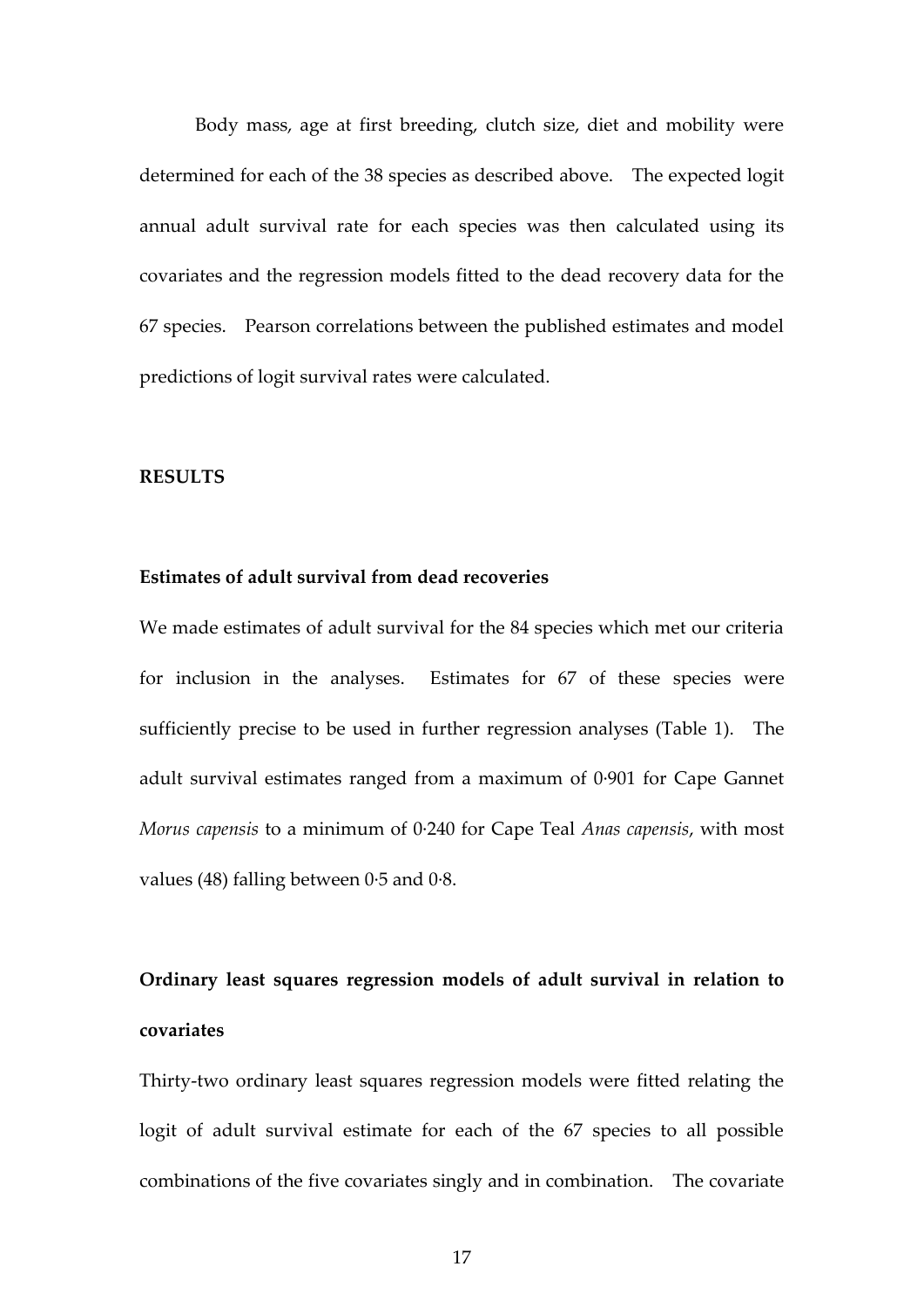values used for each species and the number of recoveries upon which the survival estimates were based are shown in Table S1 (Supplementary Information), whilst the performance of the top models is summarised in Table 2, with details of all models being given in Table S2 (Supplementary Information). Expected values obtained using model averaging across all models gave a Pearson correlation between observed and expected logit survival rates of 0·695 (Figure 1a). Model-averaged estimates of regression parameters and the relative importance of covariates are shown in Table 3.

Clutch size was the most important covariate, and had a strongly negative relationship with survival. Body mass was the next most important variable and had a positive relationship. The model with these two variables alone had the lowest AIC*c*, and the top five models with the lowest AIC*c* all included body mass and clutch size (Table 2). There was also a weak positive relationship of survival to age at first breeding and this variable was ranked third in terms of relative importance. Diet was the least important covariate, with a relative importance slightly less than half that of migratoriness.

#### **Phylogenetic regression models of adult survival in relation to covariates**

Thirty-two phylogenetic regression models were fitted relating the logit of adult survival estimate for each of the 67 species to all possible combinations of the five covariates singly and in combination. The performance of the top models is summarised in Table 2, with details of all models being given in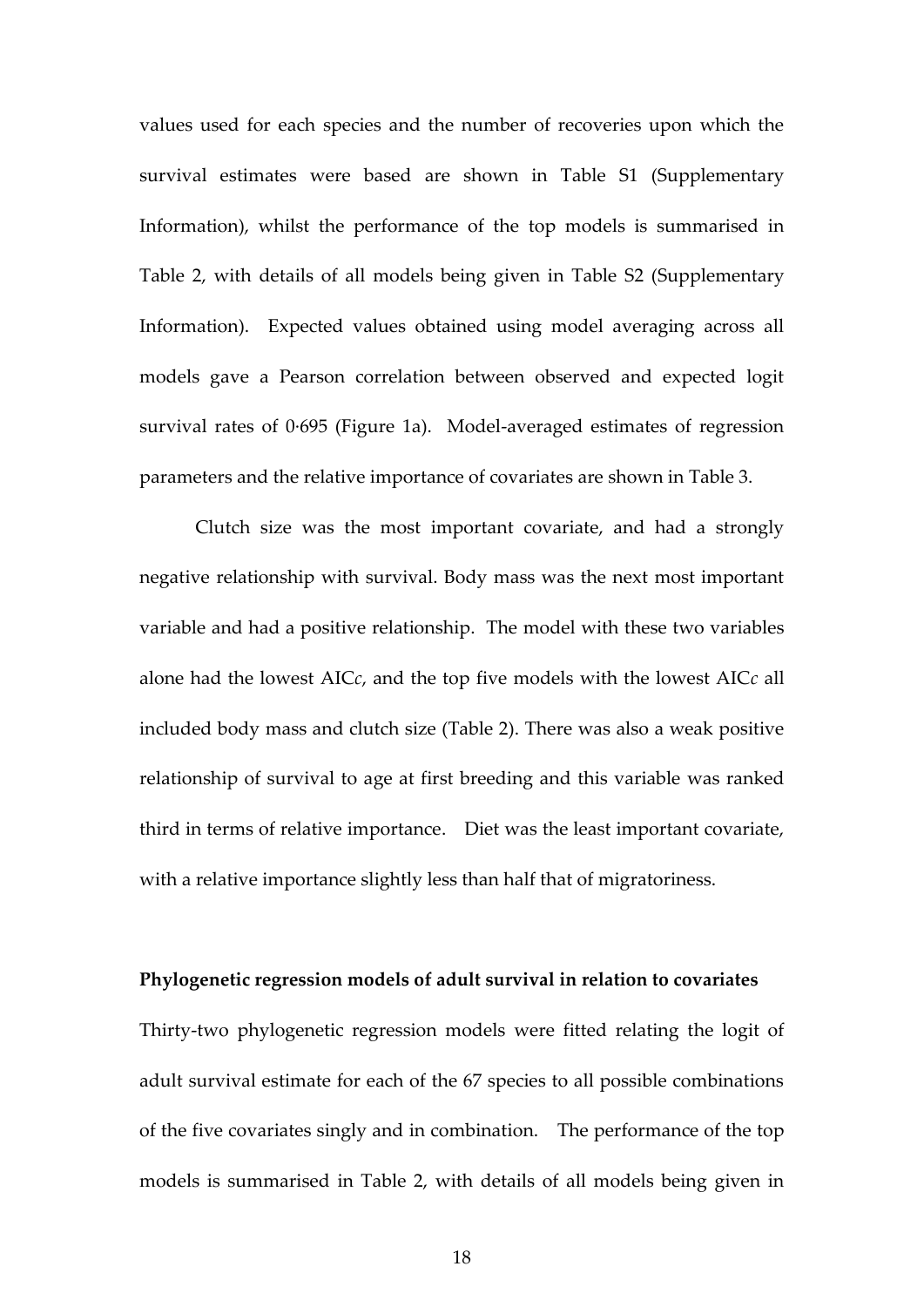Table S3 (Supplementary Information). Expected values obtained using model averaging across all models gave a Pearson correlation between observed and expected logit survival rates of 0·712 (Figure 1b). Modelaveraged estimates of regression parameters and the relative importance of covariates are shown in Table 4.

Clutch size was the most important covariate, and had a strongly negative relationship with survival. Body mass was the next most important variable and had a positive relationship. The model with these two variables alone had the lowest AIC*c*, and the top four models with the lowest AIC*c* all included body mass and clutch size (Table 2). There was a weak positive relationship of survival to age at first breeding and this variable was ranked third in terms of relative importance. Diet was nearly as important as age at first breeding with the relative importance of migratoriness being considerably lower.

# **Consistency of conclusions from ordinary least squares and phylogenetic regression models**

Both ordinary least squares and phylogenetic regression methods identified clutch size, body mass and age at first breeding as the three most important covariates and agreed on their order. Model-averaged regression coefficients were also the same in sign and similar in magnitude for the two regression methods (compare Tables 3 and 4).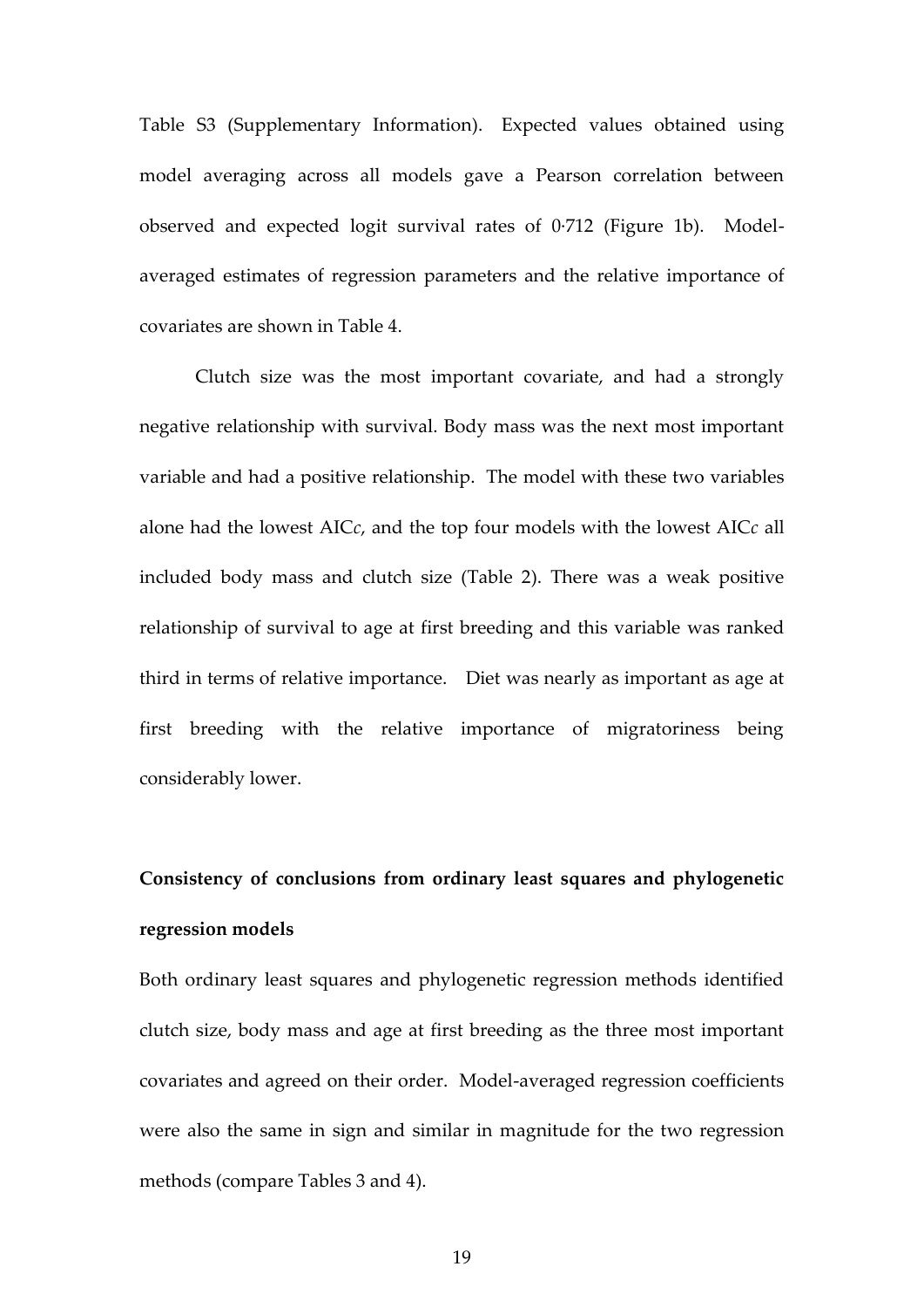Ordinary least squares and phylogenetic regression disagreed on the relative importance of diet and migratoriness, though there was agreement that these were the two least important covariates. The model-averaged ordinary least squares regression model ranked the expected adult survival of the diet classes from lowest to highest in the following order: Granivore, Vegetative herbivore, Frugivore, Nectarivore, Invertebrate carnivore, Vertebrate carnivore, Omnivore. The ranking of these classes was the same for the phylogenetically adjusted PGLS model, except that the order of Vegetative herbivore and Frugivore was reversed. Hence, there was close agreement between the relationships of survival to diet estimated using the two regression methods (Spearman rank correlation coefficient,  $r<sub>S</sub> = 0.964$ ). However, the two regression methods did not agree on the pattern of modelled effects of migratoriness. The model-averaged ordinary least squares regression model ranked the expected adult survival of the migratoriness classes from lowest to highest in the following order: intra-African migrant, Resident, Mobile, whereas the phylogenetically adjusted PGLS model ranked them Resident, intra-African migrant, Mobile.

# **Mark–recapture estimates of survival from the literature**

We identified eligible estimates of adult survival from the literature for 38 species of southern African birds (Table S4, Supplementary Information). Although we searched for estimates derived from dead recoveries and mark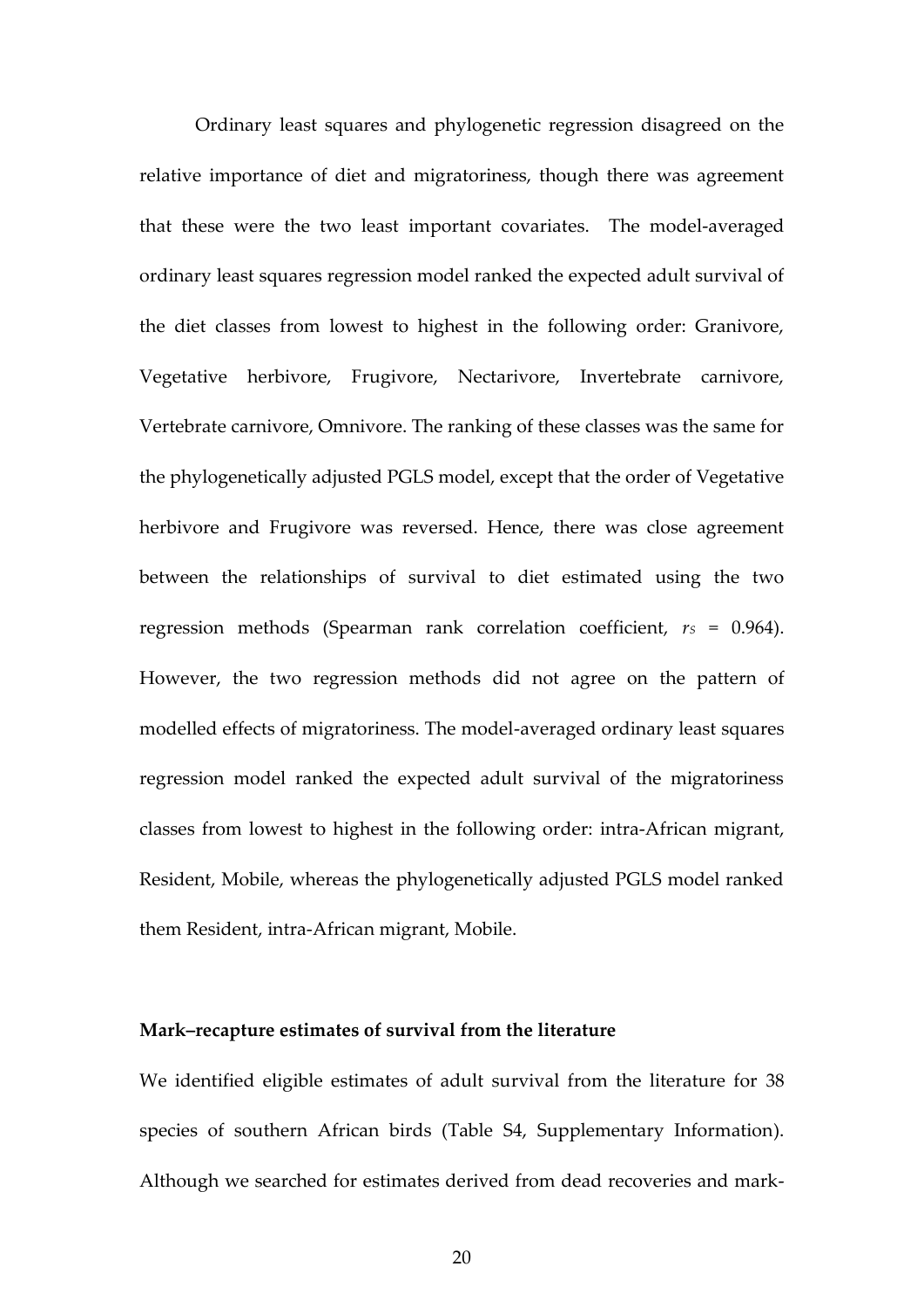recapture of live birds, all eligible estimates were from mark–recapture studies. They included estimates for nine species for which we also made estimates of adult survival from the analysis of dead recoveries (see Table 1 and Tables S1 & S4 (Supplementary Information)). There was a strong correlation ( $r = 0.865$ , one-tailed  $P = 0.001$ ) between the independent literaturederived mark–recapture estimates of logit(*φA*) for the nine species and the estimates of logit( $\phi$ *A*) that we derived from dead recoveries for the same species. The mark–recapture estimates were similar, on average, to the dead recovery estimates for the same species (means of logit(*φA*) back-transformed to *φA*: 0.710 for mark-recapture estimates and 0.697 for dead recovery estimates). There was no statistically significant difference between the two types of estimate (matched-pairs *t* test,  $t_0 = 0.46$ , two-tailed  $P = 0.66$ ).

# **Validation test 1: Leave-one-out cross validation of the ordinary least squares regression models**

The results of the LOOCV validation test are presented in Table 2, Figure 2 and in Tables S2 and S3 (Supplementary Information). The correlation between the observed logit(*φA*) values for a focal species and that expected from its covariates and model-averaged regression performed on all the other species was highly significant  $(r = 0.589)$ , one-tailed  $P = < 0.001$ ). Correlations between observed logit(*φA*) values and LOOCV expected values were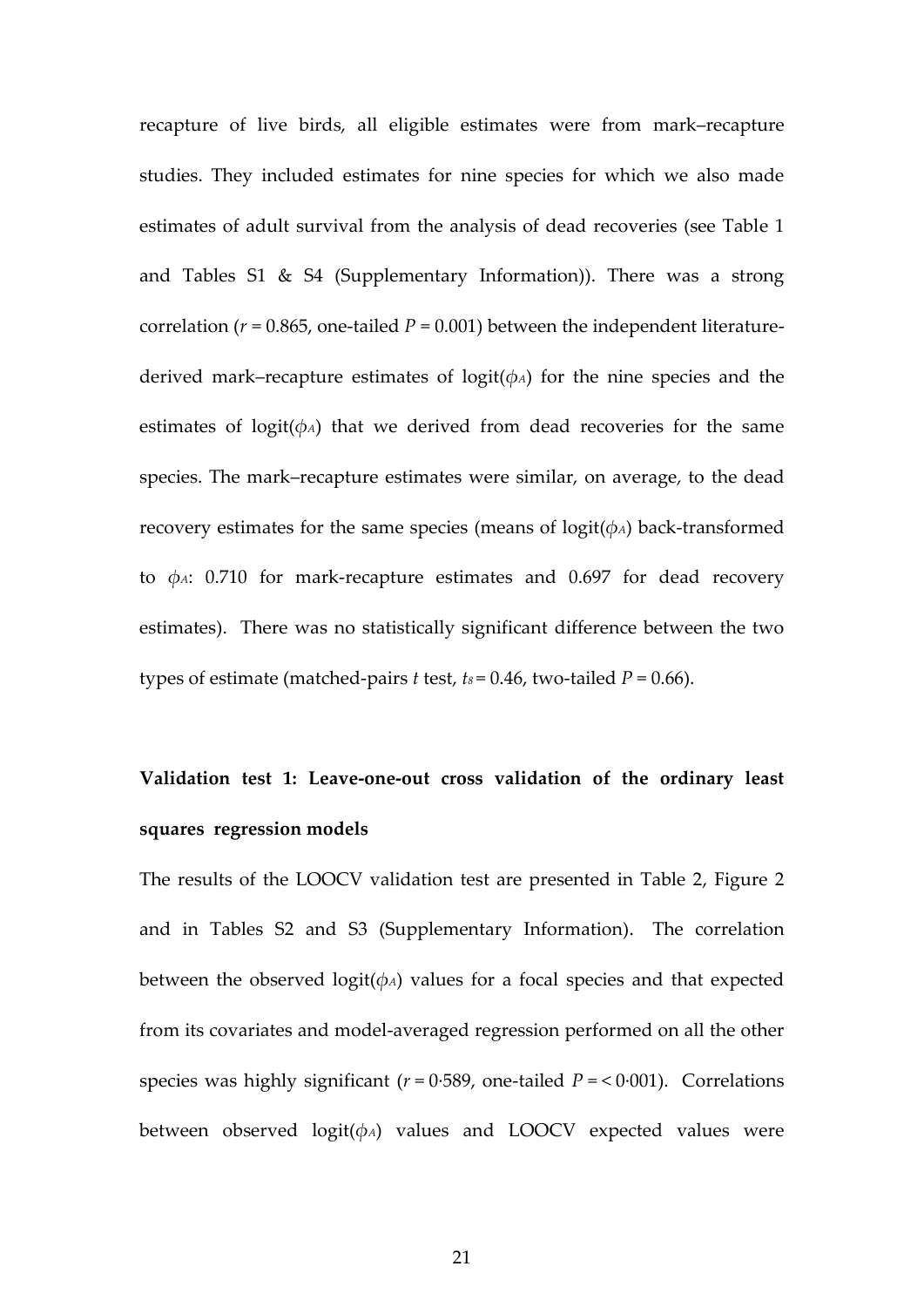statistically significant for 28 of the 31 models in the set, excluding the null model (Table S2, Supplementary Information).

**Validation test 2: Prediction of independent mark–recapture estimates of adult survival using covariates and model-averaged ordinary least squares regressions**

There was a strong correlation ( $r = 0.695$ , one-tailed  $P = 0.0006$ ) between the independent literature-derived estimates of logit(*φA*) for 38 species from mark–recapture studies (see Table S4, Supplementary Information) and the expected values from the covariates for these species and the model-averaged regression fitted to the survival estimates from dead recoveries for 67 species (Figure 3). However, the mark–recapture estimates tended to be higher than the predictions based upon the models fitted to the dead recovery data by an average of 0.32 logit( $\phi$ *A*) units. The means of logit( $\phi$ *A*) back-transformed to  $\phi$ *A* were 0.690 for mark-recapture estimates and 0.617 for expected values for the same species from the regression. The mark–recapture estimate was higher than the expected value for 26 of the 38 species. The difference was highly significant (matched-pairs *t* test,  $t_{37} = 3.78$ , two-tailed  $P = 0.0005$ ).

It can be argued that this validation test should exclude the nine species represented in both the SAFRING dead recovery data and the literature-derived mark–recapture estimates (see Table 1 for the identity of these species) because they are the same, even though the mark–recapture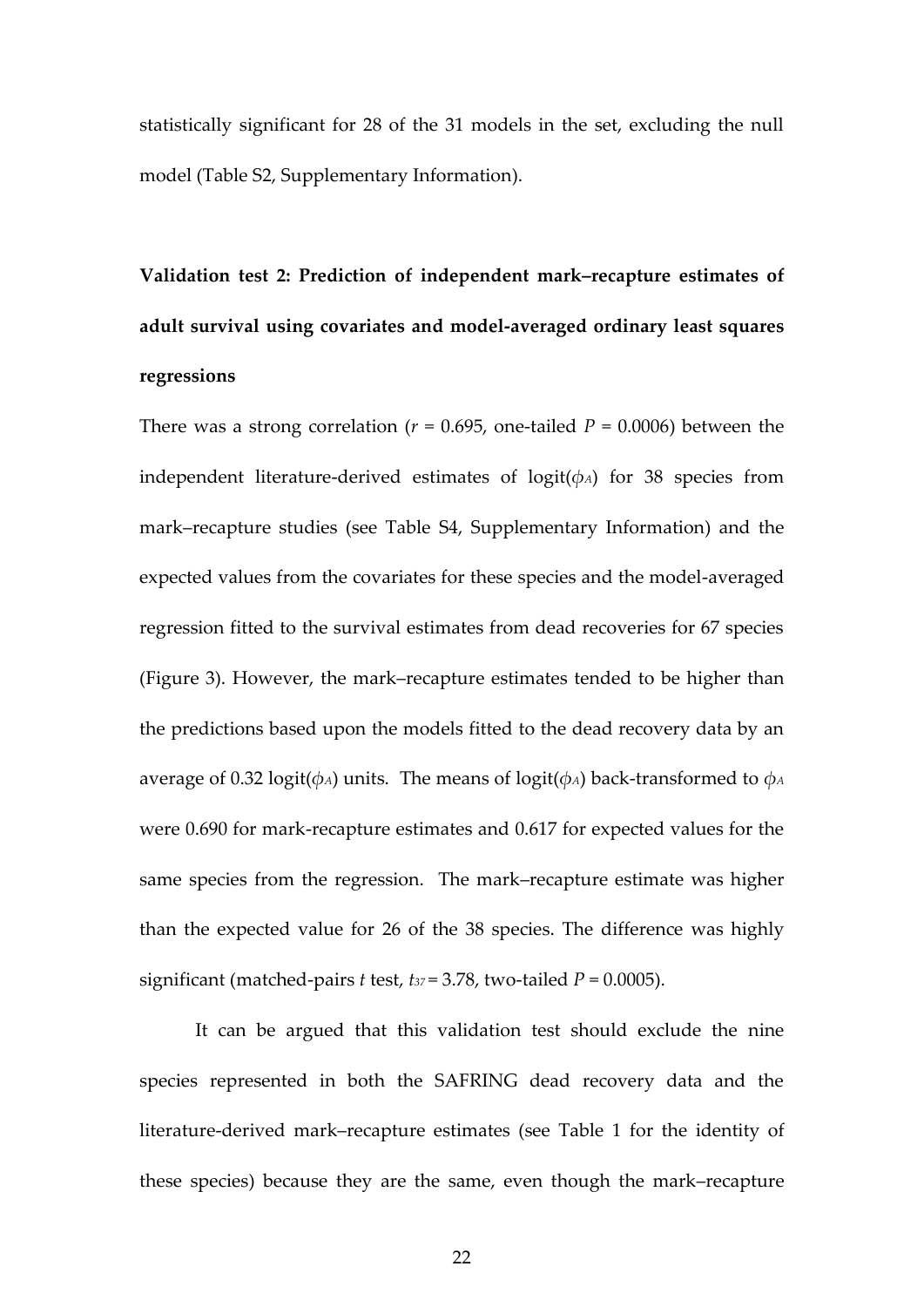and dead recovery estimates for these species used different data. However, even when this exclusion was made, the correlation between observed values from the independent literature mark–recapture estimates for the remaining 29 species and the expected values from the model-averaged regression fitted to the survival estimates from dead recoveries remained highly significant (*r* = 0.663, one-tailed *P* = 0.0004).

Correlations between observed logit(*φA*) values from the literature and expected values from regression models derived from estimates from dead recoveries were statistically significant for 30 of the 31 models in the set, excluding the null model (Table S2, Supplementary Information).

# **Consistency of conclusions from the two independent validation tests of the ordinary least squares models**

The pattern of variation in the degree of correlation between observed and expected values among regression models with different combinations of covariates was similar for the two validation tests. Table S2 (Supplementary Information) shows correlation coefficients between observed and expected logit( $\phi$ *A*) values for 31 regression models for the two validation tests based upon LOOCV and upon the mark–recapture estimates from the literature, after excluding the null model. The correlation between these two sets of correlation coefficients for the two tests across the 31 models was high (*r* = 0.863, one-tailed *P* < 0.000001).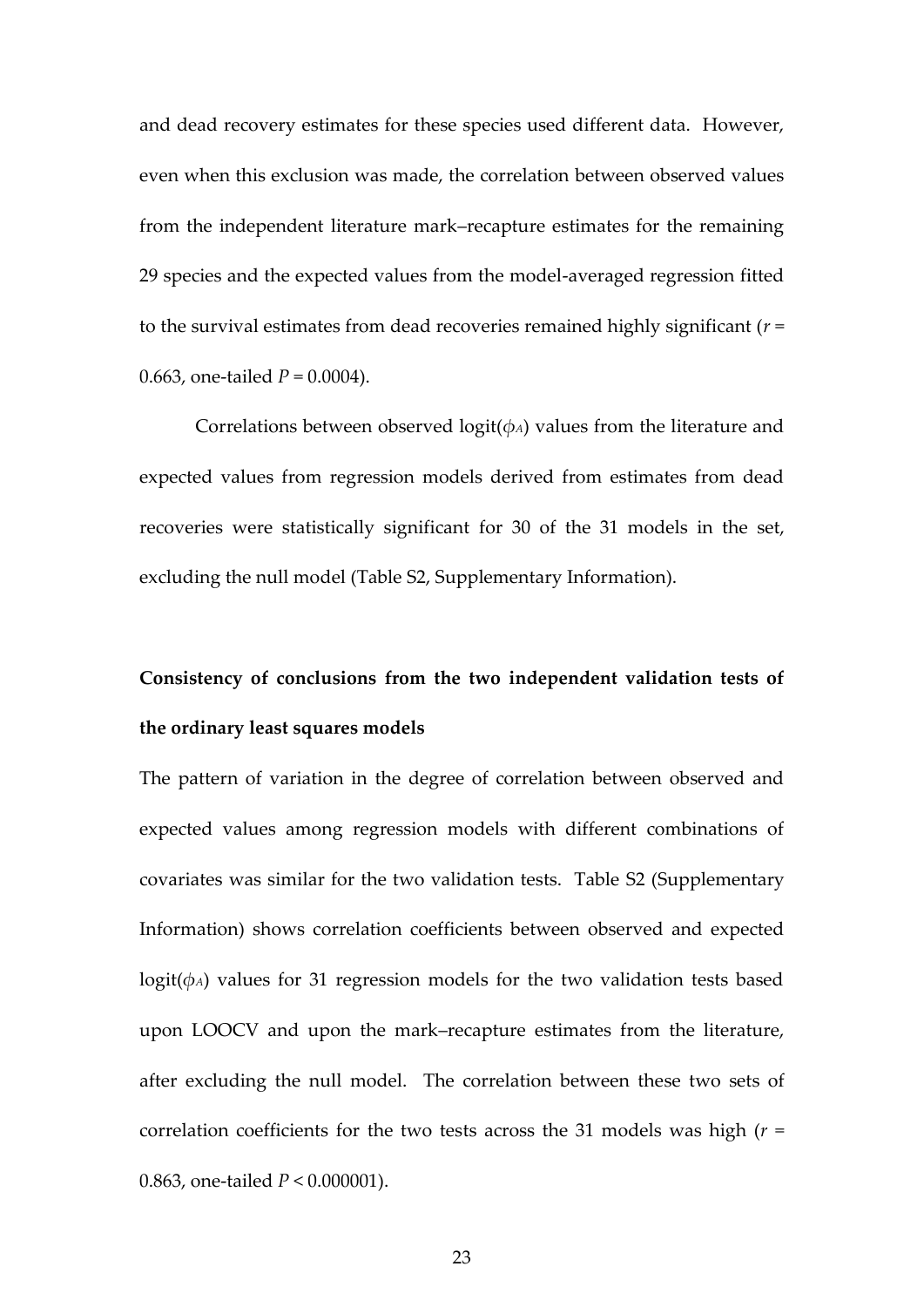### **DISCUSSION**

We obtained estimates of adult survival for 67 species of breeding birds of southern Africa from dead recoveries. For nine of these species, our estimates could be compared with previously published mark-recapture estimates of adult survival made in southern Africa for the same species. The two sets of estimates were similar to one another and highly correlated. We had expected that mark–recapture estimates would, if anything, be somewhat lower than those from dead recoveries because mark–recapture studies measure return rate rather than survival, and some adults may emigrate permanently from the study areas. However, this was not the case.

The main objective of this paper was to assess whether or not mean adult survival rates of bird species can be estimated reliably from values of demographic and ecological covariates that are available from accessible textbooks and databases. Our analyses of adult survival estimates for 67 species derived from dead recoveries of birds ringed in southern Africa indicate that regression models of survival with mean clutch size, mean body mass, mean age at first breeding, diet and migratoriness as predictor variables performed well in this regard, both when phylogenetic relatedness of the species was taken into account using PGLS and when it was not. Except for migratoriness, all covariates had relationships with survival that were similar for the two regression methods.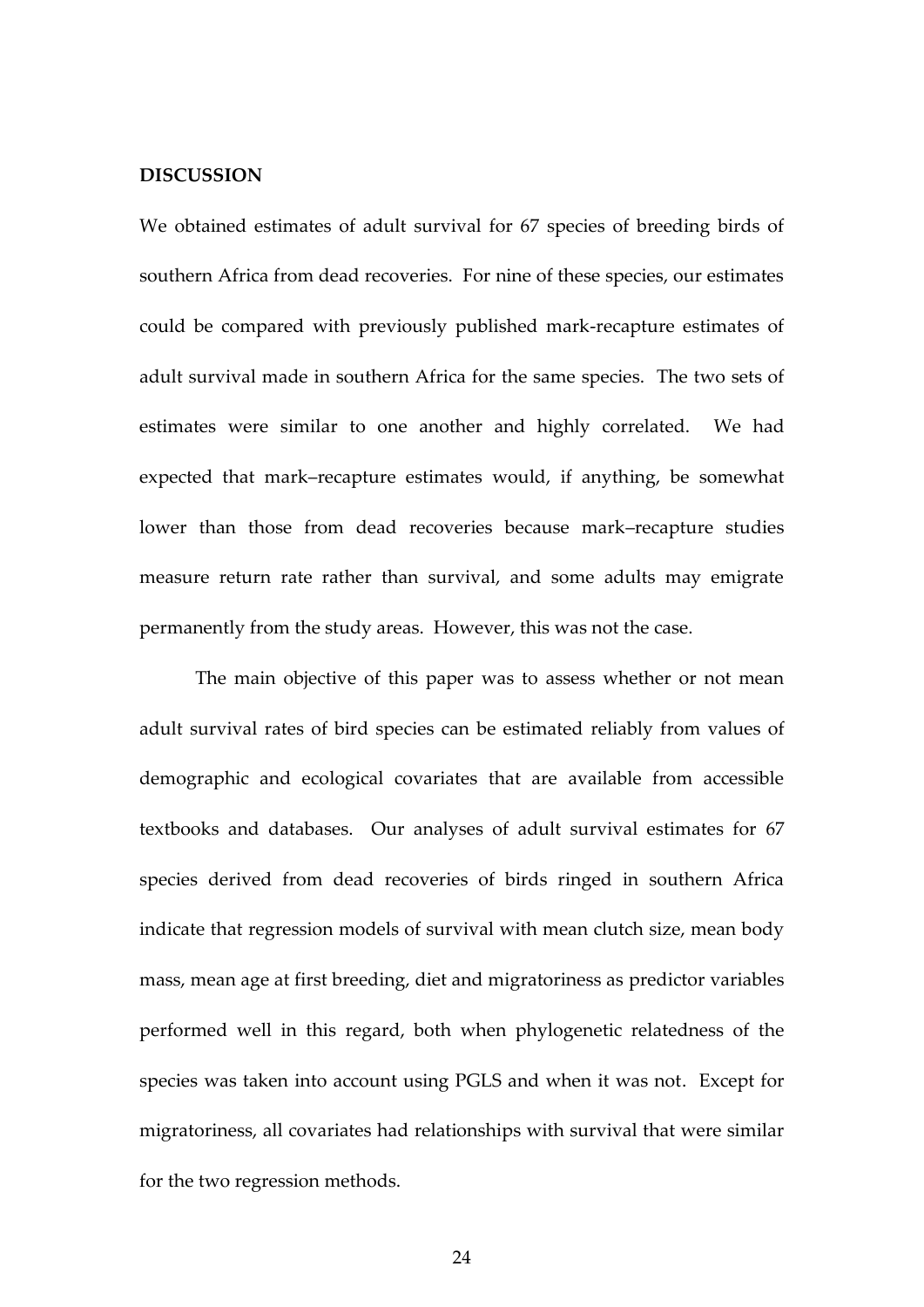The two independent validation tests of our regression models are particularly informative in making an assessment of their usefulness. Good predictive power was indicated by high correlations of observed with expected values in a leave-one-out cross validation (LOOCV) test performed using data from the 67 species, and also for a validation test involving prediction from covariates and the regression using dead recoveries of annual survival rates from independent mark–recapture studies of 38 southern African species. Unexpectedly, despite their high correlation, the observed survival rates obtained from mark–recapture data were significantly higher than the expected values from the model based upon dead recoveries. We have no definitive explanation for this result. A previous comparison of mark-recapture and dead recovery estimates of adult survival for the same 19 species also indicated a tendency for the mark-recapture estimates to be higher (Saether 1989). The mark–recapture estimates for 27 of our 38 species came from a single study area in lowland Malawi (Peach *et al.* 2001), which is at a lower latitude (16°16'S), than the area of southern Africa where most of the birds contributing to the dead recovery analysis were ringed. It seemed possible that conditions at this site or in the region within which it was set may have been unusually favourable. However, the difference between mark-recapture estimates and expected values from the regression was similar for the results from Malawi and those from other parts of southern Africa, so this does not appear to be the correct explanation. Another possible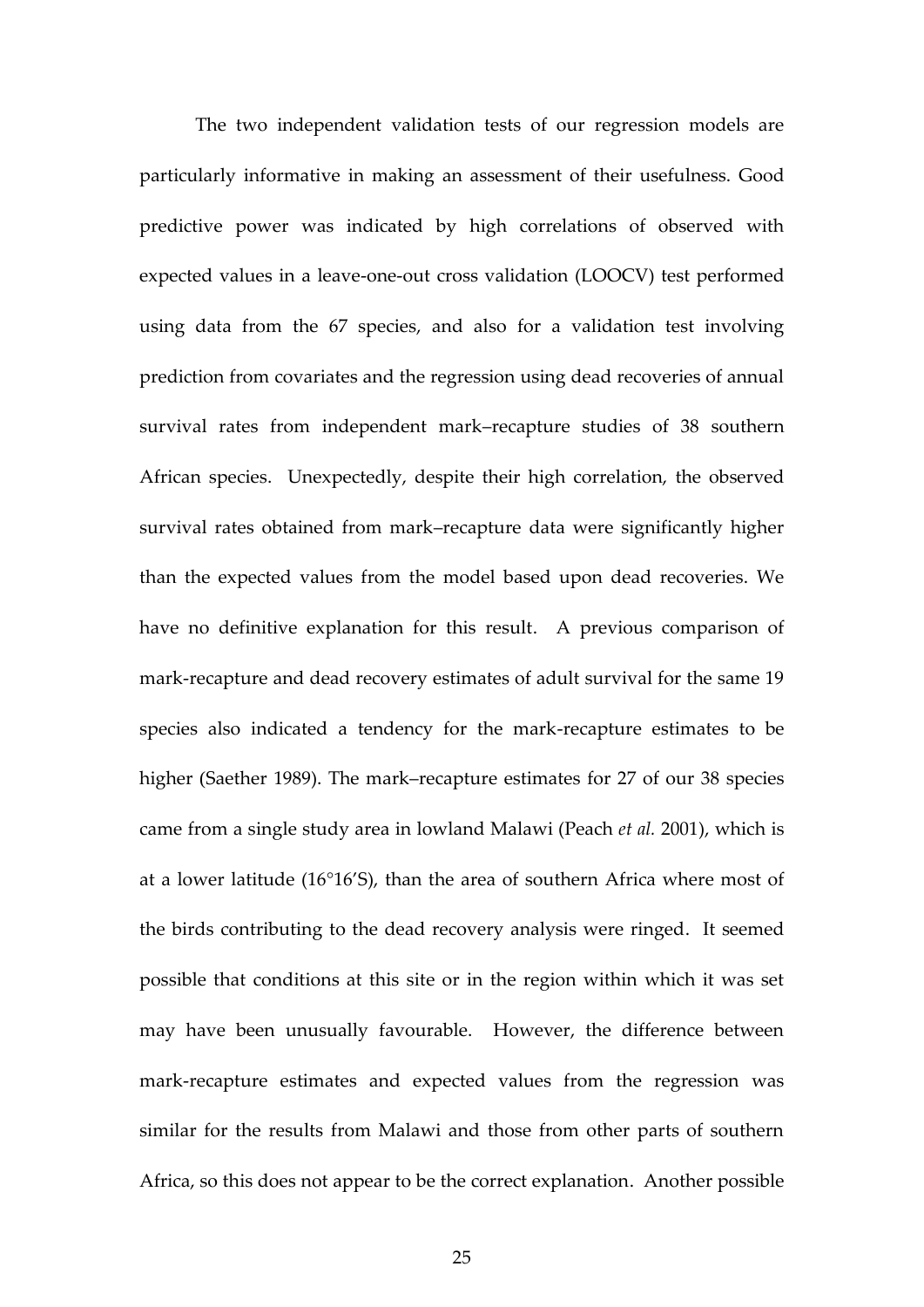explanation is that capture of birds for ringing in mark-recapture studies, which are usually done intensively at one or a few sites and sometimes for restricted periods of the year, such as the breeding season, selects individuals with higher than average survival prospects.

An assessment of the relative importance of the five covariates in our regression models, made using summed AIC<sub>c</sub> weights, indicated that clutch size and body mass were the most influential covariates in the analyses, both with and without the inclusion of phylogenetic effects. Both regression methods identified the model with clutch size and body mass and no other covariates as that with the lowest  $AIC_c$  value. In addition, the model with just these two covariates ranked third in terms of the correlation between observed and expected values in the LOOCV validation test and second in the validation test using independent mark–recapture estimates of survival. In both of these tests the models with observed *vs*. expected correlation coefficients that ranked higher than that for the clutch size and body mass model did so only marginally.

The high importance of clutch size and body mass indicated by our analyses is convenient because these are the covariates that are most readily available for most species in most parts of the world from published sources and most likely to be reliable and robust against differences in interpretation. The information available on all of the other covariates is less reliable and more subject to variation due to differences in definitions than are clutch size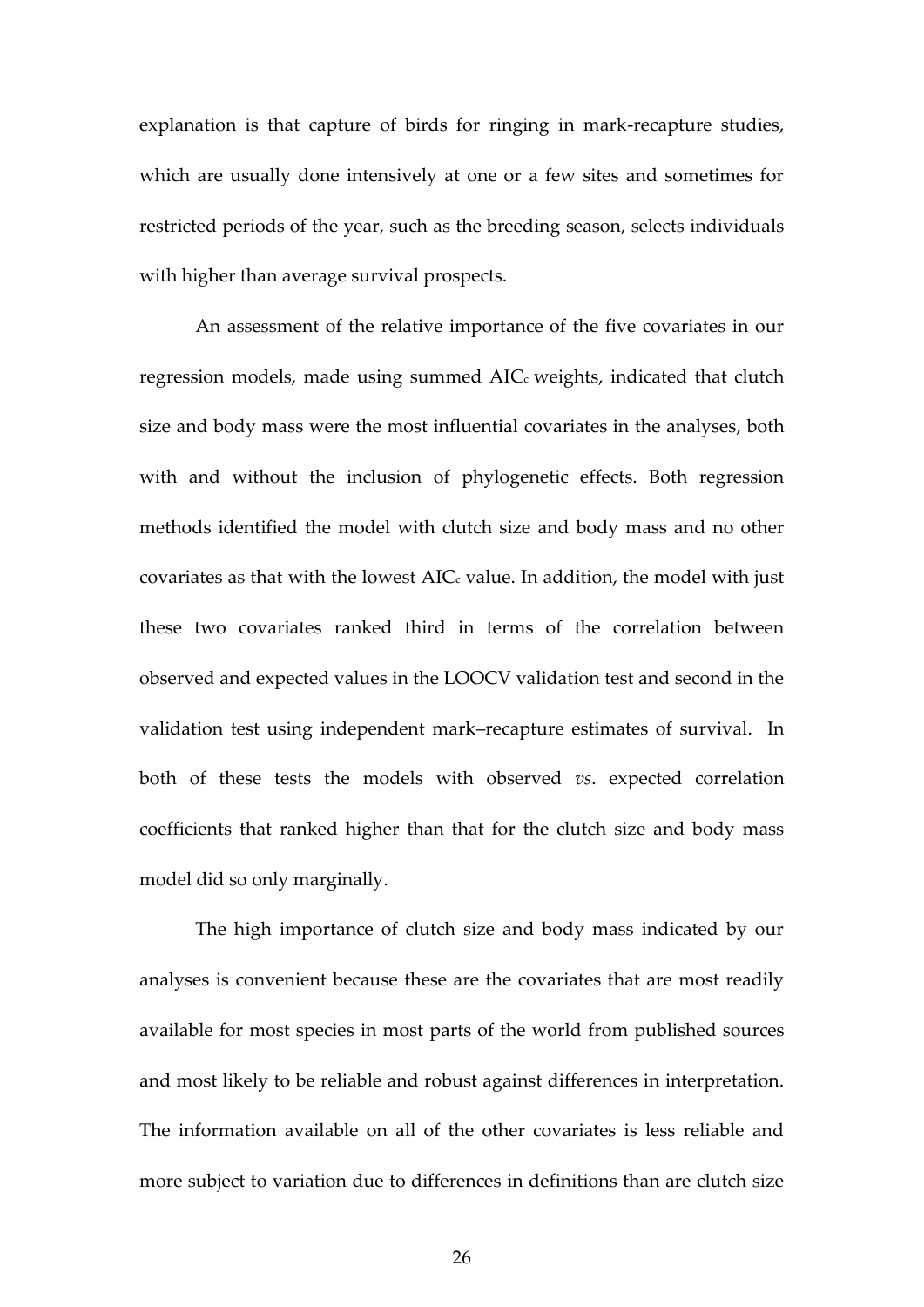and body mass. We note that mean age of first breeding is known from detailed field studies for relatively few species and many of the values for this covariate in the BirdLife database are extrapolated from those of related species. Our categorisations of diet and migratoriness were crude and different sources classify these variables in different ways. Given these shortcomings in the covariates age of first breeding, diet and migratoriness, we propose that adult survival could be estimated adequately just from clutch size and body mass using the ordinary least squares regression model  $logit(\phi_A) = 0.5419 + 0.1595*log_e(body mass) - 0.7246*log_e(clutch size)$ , where body mass is in grams. This is model m+c in the upper half of Table 2.

Clutch size, body mass and age at first breeding have been recognised for a long time as covarying with adult survival (Saether 1988; 1989) with the directions of the relationships found in previous studies being as found in our analysis. Such patterns may be the result of the evolution of optimal life histories in which a reduction in current fecundity is more likely to be compensated by increased reproductive success later in life if adult survival is high. Alternatively, survival may be reduced in species with large clutch size because of higher levels of competition for resources (Saether 1988).

There was substantial variation in observed survival rate that was not accounted for by our regression model, which suggests that inclusion of some variables that we overlooked or could not find data for might have improved model performance. We considered the possibility of including the likely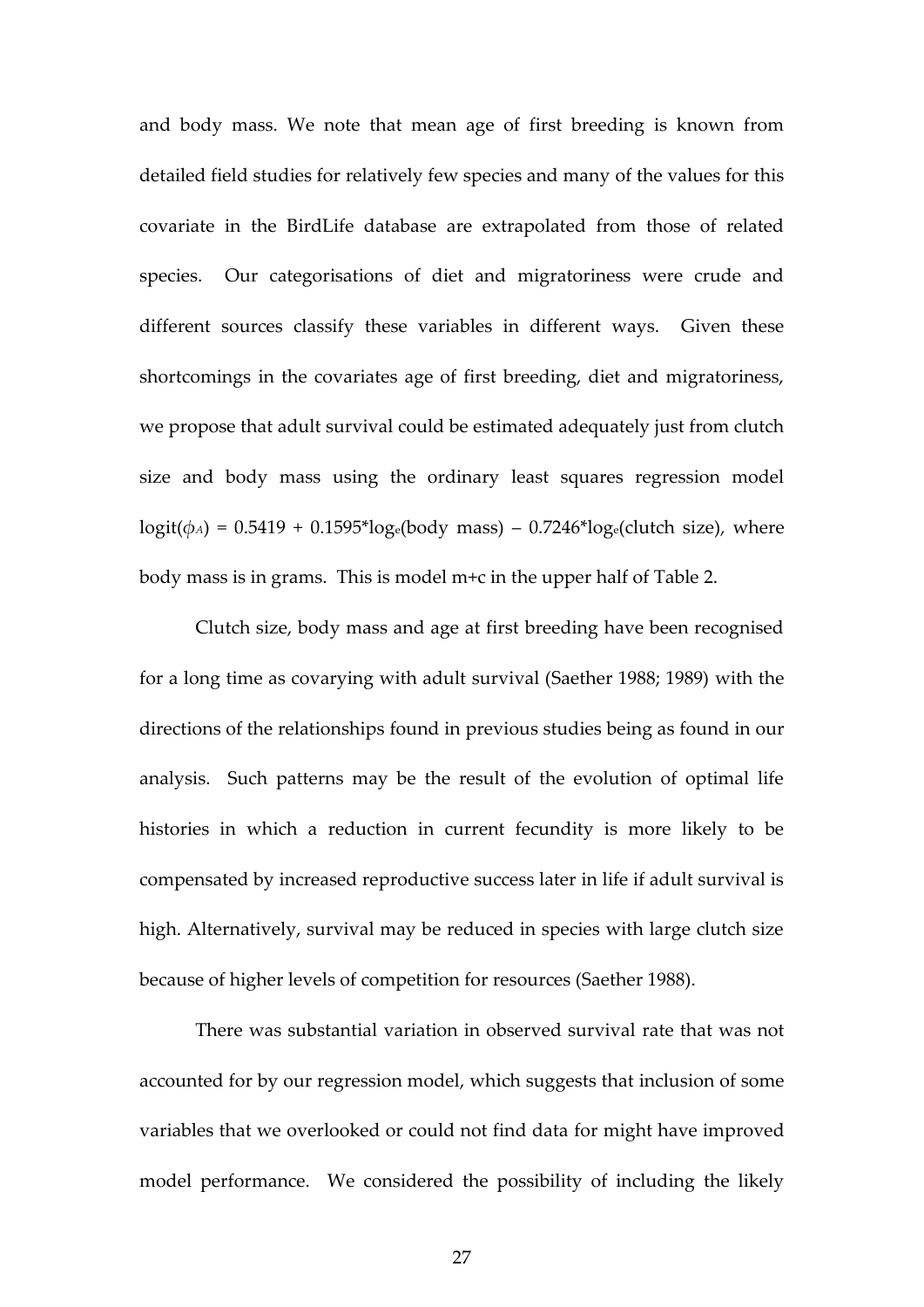degree to which species are killed deliberatley by humans as a covariate, though the absence of robust estimates of proportions of birds killed in the region precluded anything other than a simple expert-based measure. Based upon death rates from hunting and trapping of birds in Europe and North America, we intended to use expert opinion to assess whether more or less than 10% of all adult deaths of each southern African bird species were caused by deliberate killing as a crude measure of exposure to mortality due to these causes. However, advice from experts, especially Rob Little and Aldo Berruti (*in litt.*), was that the assessment would be difficult to make reliably, and also that few, if any, of the species included in our study would have more than 10% of adult deaths attributable to this cause. We therefore abandoned the idea of including this covariate. However, we note that one species with a low observed survival rate relative to the expected value from the ordinary least squares regression is the Red-billed Quelea *Quelea quelea*, a pest species subject to killing of large numbers of individuals to reduce crop damage. During parts of the period of our study, tens of millions of individuals of this species were killed per year using explosives and chemicals in South Africa (Garanito, Botha & van der Westhuizen 2000), so it is plausible that the proportion of adult deaths caused by deliberate killing might have exceeded 10% and that this contributed to the low observed survival rate. However, the size of the population and the proportion killed are unknown and the size of the cull has also varied over time, being lower in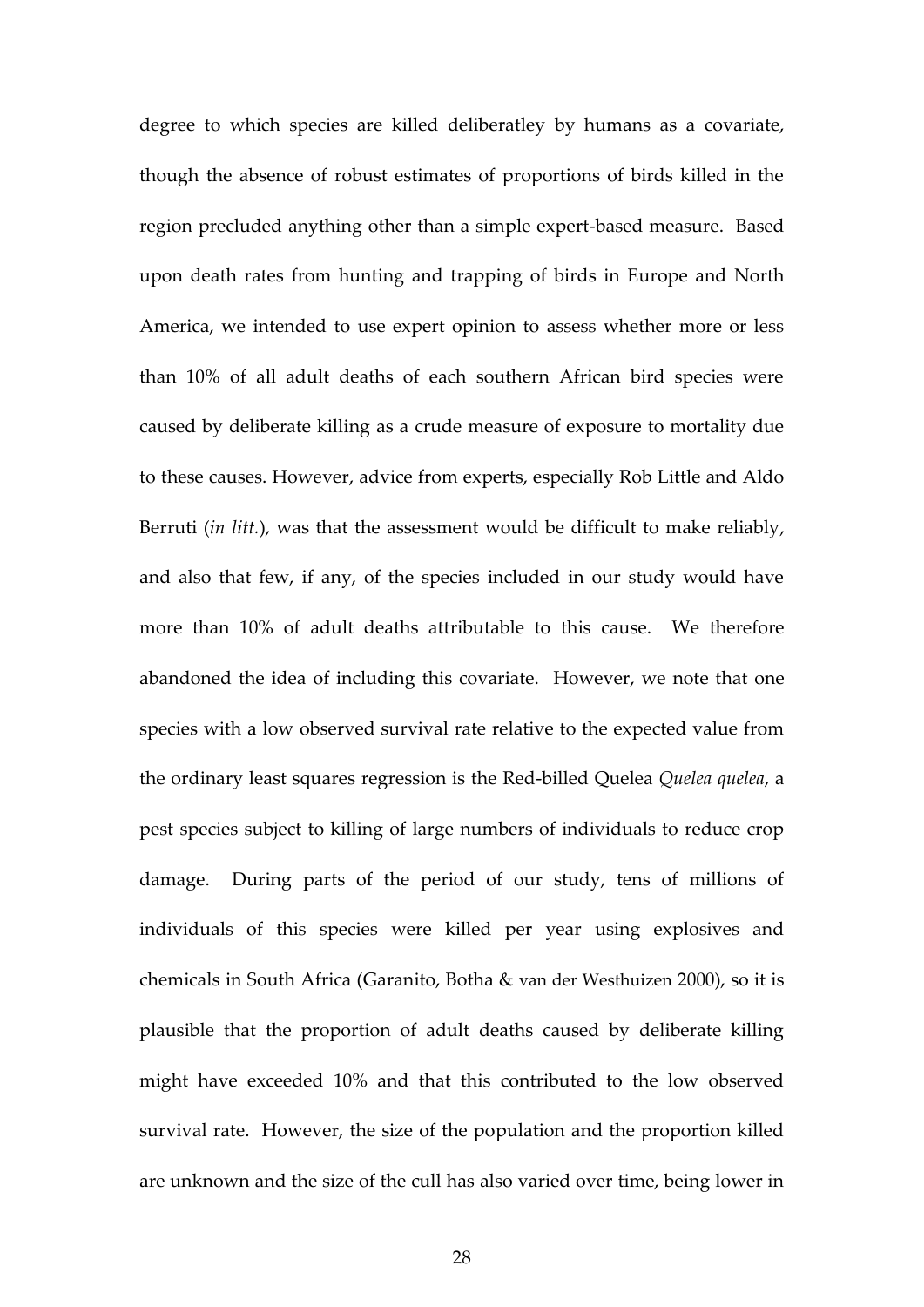recent decades than in the 1990s, so no firm conclusion can be drawn about the impact of deliberate killing upon the long-term mean adult survival of this species.

Although our models performed well for southern African bird species, we do not propose that they should be used outside the region without further testing. Many previous studies have suggested that there is geographical variation in adult survival of birds, especially with regard to latitude. Species that breed in tropical and subtropical regions have been suggested to have higher survival rates than those breeding at higher latitudes (Cody 1971; MacArthur 1972; Ricklefs 1973; Murray 1985; Skutch 1985; Faaborg & Arendt 1995; Johnston *et al.* 1997; Francis *et al.* 1999; Jullien & Clobert 2000; Sandercock *et al.* 2000; de Swardt & Peach 2001; Ghalambor & Martin 2001; Peach *et al.* 2001). However, other authors have pointed out that this pattern does not always apply (Karr *et al.* 1990; McGregor *et al.* 2007). The differences in geographical patterns revealed by these studies suggest that it would be unwise to use a regression model relating survival to covariates fitted to data in one region to estimate survival from covariates in another region until the performance of such a model has been tested thoroughly. Ideally, a predictive regression model would be fitted using comparable survival estimates from as many regions as possible.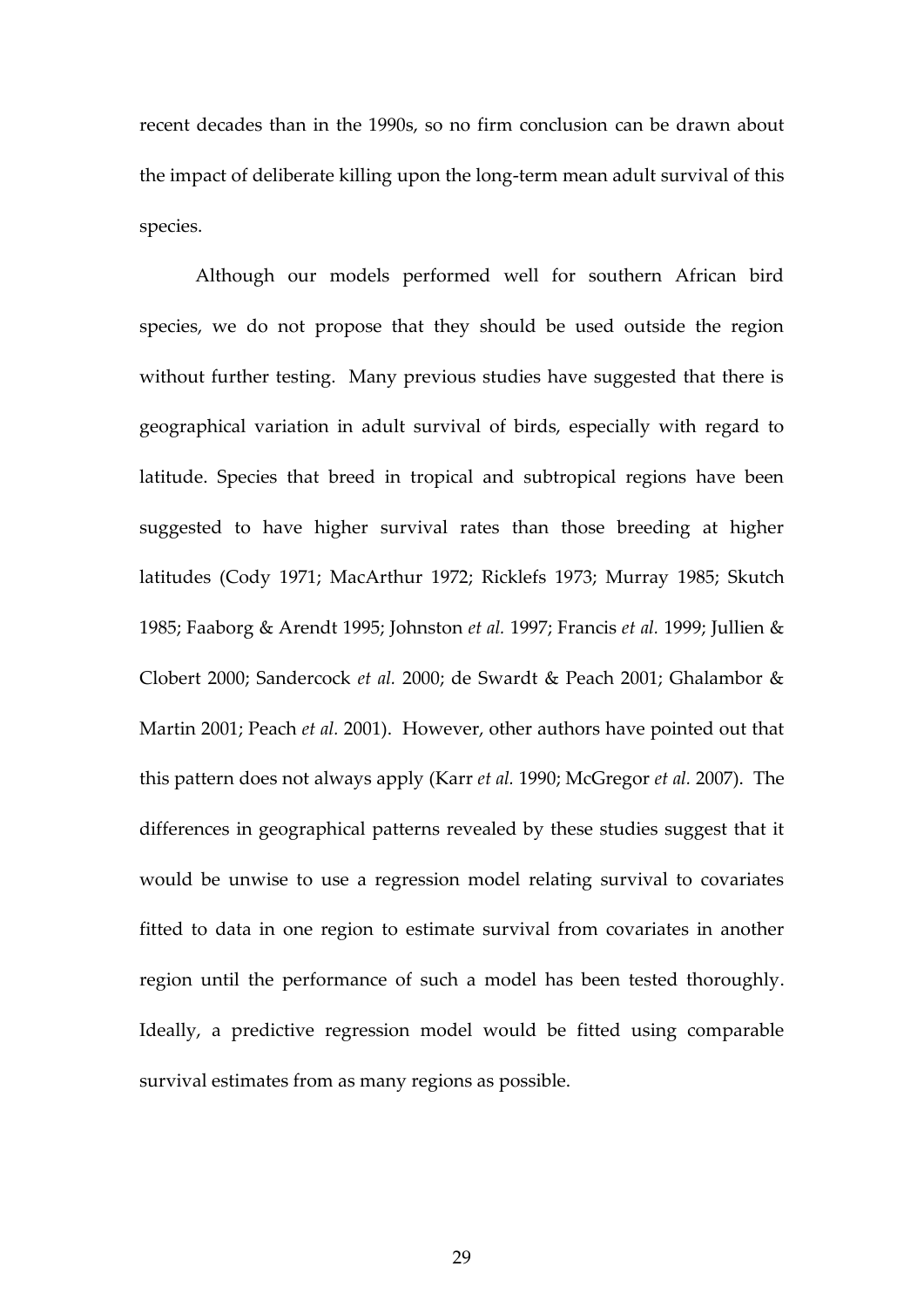This study would not have been possible without the efforts of the large numbers of ringers who have contributed ringing records to SAFRING, and the many members of the public in southern Africa and elsewhere who have reported dead recoveries of ringed birds. Les Underhill and Michael Brooks at the Animal Demography Unit, University of Cape Town, are thanked for agreeing to our use of the data and for assisting in their provision, respectively. Andrew Bladon is thanked for helping to compile the phylogenetic tree. The advice of Rob Little and Aldo Berruti on the degree to which bird species are hunted in southern Africa is gratefully acknowledged. Stu Butchart of BirdLife International, Cambridge, kindly made available the BirdLife database from which covariate values were obtained for species where these were not available from Roberts Birds of Southern Africa. The research was supported by a research grant from the Leverhulme Trust (F/00 128/BI). RA was supported by the South African National Research Foundation.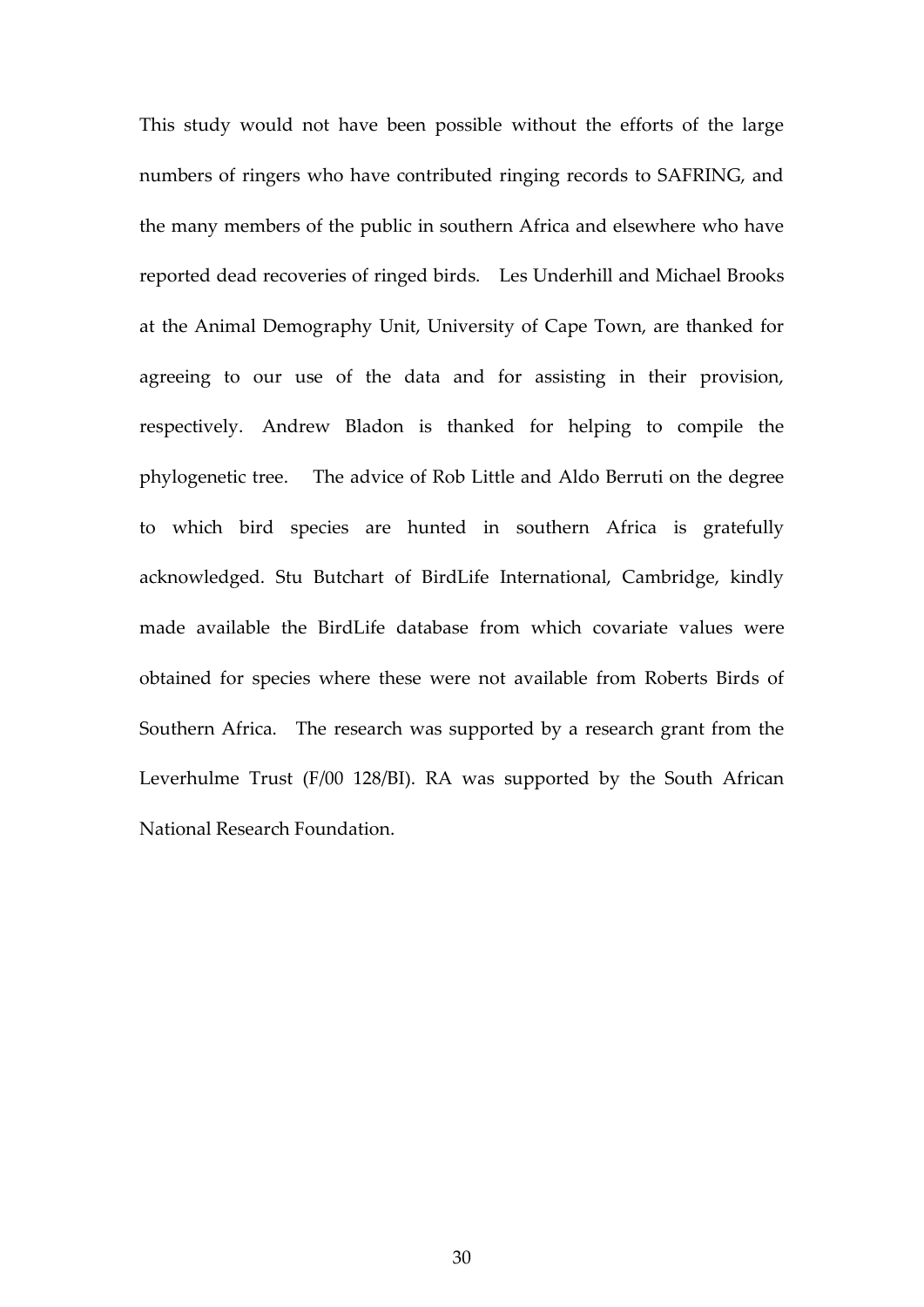#### **REFERENCES**

- **Anderson, B. J., Akçakaya, H. R., Araújo, M. B., Fordham, D. A., Martinez-Meyer, E., Thuiller, W. & Brook, B. W.** 2009. Dynamics of range margins for metapopulations under climate change. *Proceedings of the Royal Society B: Biological Sciences* **276:** 1415-1420.
- **Burnham, K. P. & Anderson, D. R.** 2002. *Model selection and multimodel inference: a practical information-theoretic approach*. New York, USA: Springer-Verlag.
- **Caswell, H.** 2001. *Matrix population models*. Sunderland, Massachusetts: Sinauer.
- **Cody, M.L. 1971.** Ecological aspects of reproduction. *Avian Biology*, **1:** 461-512.
- **Collingham, Y. C., Hill, M. O. & Huntley, B.** 1996. The migration of sessile organisms: a simulation model with measurable parameters. *Journal of Vegetation Science* **7**: 831-846.
- **de Swardt, D. H. & Peach, W. J.** 2001. Annual survival of Gurney's Sugarbird, *Promerops gurneyi*. *Ostrich* **72:** 206-209.
- **Devictor, V., Julliard, R., Couvet, D. & Jiguet, F.** 2008. Birds are tracking climate warming, but not fast enough. *Proceedings of the Royal Society B-Biological Sciences* **275:** 2743-2748.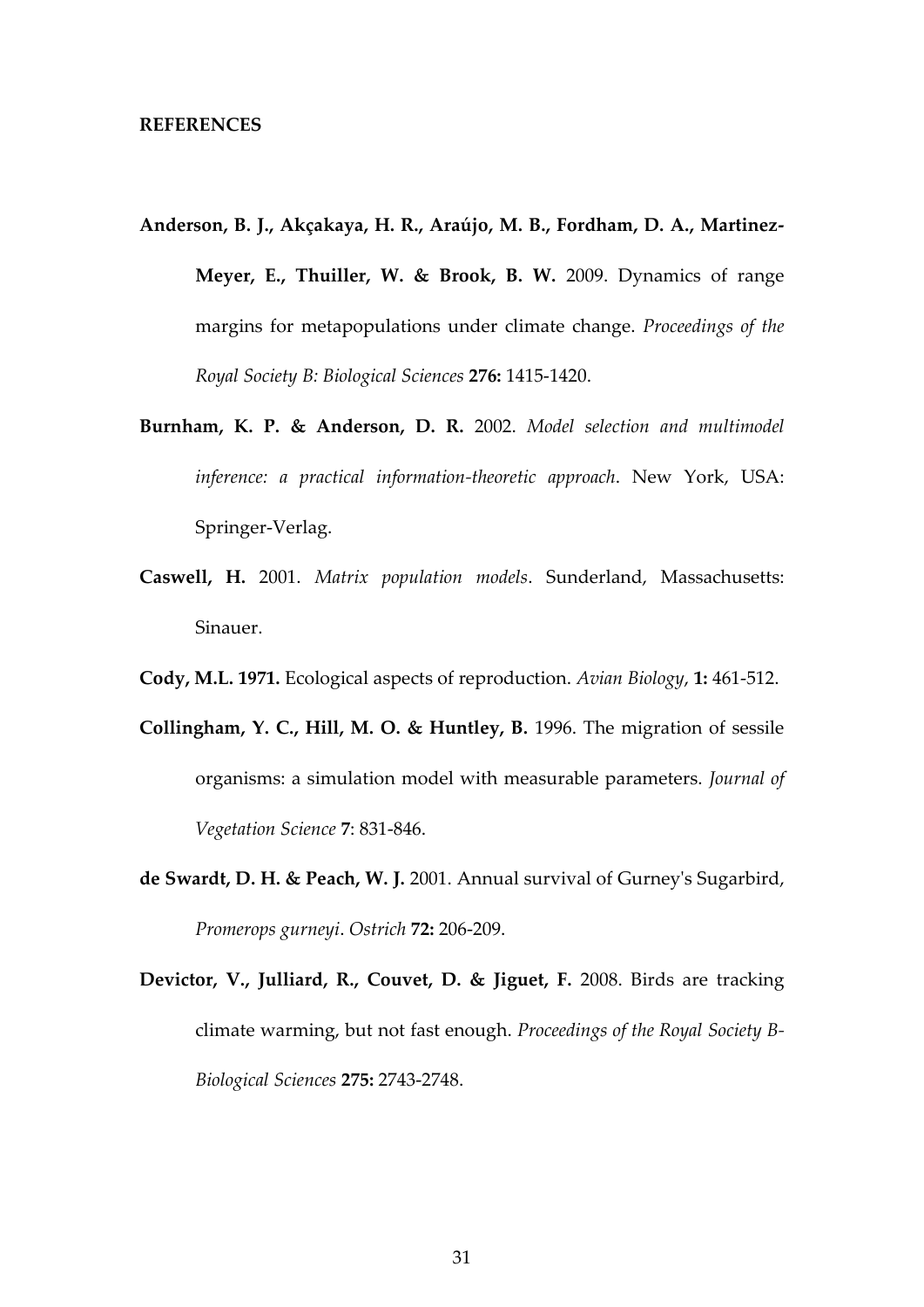- **Dillingham, P. W. & Fletcher, D.** 2008. Estimating the ability of birds to sustain additional human-caused mortalities using a simple decision rule and allometric relationships. *Biological Conservation* **141:** 1783-1792.
- **Faaborg, J. & Arendt, W.J.** 1995. Survival rates of Puerto Rican birds: are islands really that different? *Auk* **112:** 503 - 507.
- **Fisher, D.O., Blomberg, S.P. & Owens, I.P.F.** 2002. Convergent maternal care strategies in ungulates and macropods. *Evolution* **56:** 167-176.
- **Francis, C.M., Terborgh, J.S. & Fitzpatrick, J.W.** 1999. Survival rates of understorey forest birds in Peru. *Proc. Int. Ornithol. Congr*. **22:** 326–335.
- **Garanito, M., Botha, M.J. & van der Westhuizen, L.** 2000. *Alternative Strategies for Red-billed Quelea.* In Cheke, R. A., Rosenberg, L. J. & Kieser M. E. (eds) *Workshop on Research Priorities for Migrant Pests of Agriculture in Southern Africa*. Chatham: Natural Resources Institute.
- **Ghalambor, C.K. & Martin, T.E.** 2001. Fecundity–survival trade-offs and parental risk-taking in birds. *Science* **292:** 494–497.
- **Green, R. E.** 2002. Diagnosing causes of population declines and selecting remedial action. In Conserving bird biodiversity: general principles and their application. (eds. K. Norris & P. D.J.), pp. 139-156. Cambridge: Cambridge University Press.
- **Green, R. E.** 2004. A new method for estimating the adult survival rate of the Corncrake *Crex crex* and comparison with estimates from ring-recovery and ring-recapture data. *Ibis* **146:** 501-508.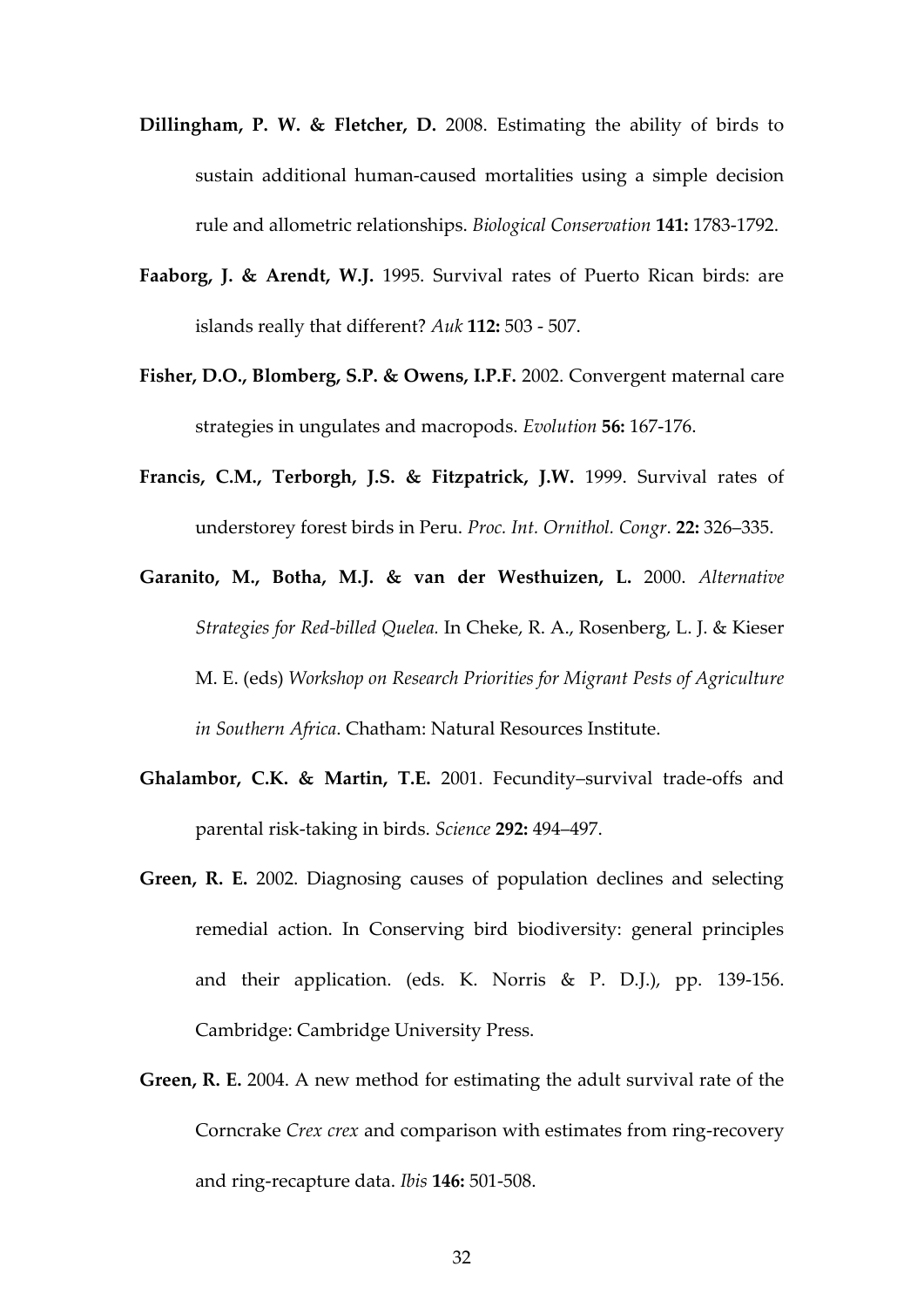- **Green, R. E., Collingham, Y. C., Willis, S. G., Gregory, R. D., Smith, K. W. & Huntley, B.** 2008. Performance of climate envelope models in retrodicting recent changes in bird population size from observed climatic change. *Biology Letters* **4:** 599-602.
- **Gregory, R. D., Willis, S. G., Jiguet, F., Voříšek, P., Klvaňová, A., Strien, A. v., Huntley, B., Collingham, Y. C., Couvet, D. & Green, R. E.** 2009. An indicator of the impact of climatic change on European bird populations. *PLoS ONE* **4:** e4678.
- **Hickling, R., Roy, D. B., Hill, J. K., Fox, R. & Thomas, C. D.** 2006. The distributions of a wide range of taxonomic groups are expanding polewards. *Global Change Biology* **12:** 450-455.
- **Hill, J. K., Thomas, C. D., Fox, R., Telfer, M. G., Willis, S. G., Asher, J. & Huntley, B.** 2002. Responses of butterflies to twentieth century climate warming: implications for future ranges. *Proceedings of the Royal Society of London, Series B* **269:** 2163-2171.
- **Hockey, P. A. R., Dean, W. R. J. & Ryan, P. G. (eds.)** 2005. *Roberts birds of southern Africa*. Cape Town: The Trustees of the John Voelcker Bird Book Fund.
- **Huntley, B., Altwegg, R., Barnard, P., Collingham, Y. C. & Hole, D. G.** 2012. Modelling relationships between species' spatial abundance patterns and climate. *Global Ecology and Biogeography* **21:** 668-681.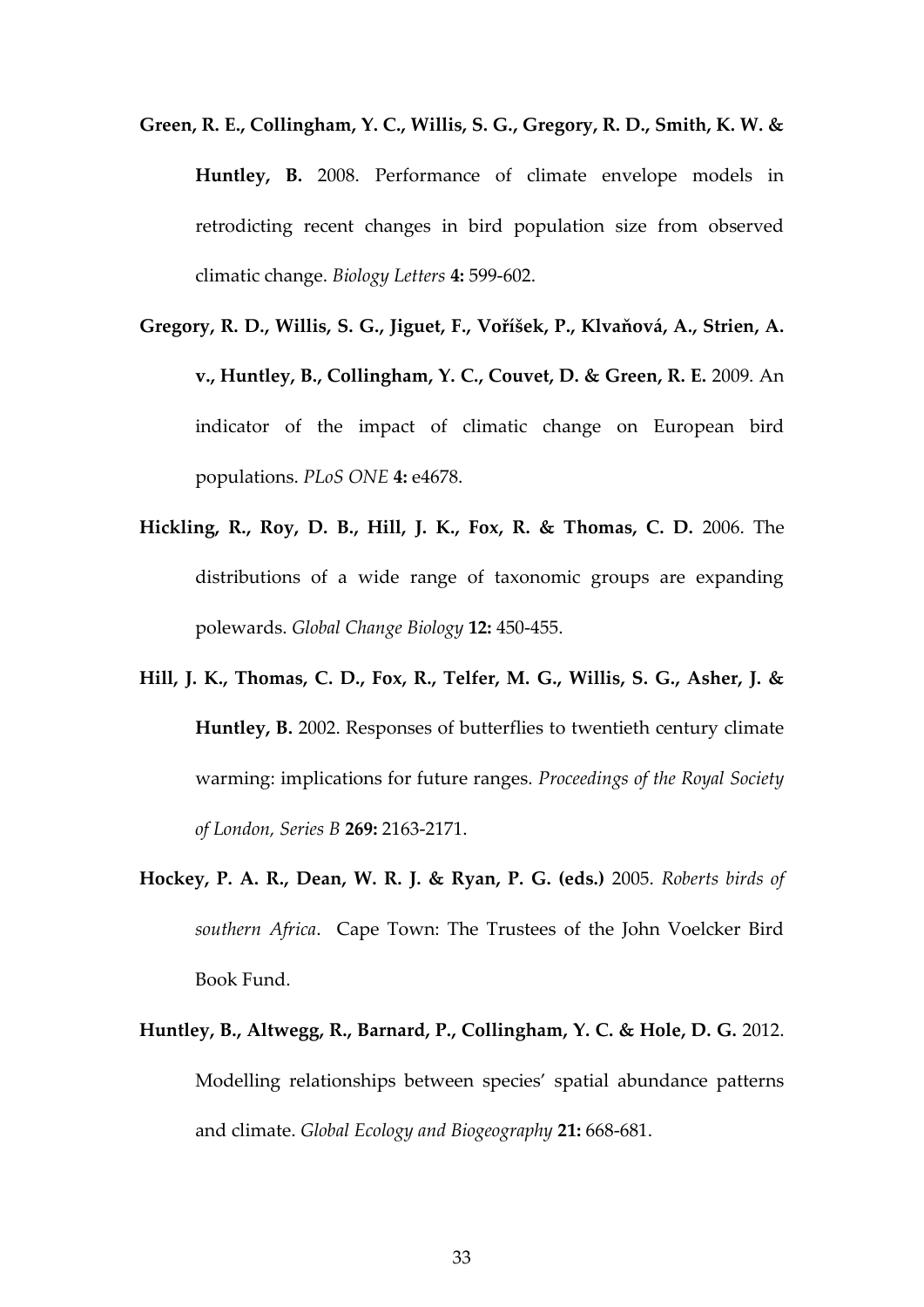- **Huntley, B., Barnard, P., Altwegg, R., Chambers, L., Coetzee, B. W. T., Gibson, L., Hockey, P. A. R., Hole, D. G., Midgley, G. F., Underhill, L. G. & Willis, S. G.** 2010. Beyond bioclimatic envelopes: Dynamic species' range and abundance modelling in the context of climatic change. *Ecography* **33:** 621-626.
- **Huntley, B., Collingham, Y. C., Willis, S. G. & Green, R. E.** 2008. Potential impacts of climatic change on European breeding birds. *PLoS ONE* **3**: e1439.
- **Johnston, J.P., Peach, W.J., Gregory, R.D. & White, S.A.** 1997. Survival rates of tropical and temperate passerines: a Trinidadian perspective. *Am. Natur.* **150:** 771–789.
- **Jullien, M. & Clobert, J.** 2000. The survival value of flocking in neotropical birds: reality or fiction? *Ecology* **81:** 3416–3430.
- **Karr, J.R., Nichols, J.D., Klimkiewicz, M.K. & Brawn, J.D.** 1990. Survival rates of birds of tropical and temperate forests– will the dogma survive? *Am. Natur.* **136:** 277–291.
- **Kalbfleisch, J.G.** 1979. *Probability and Statistical Inference II.* New York: Springer-Verlag.
- **Keith, D. A., Akçakaya, H. R., Thuiller, W., Midgley, G. F., Pearson, R. G., Phillips, S. J., Regan, H. M., Araújo, M. & Rebelo, T. G.** 2008. Predicting extinction risks under climate change: Coupling stochastic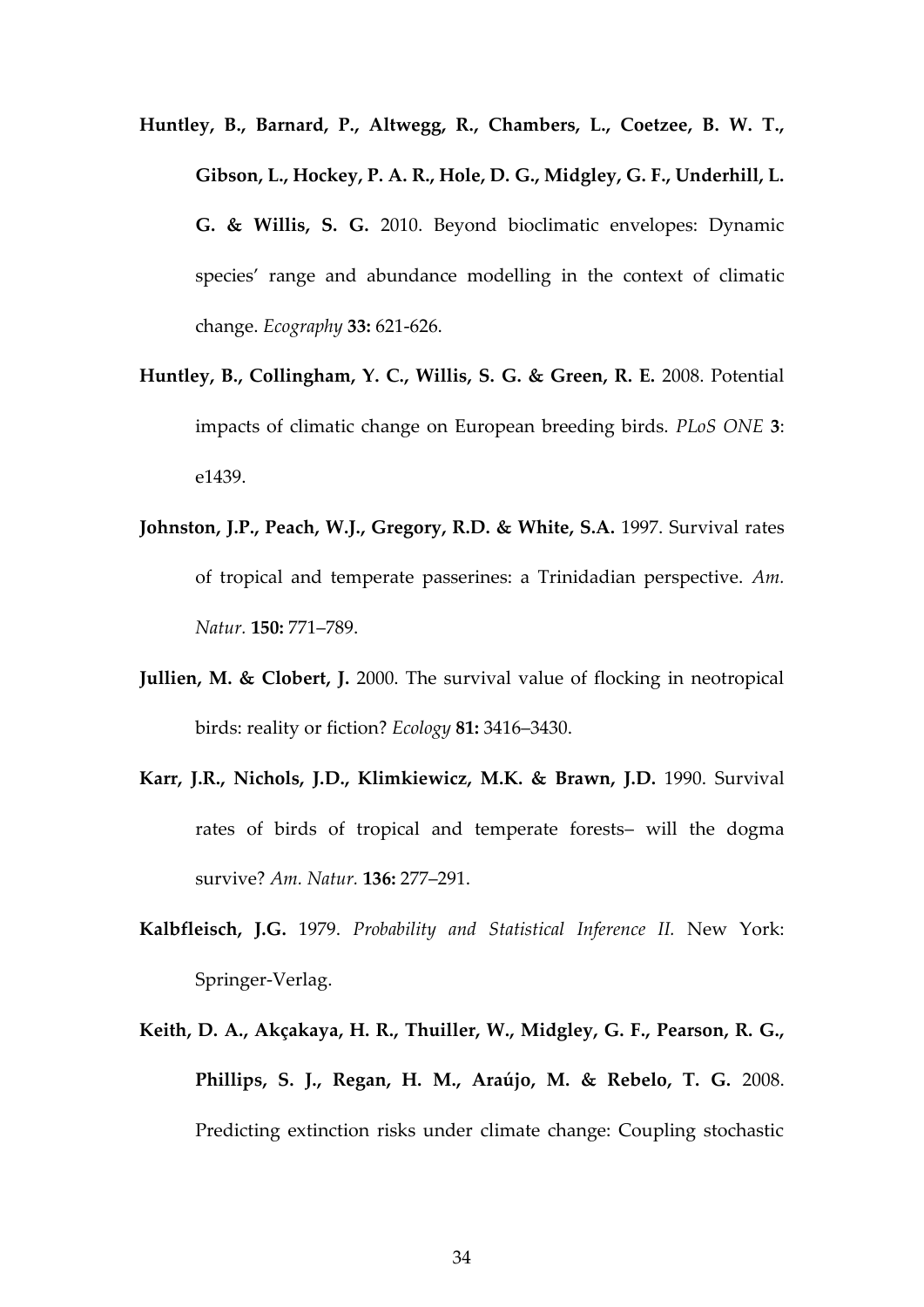population models with dynamic bioclimatic habitat models. *Biology Letters* **4**: 560-563.

- **Lebreton, J.-D., Morgan, B. J. T., Pradel, R. & Freeman, S. N.** 1995. A simultaneous survival rate analysis of dead recovery and live recapture data. *Biometrics* **51:** 1418-1428.
- **McGregor, R., Whittingham, M.J. & Cresswell, W.** 2007. Survival rates of tropical birds in Nigeria, West Africa. *Ibis* **149:** 615–618.

**MacArthur, R.H.** 1972. *Geographical Ecology*. New York: Harper & Row.

- **Martins, E.P. & Garland Jr, T.** 1991. Phylogenetic analyses of the correlated evolution of continuous characters: a simulation study. *Evolution*, **45:** 534-557.
- **Midgley, G. F., Davies, I. D., Albert, C. H., Altwegg, R., Hannah, L., Hughes, G. O., O'Halloran, L. R., Seo, C., Thorne, J. H. & Thuiller, W.** 2010. BioMove – an integrated platform simulating the dynamic response of species to environmental change. *Ecography* **33:** 612-616.
- **Midgley, G. F., Hughes, G. O., Thuiller, W. & Rebelo, A. G.** 2006. Migration rate limitations on climate change-induced range shifts in Cape Proteaceae. *Diversity and Distributions* **12:** 555-562.
- **Murray, B. G., Jr.** 1985. Evolution of clutch size in tropical species of birds. *Ornithol. Monogr.* **36:** 505-519.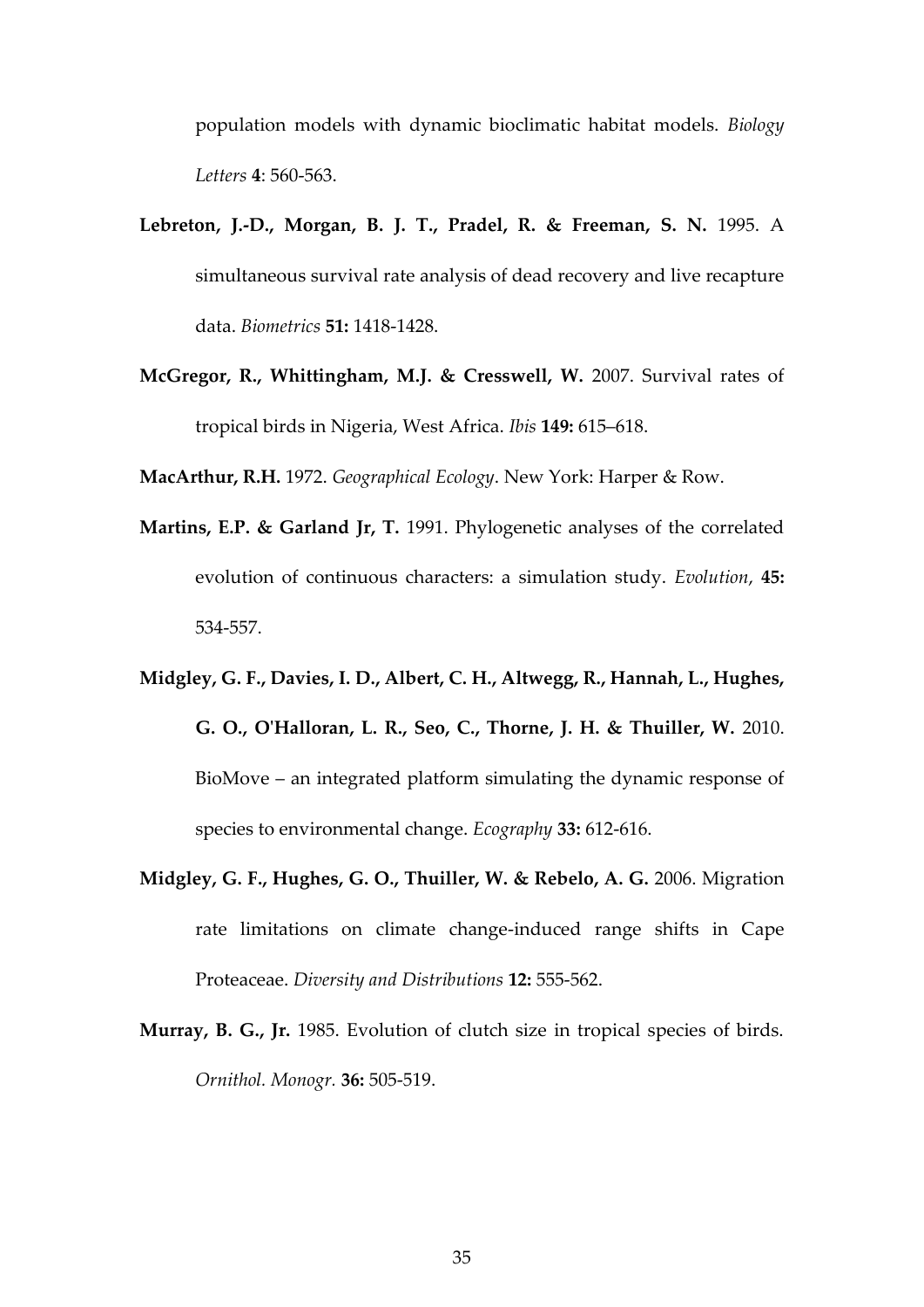- **Niel, C. & Lebreton, J.-D.** 2005. Using demographic invariants to detect overharvested bird populations from incomplete data. *Conservation Biology* **19:** 826 - 835.
- **Orme, D., Freckleton, R., Thomas, G., Petzoldt, T., Fritz, S., Isaac, N. & Pearse, W.** 2012. caper: Comparative analyses of phylogenetics and evolution in R. http://CRAN.R-project.org/package=caper.
- **Pagel, M.** 1999. Inferring the historical patterns of biological evolution. *Nature*  **401:** 877-884.
- Parmesan, C. 2006. Ecological and evolutionary responses to recent climate change. *Annual Review of Ecology Evolution and Systematics* **37:** 637-669.
- **Parmesan, C. & Yohe, G.** 2003. A globally coherent fingerprint of climate change impacts across natural systems. *Nature* **421:** 37-42.
- **Peach, W. J., Hanmer, D. B. & Oatley, T. B.** 2001. Do southern African songbirds live longer than their European counterparts? *Oikos* **93:** 235- 249.
- **Piper, S. E.** 1995. A model of the ring-recovery reporting process for the Cape Griffon *Gyps coprotheres*. *Journal of Applied Statistics* **22:** 641-659.
- **R Core Development Team.** 2011. R: *A language and environment for statistical computing.* Vienna, Austria: R Foundation for Statistical Computing.
- **Ricklefs, R. E.** 1973. Fecundity, mortality, and avian demography. Pages 366- 435 in D. S. Farner, ed. *Breeding biology of birds.* Washington D.C.: National Academy of Sciences.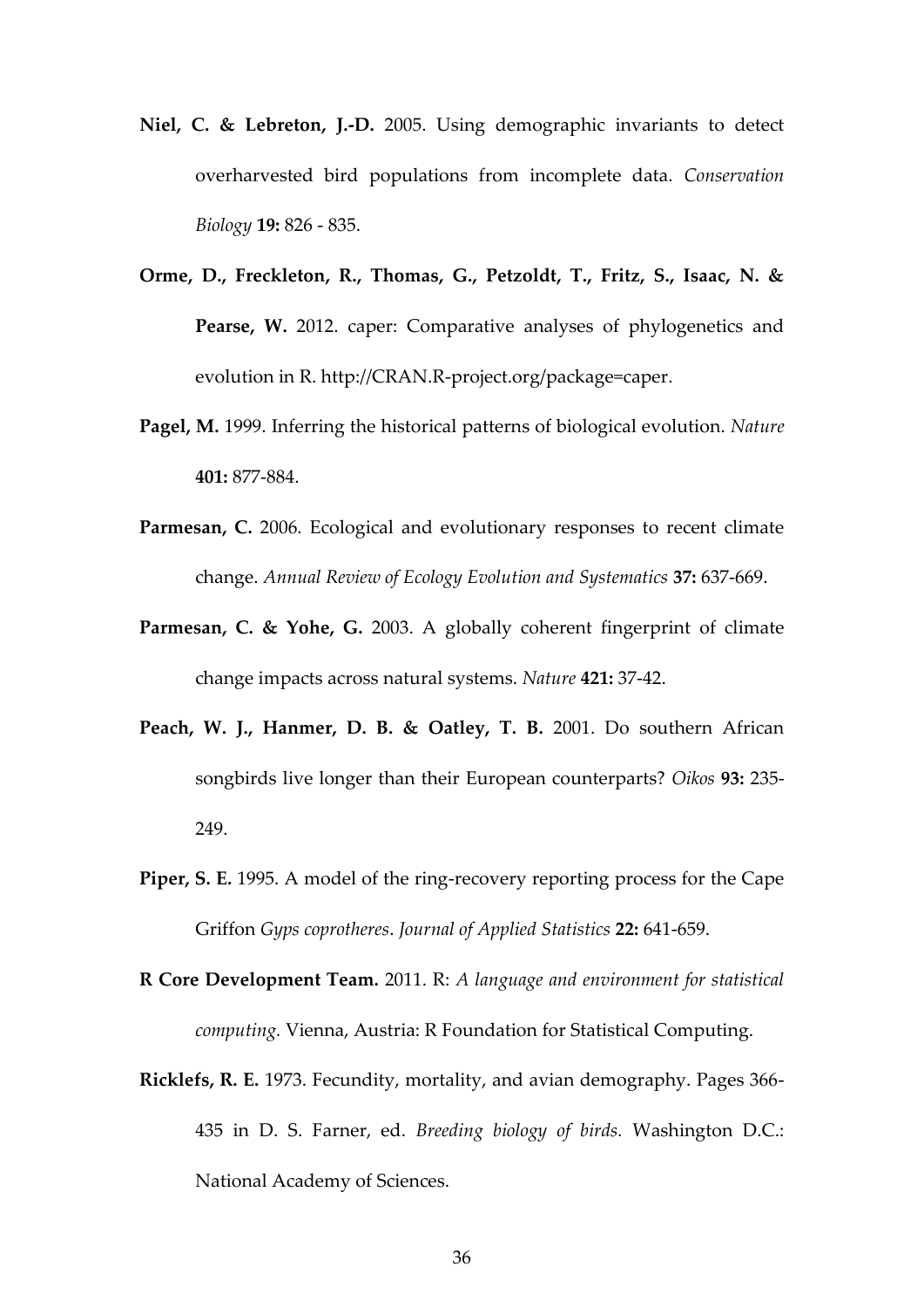- **Saether, B.-E.** 1988. Pattern of covariation between life-history traits of European birds. *Nature* **331:** 616-617.
- **Saether, B.-E.** 1989. Survival rates in relation to body weight in European birds. - *Ornis Scand.* **20:** 13-21.
- **Sandercock, B.K., Beissinger, S.R., Stoleson, S.H., Melland, R.R. & Hughes, C.R.** 2000. Survival rates of a neotropical parrot: implications for latitudinal comparisons of avian demography. *Ecology* **81:** 1351–1370.
- **Skutch, A. F.** 1985. Clutch size, nesting success, and predation on nests of Neotropical birds, reviewed. *Ornithol. Monogr.* **36:** 575-594.
- **Thuiller, W., Broennimann, O., Hughes, G., Alkemade, J. R. M., Midgley, G. F. & Corsi, F.** 2006. Vulnerability of African mammals to anthropogenic climate change under conservative land transformation

assumptions. *Global Change Biology* **12:** 424-440.

**Zuur, A.F., Ieno, E.N., Walker, N.J., Saveliev, A.A, & Smith G.M.** 2009. *Mixed Effects Models and Extensions in Ecology with R.* New York: Springer.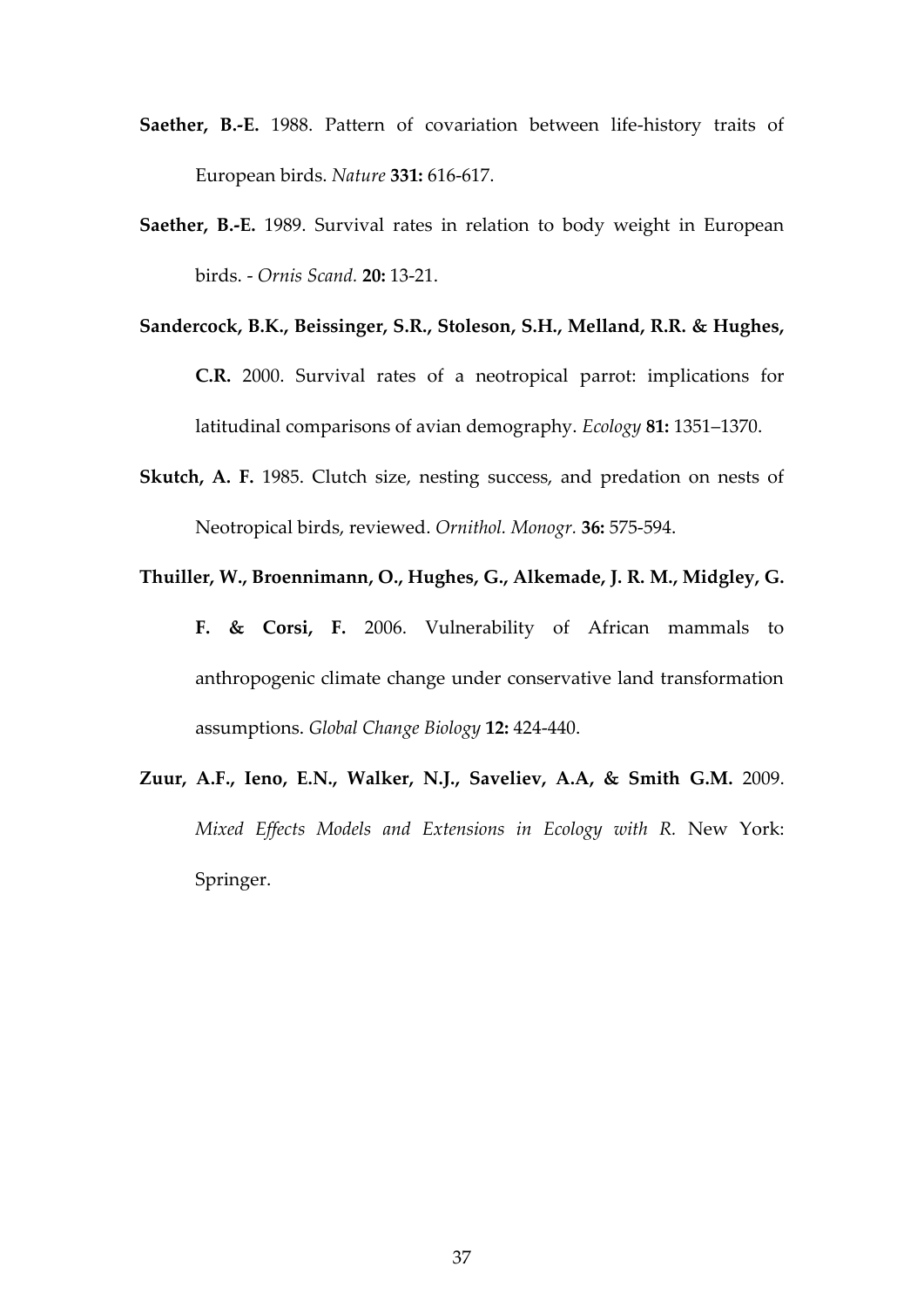# **Supplementary Information**

**Figure S1.** Phylogenetic tree of the 67 southern African bird species used in the comparative analysis. The phylogeny is based on Sibley and Ahlquist (1990), with additional information taken from Brown *et al.* (1982), Keith *et al.* (1992), Fry et al. (2004), del Hoyo *et al.* (1992-2009), Gonzalez *et al.* (2009), and Johnson & Sorenson (1999). We made the assumption that all branches in the phylogeny were of equal length.

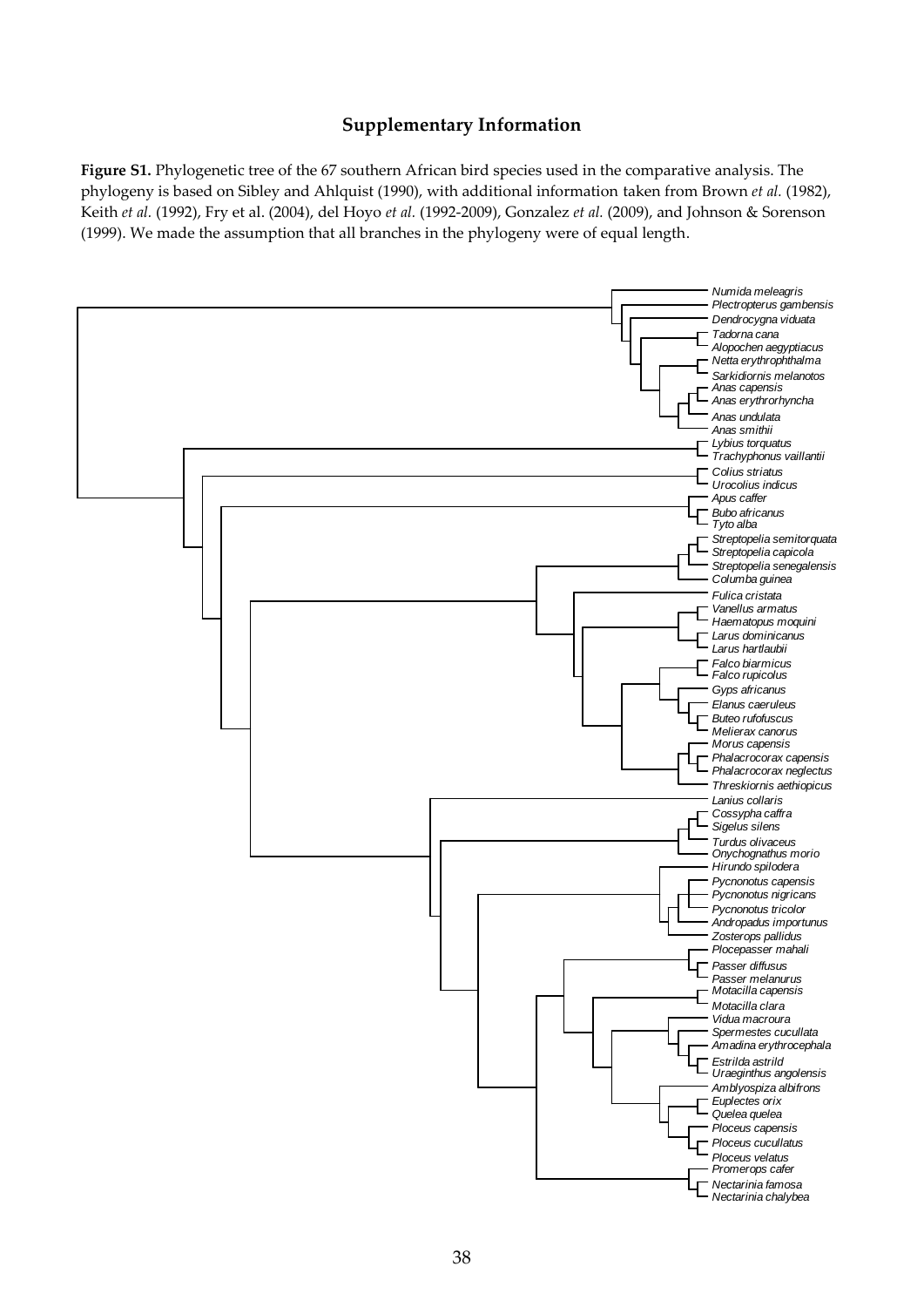|  | Table S1: Numbers of dead recoveries as adults (n) and covariate values for 67 species for which estimates of adult survival rate ( $\phi$ A) were made using dead recoveries from SAFRING |  |  |  |
|--|--------------------------------------------------------------------------------------------------------------------------------------------------------------------------------------------|--|--|--|
|--|--------------------------------------------------------------------------------------------------------------------------------------------------------------------------------------------|--|--|--|

| <b>SAFRING No. English name</b> |                                | Scientific name                  | n   | m <sup>a</sup> | c <sup>b</sup> | $f b$ <sup>c</sup> | $\mathbf{d}^{\text{d}}$   | mv <sup>e</sup> | logit $\phi_A$ |
|---------------------------------|--------------------------------|----------------------------------|-----|----------------|----------------|--------------------|---------------------------|-----------------|----------------|
| 44                              | Cape Gannet                    | Morus capensis                   | 225 | 7.878534196    | $\mathbf{0}$   | 1.252763           | 1                         | 2               | 2.210405       |
| 48                              | Cape Cormorant                 | Phalacrocorax capensis           | 47  | 7.106606138    | 0.85866162     | 0.952009           | $\mathbf{1}$              | 2               | 1.402561       |
| 49                              | <b>Bank Cormorant</b>          | Phalacrocorax neglectus          | 19  | 7.575584652    | 0.70309751     | 0.916291           | 1                         | $\mathbf{1}$    | 0.346259       |
| 81                              | African Sacred (Sacred) Ibis   | Threskiornis aethiopicus         | 18  | 7.390181428    | 0.83290912     | 1.098612           | 5                         | 2               | 0.948632       |
| 88                              | Spur-winged Goose              | Plectropterus gambensis          | 42  | 8.407378325    | 2.37954613     | 1.098612           | $\mathfrak{Z}$            | $\overline{2}$  | $-0.15004$     |
| 89                              | <b>Egyptian Goose</b>          | Alopochen aegyptiacus            | 132 | 7.595889918    | 1.99061033     | 0.693147           | $\sqrt{2}$                | $\overline{2}$  | 0.236942       |
| 90                              | South African Shelduck         | Tadorna cana                     | 64  | 7.122866659    | 1.94591015     | 1.098612           | $\mathfrak{Z}$            | $\overline{2}$  | 0.902924       |
| 91                              | Comb Duck                      | Sarkidiornis melanotos           | 20  | 7.339537695    | 2.2512918      | 0.693147           | $\ensuremath{\mathsf{3}}$ | 3               | 0.511551       |
| 94                              | Cape Shoveler                  | Anas smithii                     | 27  | 6.401917197    | 2.19722458     | 0.068993           | 3                         | 3               | 0.659731       |
| 96                              | Yellow-billed Duck             | Anas undulata                    | 575 | 6.795705775    | 2.05412373     | 0.068993           | 3                         | 2               | 0.410051       |
| 97                              | Red-billed Teal (Duck)         | Anas erythrorhyncha              | 180 | 6.385194399    | 2.20827441     | 0.068993           | 3                         | $\overline{2}$  | 0.371287       |
| 98                              | Cape Teal                      | Anas capensis                    | 182 | 5.996452089    | 1.97408103     | 0.068993           | 3                         | $\overline{2}$  | $-1.15224$     |
| 100                             | White-faced (Whistling-) Duck  | Dendrocygna viduata              | 26  | 6.549650742    | 2.35137526     | $\mathbf{0}$       | $\overline{2}$            | $\overline{2}$  | $-0.46627$     |
| 102                             | Southern Pochard               | Netta erythrophthalma            | 114 | 6.706862337    | 2.21920348     | $\Omega$           | 3                         | $\overline{2}$  | 0.00932        |
| 107                             | African White-backed Vulture   | Gyps africanus                   | 21  | 8.61974978     | $\mathbf{0}$   | 1.791759           | $\mathbf{1}$              | $\mathbf{1}$    | 1.611792       |
| 114                             | Lanner Falcon                  | Falco biarmicus                  | 13  | 6.380800273    | 1.25276297     | 0.693147           | $\mathbf{1}$              | 3               | 0.912395       |
| 123                             | <b>Rock Kestrel</b>            | Falco rupicolus                  | 18  | 5.375278408    | 1.20447268     | $\overline{0}$     | $\mathbf{1}$              | 2               | 1.167208       |
| 130                             | Black-shouldered (Winged) Kite | Elanus caeruleus                 | 36  | 5.512420173    | 1.24990174     | 0.693147           | $\mathbf{1}$              | 2               | 0.477596       |
| 152                             | Jackal Buzzard                 | Buteo [augur] rufofuscus         | 62  | 7.060476366    | 0.68309684     | 1.098612           | $\mathbf{1}$              | 2               | 1.726          |
| 165                             | Southern Pale Chanting Goshawk | Melierax canorus                 | 116 | 6.711740395    | 0.64185389     | 1.098612           | $\mathbf{1}$              | 2               | 1.899368       |
| 192                             | <b>Helmeted Guineafowl</b>     | Numida meleagris                 | 40  | 7.207859871    | 2.30258509     | 0.693147           | 3                         | 1               | $-0.08922$     |
| 212                             | Red-knobbed Coot               | Fulica cristata                  | 551 | 6.602587892    | 1.48160454     | $\overline{0}$     | $\overline{2}$            | $\overline{2}$  | $-0.33436$     |
| 231                             | African Black Oystercatcher    | Haematopus moquini               | 39  | 6.549650742    | 0.65232519     | 1.386294           | 5                         | 2               | 1.42397        |
| 245                             | <b>Blacksmith Lapwing</b>      | Vanellus armatus                 | 13  | 5.093750201    | 1.25276297     | 0.650588           | 5                         | 2               | 0.609427       |
| 287                             | Kelp Gull                      | Larus dominicanus (incl. vetula) | 71  | 6.915227294    | 0.74193734     | 1.386294           | 3                         | 2               | 1.849173       |
| 289                             | Hartlaub's Gull                | Larus hartlaubii                 | 34  | 5.631211782    | 0.58778666     | 1.098612           | 3                         | 2               | 0.937726       |
| 311                             | Speckled (Rock) Pigeon         | Columba guinea                   | 34  | 5.840641657    | 0.69314718     | $\mathbf{0}$       | 6                         | $\mathbf{1}$    | 0.56453        |
| 314                             | Red-eyed Dove                  | Streptopelia semitorquata        | 33  | 5.529429088    | 0.60431597     | $\Omega$           | 6                         | $\mathbf{1}$    | 0.529258       |
| 316                             | Cape Turtle-dove               | Streptopelia capicola            | 74  | 5.029784113    | 0.64185389     | $\theta$           | 6                         | $\mathbf{1}$    | 0.480221       |
| 317                             | Laughing Dove                  | Streptopelia senegalensis        | 446 | 4.620058798    | 0.67803354     | $\Omega$           | 6                         | $\mathbf{1}$    | 0.073673       |
| 359                             | Barn Owl                       | Tyto alba                        | 21  | 5.811140993    | 1.75785792     | $\Omega$           | $\mathbf{1}$              | $\mathbf{1}$    | 0.216279       |
| 368                             | Spotted Eagle-Owl              | Bubo africanus                   | 41  | 6.54534966     | 0.95551145     | 1.041454           | $\mathbf{1}$              | $\mathbf{1}$    | $-0.20625$     |
| 383                             | White-rumped Swift             | Apus caffer                      | 13  | 3.18221184     | 0.66782937     | 1.386294           | 5                         | 3               | 0.595735       |
| 390                             | Speckled Mousebird             | Colius striatus                  | 39  | 4.007333185    | 1.09861229     | 0.405465           | $\overline{7}$            | $\overline{2}$  | 0.160021       |
| 392                             | Red-faced Mousebird            | Urocolius indicus                | 29  | 4.028916757    | 0.95551145     | $\boldsymbol{0}$   | $\overline{7}$            | 2               | 0.080684       |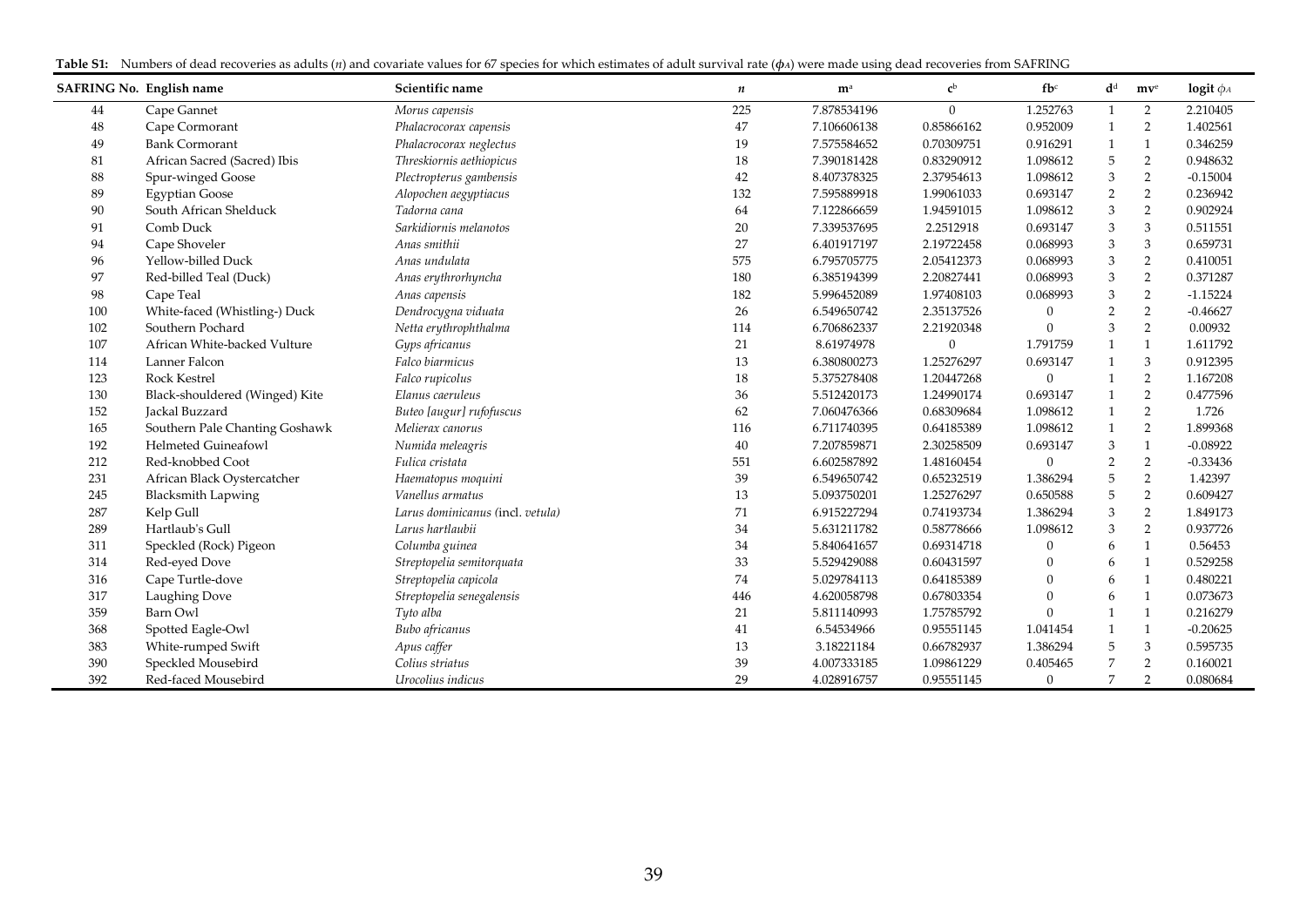#### **Table S1** (continued)

|     | <b>SAFRING No. English name</b>  | Scientific name                            | $\boldsymbol{n}$ | m <sup>a</sup> | c <sub>b</sub> | $f b$ <sup>c</sup> | $\mathbf{d}^{\text{d}}$ | mv <sup>e</sup> | logit $\phi_A$ |
|-----|----------------------------------|--------------------------------------------|------------------|----------------|----------------|--------------------|-------------------------|-----------------|----------------|
| 431 | <b>Black-collared Barbet</b>     | Lybius torquatus                           | 26               | 3.988984047    | 1.19392247     | 0.405465           | $\overline{7}$          | $\mathbf{1}$    | $-0.19679$     |
| 439 | <b>Crested Barbet</b>            | Trachyphonus vaillantii                    | 31               | 4.298645026    | 1.25276297     | 0.405465           | 3                       | 2               | 0.565785       |
| 504 | South African Cliff-Swallow      | Hirundo spilodera                          | 230              | 3.025291076    | 0.87546874     | 0                  | .5                      | 3               | $-0.48119$     |
| 543 | Cape Bulbul                      | Pycnonotus capensis                        | 46               | 3.653252276    | 1.00795792     | 0                  |                         | $\mathbf{1}$    | 0.525273       |
| 544 | African Red-eyed Bulbul          | Pycnonotus nigricans                       | 49               | 3.42751469     | 0.95551145     | $\theta$           |                         | 2               | 0.516291       |
| 545 | Dark-capped (Black-eyed) Bulbul  | Pycnonotus tricolor                        | 114              | 3.618993327    | 0.97455964     | $\theta$           |                         | $\mathbf{1}$    | 0.899565       |
| 551 | Sombre Greenbul                  | Andropadus importunus                      | 16               | 3.575150689    | 0.70309751     | $\theta$           |                         | $\mathbf{1}$    | 0.628812       |
| 553 | Olive Thrush (pre-split)         | Turdus olivaceus                           | 141              | 4.192680463    | 1.06471074     | 0                  | 3                       | 2               | 0.615964       |
| 581 | Cape Robin-Chat                  | Cossypha caffra                            | 82               | 3.346389145    | 0.91629073     | 0                  | 3                       | 2               | 0.929333       |
| 665 | Fiscal Flycatcher                | Sigelus silens                             | 19               | 3.265759411    | 1.02961942     | $\theta$           | 5                       | $\mathbf{1}$    | 0.537368       |
| 686 | Cape Wagtail                     | Motacilla capensis                         | 18               | 3.04927304     | 1.09861229     | $\theta$           | 5                       | $\mathbf{1}$    | 0.722421       |
| 688 | Mountain (Long-tailed) Wagtail   | Motacilla clara                            | 15               | 2.975529566    | 0.83290912     | $\theta$           | 5                       | $\mathbf{1}$    | 1.11543        |
| 707 | Common Fiscal                    | Lanius collaris                            | 31               | 3.708682081    | 1.25276297     | 0.305382           | 3                       | $\mathbf{1}$    | 0.472943       |
| 745 | Red-winged Starling              | Onychognathus morio                        | 76               | 4.905274778    | 1.09861229     | 0.182322           | 3                       | $\mathbf{1}$    | 0.868964       |
| 749 | Cape Sugarbird                   | Promerops cafer                            | 24               | 3.545297726    | 0.69314718     | 0.693147           | $\overline{4}$          | 2               | 0.518513       |
| 751 | Malachite Sunbird                | Nectarinia [Cinnyris] famosa               | 14               | 2.859339649    | 0.69314718     | 0                  |                         | $\overline{2}$  | 0.518941       |
| 760 | Southern Double-collared Sunbird | Nectarinia [Cinnyris] chalybea [chalybeus] | 26               | 2.079441542    | 0.78845736     | 0                  |                         | $\mathbf{1}$    | 0.781717       |
| 775 | Cape White-eye (pre-split)       | Zosterops pallidus                         | 131              | 2.388762789    | 1.09861229     | 0                  | 3                       | $\mathbf{1}$    | 0.278017       |
| 780 | White-browed Sparrow-weaver      | Plocepasser mahali                         | 19               | 3.850147602    | 0.69314718     | $\theta$           | 6                       | $\mathbf{1}$    | 0.224863       |
| 786 | Cape Sparrow                     | Passer melanurus                           | 215              | 3.384390263    | 1.28093385     | 0                  | 6                       | $\overline{2}$  | 0.316373       |
| 787 | Greyheaded Sparrow (pre-split)   | Passer diffusus                            | 30               | 3.186352633    | 1.25276297     | $\Omega$           | 6                       | $\overline{2}$  | 0.0136         |
| 797 | Village (Spotted-backed) Weaver  | Ploceus cucullatus                         | 103              | 3.620332912    | 0.95551145     | 0.405465           | 3                       | 2               | 0.687857       |
| 799 | Cape Weaver                      | Ploceus capensis                           | 125              | 3.815512105    | 0.95551145     | 0.405465           | 6                       | $\overline{2}$  | 0.639454       |
| 803 | Southern Masked-Weaver           | Ploceus velatus                            | 403              | 3.521938999    | 0.95551145     | 0.405465           | 6                       | $\overline{2}$  | 0.522191       |
| 804 | Thick-billed (Grosbeak) Weaver   | Amblyospiza albifrons                      | 20               | 3.827553849    | 1.13140211     | 0.405465           | 6                       | $\overline{2}$  | 0.559384       |
| 805 | Red-billed Quelea                | Quelea quelea                              | 302              | 2.952302716    | 1.02961942     | 0.405465           | 6                       | 3               | $-1.09648$     |
| 808 | Southern Red (Red) Bishop        | Euplectes orix                             | 131              | 3.139832618    | 1.09861229     | 0.405465           | 6                       | $\overline{2}$  | 0.37634        |
| 820 | Red-headed Finch                 | Amadina erythrocephala                     | 31               | 3.117949906    | 1.43508453     |                    | 6                       | $\overline{2}$  | $-0.32244$     |
| 823 | <b>Bronze Mannikin</b>           | Spermestes (Lonchura) cucullata            | 48               | 2.282382386    | 1.5260563      | 0                  | 6                       | $\mathbf{1}$    | $-1.08755$     |
| 839 | <b>Blue Waxbill</b>              | Uraeginthus angolensis                     | 22               | 2.292534757    | 1.25276297     | $\theta$           | 6                       | $\mathbf{1}$    | 0.262456       |
| 843 | Common Waxbill                   | Estrilda astrild                           | 24               | 2.098017927    | 1.64865863     | 0                  | 6                       |                 | $-0.37038$     |
| 846 | Pin-tailed Whydah                | Vidua macroura                             | 17               | 2.708050201    | 1.13140211     | $\Omega$           | 6                       |                 | 0.562972       |

<sup>a</sup> log<sub>e</sub> body mass (g); bloge clutch size; cloge age at first breeding (yr); diet category (coded as follows: 1. vertebrate carnivore; 2. vegetative herbivore; 3. omnivore; 4. nectarivore; 5. invertebrate carnivore; 6. granivore; and 7. frugivore); <sup>e</sup> movement category ('migratoriness', coded as follows: 1. resident; 2. mobile (local or partial migrants and nomads); and 3. intra-African migrant).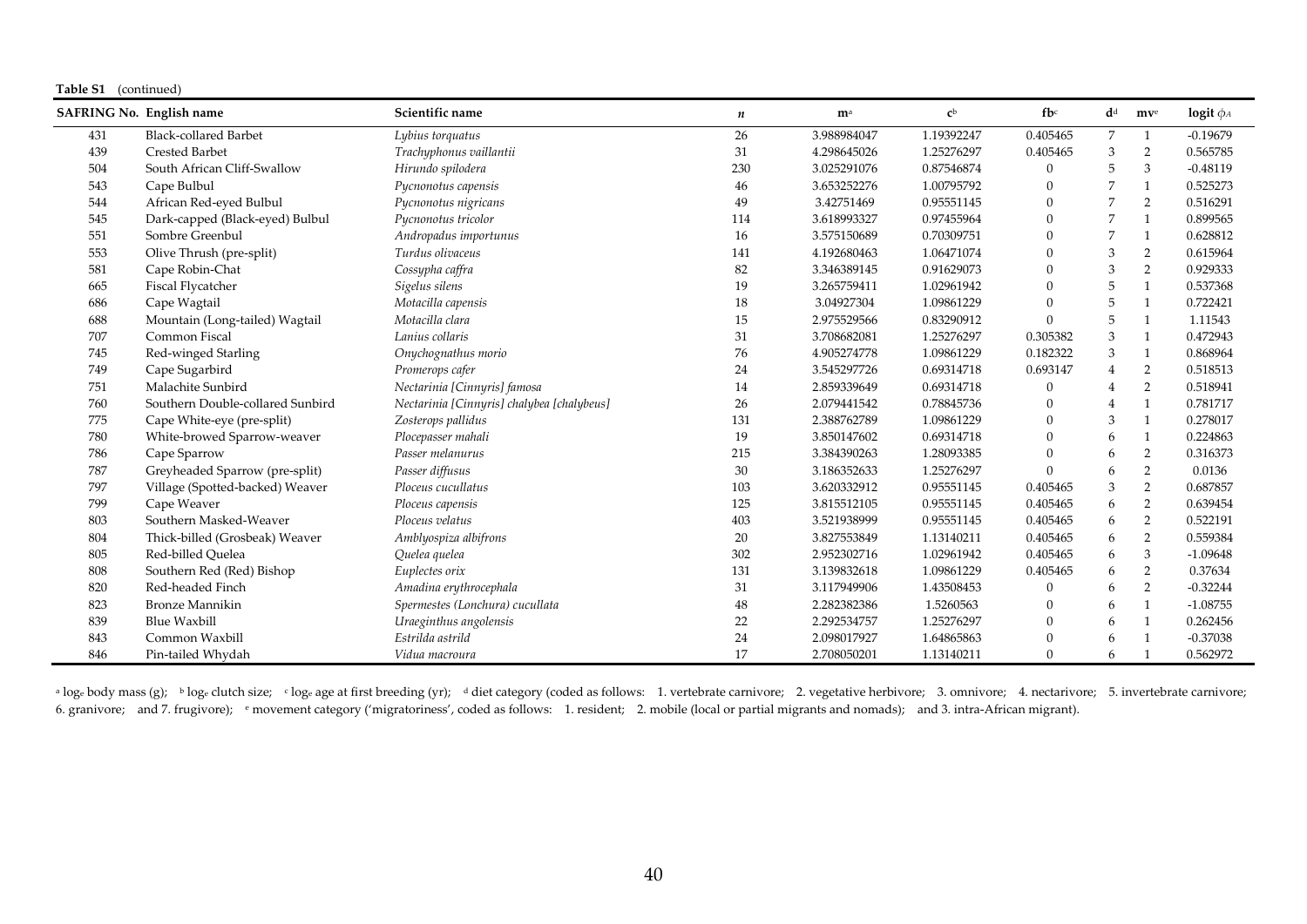**Table S2.** Performance of 32 regression models relating the logit of adult survival of 67 species of birds, estimated from dead recoveries, to all possible combinations of the following five covariates:  $m = log_e(mean body mass)$ ;  $c = log_e(mean clutch size)$ ;  $fb = log_e(mean age)$ at first breeding);  $d =$  diet category;  $mv =$  migratoriness category. Models are ranked in order of their ∆ AICc values. The Pearson correlation coefficient *r* is shown between the logit of observed adult survival and the expected value from each model for the full data set (real data). Observed *vs*. expected Pearson correlation coefficients are also shown for two validation tests using independent data; one for observed values for the 67 species *vs*. leaveone-out-cross-validation (LOOCV) expected values, and another for logit (*φA*) values from mark–recapture estimates reported in the literature for 38 southern African species (Table S4) in relation to expected values for those species from their covariates and the model-averaged regression fitted to data for the 67 species. The statistical significance of the *r* values from the validation tests is shown as  $* = P < 0.05$ ,  $** = P < 0.01$ ,  $** = P < 0.001$ , all tests being one-tailed.

| Model specification | $\Delta$ AIC <sub>c</sub> | Real data r | LOOCV $r$  |            |
|---------------------|---------------------------|-------------|------------|------------|
|                     |                           |             |            | test $r$   |
| $m+c$               | 0.00                      | 0.667       | $0.626***$ | $0.695***$ |
| $m+c+fb$            | 1.04                      | 0.675       | $0.622***$ | $0.683***$ |
| $m+c+mv$            | 2.00                      | 0.683       | $0.595***$ | $0.663***$ |
| m+c+fb+mv           | 3.41                      | 0.690       | $0.587***$ | $0.653***$ |
| m+c+d               | 4.00                      | 0.728       | $0.641***$ | $0.724***$ |
| $c + fb$            | 5.11                      | 0.633       | $0.589***$ | $0.708***$ |
| $m+c+d+mv$          | 5.75                      | 0.747       | $0.619***$ | $0.706***$ |
| c+fb+mv             | 6.49                      | 0.656       | $0.549***$ | $0.605***$ |
| m+c+fb+d            | 6.69                      | 0.729       | $0.629***$ | $0.722***$ |
| c+fb+d              | 7.06                      | 0.713       | $0.616***$ | 0.699***   |
| c+d                 | 7.35                      | 0.697       | $0.606***$ | $0.679***$ |
| c+d+mv              | 7.62                      | 0.725       | $0.589***$ | $0.668***$ |
| c+fb+d+mv           | 8.41                      | 0.735       | $0.592***$ | $0.684***$ |
| m+c+fb+d+mv         | 8.75                      | 0.748       | $0.604***$ | $0.704***$ |
| c+mv                | 16.07                     | 0.564       | $0.438***$ | $0.531***$ |
| $\mathsf{C}$        | 17.08                     | 0.509       | $0.460***$ | $0.624***$ |
| fb                  | 18.46                     | 0.493       | $0.441***$ | $0.538***$ |
| $fb+mv$             | 19.70                     | 0.529       | $0.424***$ | $0.484**$  |
| $m+fb$              | 20.71                     | 0.493       | $0.411***$ | $0.540***$ |
| m+fb+mv             | 22.11                     | 0.529       | 0.398***   | $0.501**$  |
| $fb+d$              | 23.15                     | 0.591       | $0.460***$ | $0.675***$ |
| $fb+ d+mv$          | 23.44                     | 0.632       | $0.470***$ | $0.618***$ |
| m+fb+d              | 25.83                     | 0.592       | $0.444***$ | $0.680***$ |
| m+fb+d+mv           | 26.40                     | 0.632       | $0.455***$ | $0.620**$  |
| d+mv                | 27.65                     | 0.576       | $0.410***$ | $0.489**$  |
| m+d                 | 27.90                     | 0.549       | $0.408***$ | $0.668***$ |
| d                   | 28.09                     | 0.520       | $0.385***$ | $0.576***$ |
| m+d+mv              | 28.39                     | 0.594       | $0.424***$ | $0.516**$  |
| m                   | 30.32                     | 0.311       | 0.202      | $0.555***$ |
| $m+mv$              | 33.10                     | 0.348       | 0.170      | $0.421**$  |
| null                | 34.94                     | 0.000       | 0.000      | 0.000      |
| mv                  | 36.63                     | 0.201       | $-0.041$   | $-0.085$   |
| Model averaged      |                           | 0.695       | $0.589***$ | $0.695***$ |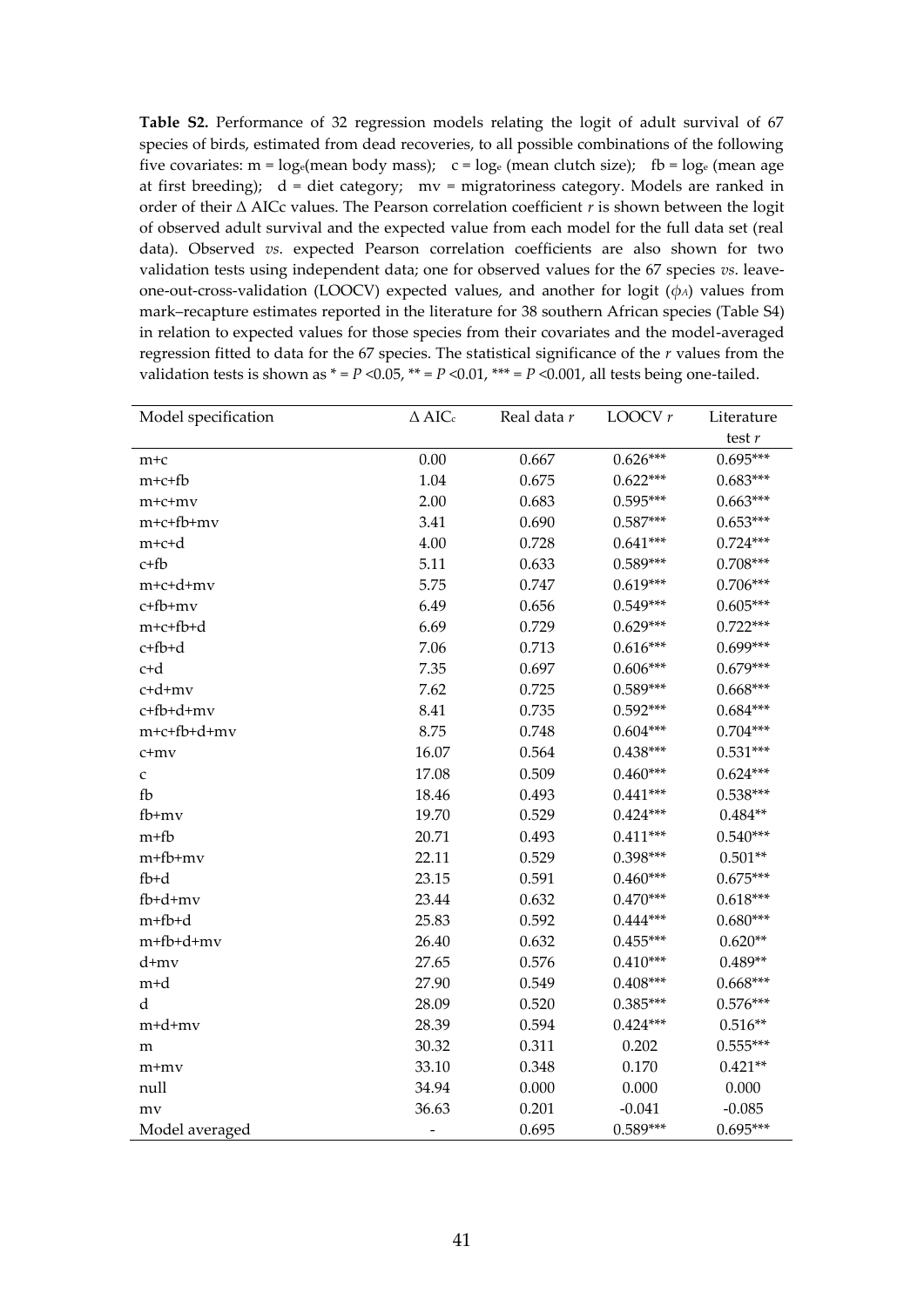**Table S3.** Performance of 32 phylogenetic generalised least squares (PGLS) models relating the logit of adult survival of 67 species of birds, estimated from dead recoveries, to all possible combinations of five covariates. See Table S2 for variable codes. Models are ranked in order of their ∆ AICc values. The Pearson correlation coefficient *r* is shown between the logit of observed adult survival and the expected value from each model for the full data set.

| Model specification | $\Delta$ AIC.            | $\boldsymbol{r}$ |
|---------------------|--------------------------|------------------|
| $m+c$               | $\boldsymbol{0}$         | 0.666            |
| m+c+d               | 0.72                     | 0.724            |
| $m+c+fb$            | 0.85                     | 0.674            |
| $m+c+mv$            | 2.16                     | 0.678            |
| $c+fb$              | 2.56                     | 0.627            |
| m+c+fb+d            | 3.48                     | 0.724            |
| m+c+d+mv            | 3.50                     | 0.739            |
| $m+c+fb+mv$         | 3.58                     | 0.684            |
| c+d                 | 3.84                     | 0.692            |
| c+fb+d              | 4.30                     | 0.707            |
| c+d+mv              | 5.54                     | 0.717            |
| c+fb+mv             | 6.23                     | 0.651            |
| $\mathsf C$         | 6.24                     | 0.509            |
| m+c+fb+d+mv         | 6.47                     | 0.739            |
| c+fb+d+mv           | 6.84                     | 0.726            |
| $c+mv$              | 9.39                     | 0.551            |
| fb                  | 9.46                     | 0.493            |
| $m+fb$              | 11.65                    | 0.493            |
| fb+mv               | 12.79                    | 0.515            |
| m+fb+mv             | 15.07                    | 0.515            |
| null                | 15.99                    | 0.000            |
| ${\bf m}$           | 16.82                    | 0.311            |
| $fb+d$              | 17.71                    | 0.554            |
| $\rm d$             | 19.39                    | 0.448            |
| mv                  | 19.48                    | 0.166            |
| m+fb+d              | 20.36                    | 0.552            |
| m+mv                | 20.46                    | 0.309            |
| m <sup>+</sup> d    | 20.71                    | 0.476            |
| fb+d+mv             | 21.22                    | 0.593            |
| d+mv                | 22.49                    | 0.519            |
| m+fb+d+mv           | 24.09                    | 0.593            |
| m+d+mv              | 24.26                    | 0.526            |
| Model averaged      | $\overline{\phantom{0}}$ | 0.712            |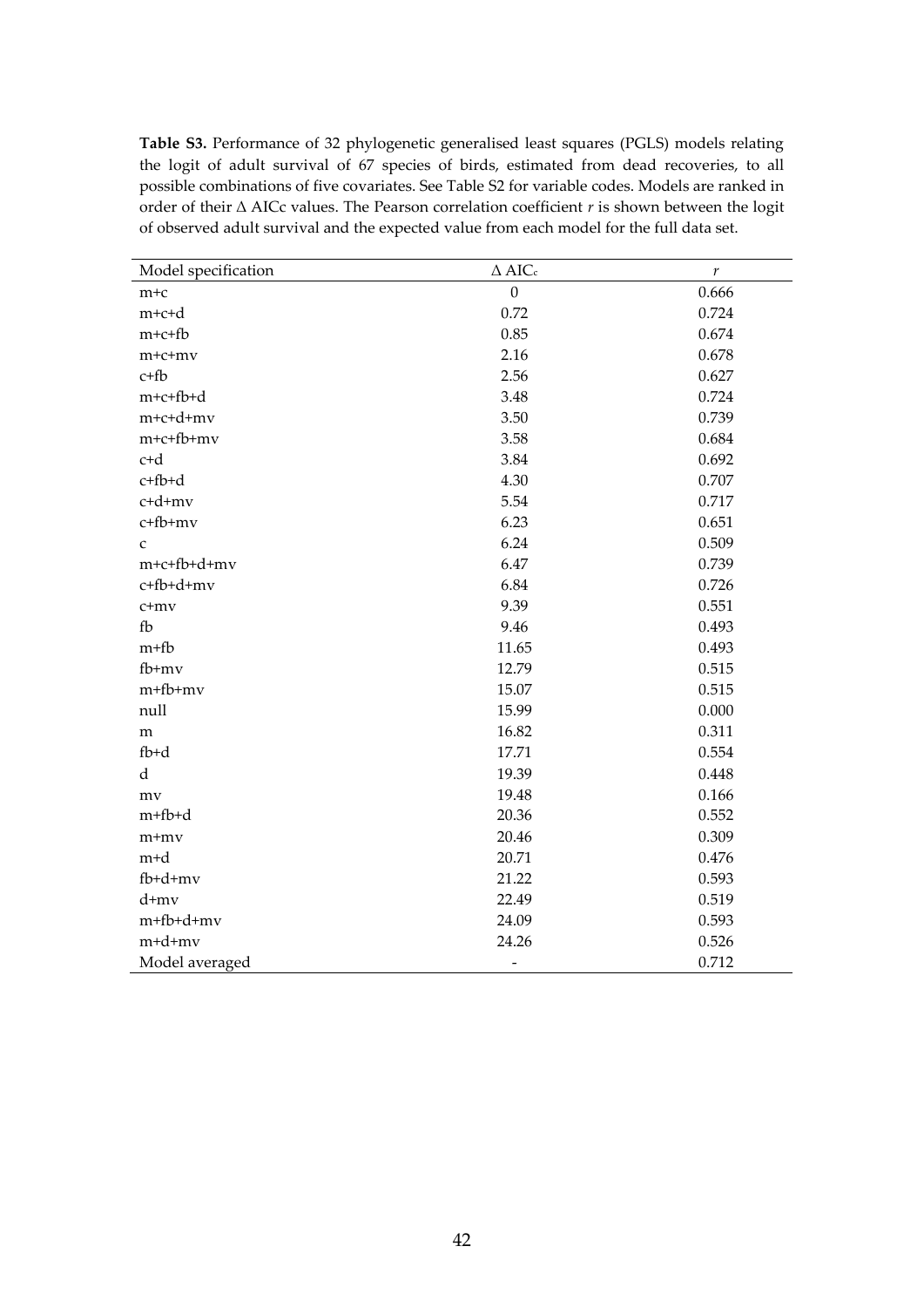Table S4. Mark–recapture estimates of adult survival of southern African birds obtained from the literature and values of covariates used to estimate their survival using a regression model. Species marked with an asterisk also have independent estimates of survival derived from dead recoveries (see Table 1).

| Species                     | $\phi_A$ | s.e. of  | Mean body | Mean           | Mean age at    | Diet                   | Migratoriness         | Source                     |
|-----------------------------|----------|----------|-----------|----------------|----------------|------------------------|-----------------------|----------------------------|
|                             |          | logit    | mass(g)   | clutch         | first breeding |                        |                       |                            |
|                             |          | $\phi_A$ |           | size           | (yr)           |                        |                       |                            |
| Anthropoides paradiseus     | 0.875    | 0.31     | 4870      | 1.87           | 4.5            | Omnivore               | Mobile                | Altwegg & Anderson (2009)  |
| Larus dominicanus*          | 0.840    | 0.23     | 1008      | 2.1            | $\overline{4}$ | Omnivore               | Mobile                | Altwegg et al. (2007)      |
| Sterna balaenarum           | 0.870    | 0.45     | 51.8      | $\mathbf{1}$   | 3.2            | Vertebrate carnivore   | Intra-African migrant | Braby et al. (2011)        |
| Falco peregrinus            | 0.852    | 0.24     | 628.8     | 3              | $\sqrt{2}$     | Vertebrate carnivore   | Mobile                | Altwegg et al. (2014)      |
| Morus capensis*             | 0.886    | 0.18     | 2640      | $\mathbf{1}$   | 3.5            | Vertebrate carnivore   | Mobile                | Altwegg et al. (2008)      |
| Spheniscus demersus         | 0.731    | 0.06     | 3135      | 1.82           | $\overline{4}$ | Vertebrate carnivore   | Mobile                | Crawford et al. (2011)     |
| Hirundo smithii             | 0.635    | 0.40     | 13.4      | 2.9            | $\mathbf{1}$   | Invertebrate carnivore | Mobile                | Peach et al. (2001)        |
| Pucnonotus tricolor*        | 0.743    | 0.20     | 37.3      | 2.65           | $\mathbf{1}$   | Omnivore               | Resident              | Peach et al. (2001)        |
| Phyllastrephus terrestris   | 0.737    | 0.23     | 31.8      | 2.13           | $\mathbf{1}$   | Invertebrate carnivore | Resident              | Peach et al. (2001)        |
| Andropadus importunus*      | 0.681    | 0.15     | 35.7      | 2.02           | $\mathbf{1}$   | Frugivore              | Resident              | Peach et al. (2001)        |
| Sylvietta rufescens         | 0.795    | 0.45     | 11.6      | 1.8            | $\mathbf{1}$   | Invertebrate carnivore | Resident              | Peach et al. (2001)        |
|                             | 0.765    | 0.39     | 9.5       | 2.4            | 1              |                        |                       | Peach et al. (2001)        |
| Acrocephalus baeticatus     | 0.670    | 0.47     |           |                |                | Invertebrate carnivore | Intra-African migrant | Jansen et al. (2014)       |
| Acrocephalus gracilirostris | 0.557    | 0.36     | 18.6      | 2.3            | $\mathbf{1}$   | Invertebrate carnivore | Mobile                | Peach et al. (2001)        |
| Apalis flavida              | 0.680    | 0.33     | 8.2       | 2.9            | $\mathbf{1}$   | Invertebrate carnivore | Resident              | Peach et al. (2001)        |
| Camaroptera brachyura       | 0.735    | 0.32     | 11.3      | 2.39           | $\mathbf{1}$   | Invertebrate carnivore | Mobile                | Peach et al. (2001)        |
| Cisticola erythrops         | 0.529    | 0.32     | 14.9      | 2.7            | $\mathbf{1}$   | Invertebrate carnivore | Resident              | Peach et al. (2001)        |
| Prinia subflava             | 0.598    | 0.34     | 9.0       | 3.1            | 0.915          | Invertebrate carnivore | Resident              | Peach et al. (2001)        |
| Motacilla clara*            | 0.688    | 0.07     | 19.6      | 2.3            | $\mathbf{1}$   | Invertebrate carnivore | Resident              | Piper (2002)               |
| Cossypha heuglini           | 0.833    | 0.54     | 34.9      | $\sqrt{2}$     | $\mathbf{1}$   | Invertebrate carnivore | Resident              | Peach et al. (2001)        |
| Promerops gurneyi           | 0.807    | 0.39     | 35.3      | 1.6            | $\overline{2}$ | Nectarivore            | Mobile                | de Swardt & Peach (2001)   |
| Promerops cafer*            | 0.620    | 0.43     | 34.7      | $\sqrt{2}$     | $\overline{2}$ | Nectarivore            | Mobile                | Altwegg & Underhill (2006) |
| Chalcomitra senegalensis    | 0.903    | 1.29     | 13.6      | $\overline{2}$ | 1              | Nectarivore            | Mobile                | Peach et al. (2001)        |
| Hedidypna collaris          | 0.757    | 0.42     | 7.6       | 2.2            | $\mathbf{1}$   | Nectarivore            | Resident              | Peach et al. (2001)        |
| Cinnyris bifasciatus        | 0.761    | 0.50     | 7.2       | 1.8            | $\mathbf{1}$   | Nectarivore            | Mobile                | Peach et al. (2001)        |
| Cinnyris cupreus            | 0.599    | 0.29     | 9.7       | 1.8            | $\mathbf{1}$   | Nectarivore            | Resident              | Peach et al. (2001)        |
| Cinnyris venustus           | 0.549    | 0.32     | 6.9       | 1.8            | $\mathbf{1}$   | Nectarivore            | Resident              | Peach et al. (2001)        |
| Philetairus socius          | 0.662    | 0.08     | 27.4      | 3.54           | $\mathbf{1}$   | Granivore              | Resident              | Covas et al. (2004)        |
| Ploceus xanthopterus        | 0.696    | 0.12     | 23.8      | 2.4            | 1.5            | Omnivore               | Resident              | Peach et al. (2001)        |
| Euplectes orix*             | 0.715    | 0.22     | 23.1      | 3              | 1.5            | Granivore              | Mobile                | Peach et al. (2001)        |
| Euplectes capensis          | 0.540    | 0.36     | 34.0      | 2.9            | 1.5            | Granivore              | Resident              | Peach et al. (2001)        |
| Pytilia melba               | 0.519    | 0.16     | 11.9      | 3.3            | $\mathbf{1}$   | Omnivore               | Mobile                | Peach et al. (2001)        |
| Lagonosticta senegala       | 0.228    | 0.61     | 8.9       | 3.4            | $\mathbf{1}$   | Granivore              | Mobile                | Peach et al. (2001)        |
| Lagonosticta rhodopareia    | 0.499    | 0.23     | 9.3       | 3.9            | $\mathbf{1}$   | Granivore              | Mobile                | Peach et al. (2001)        |
| Uraeginthus angolensis*     | 0.466    | 0.37     | 9.9       | 3.5            | $\mathbf{1}$   | Granivore              | Mobile                | Peach et al. (2001)        |
| Estrilda astrild*           | 0.612    | 0.21     | 8.2       | 5.2            | $\mathbf{1}$   | Granivore              | Mobile                | Peach et al. (2001)        |
| Vidua chalybeata            | 0.542    | 0.49     | 13.2      | $\mathfrak{Z}$ | 1              | Granivore              | Mobile                | Peach et al. (2001)        |
| Crithagra mozambicus        | 0.648    | 0.37     | 13.3      | 3.2            | $\mathbf{1}$   | Granivore              | Mobile                | Peach et al. (2001)        |
| Crithagra sulphuratus       | 0.522    | 0.28     | 18.2      | 2.8            | $\mathbf{1}$   | Granivore              | Mobile                | Peach et al. (2001)        |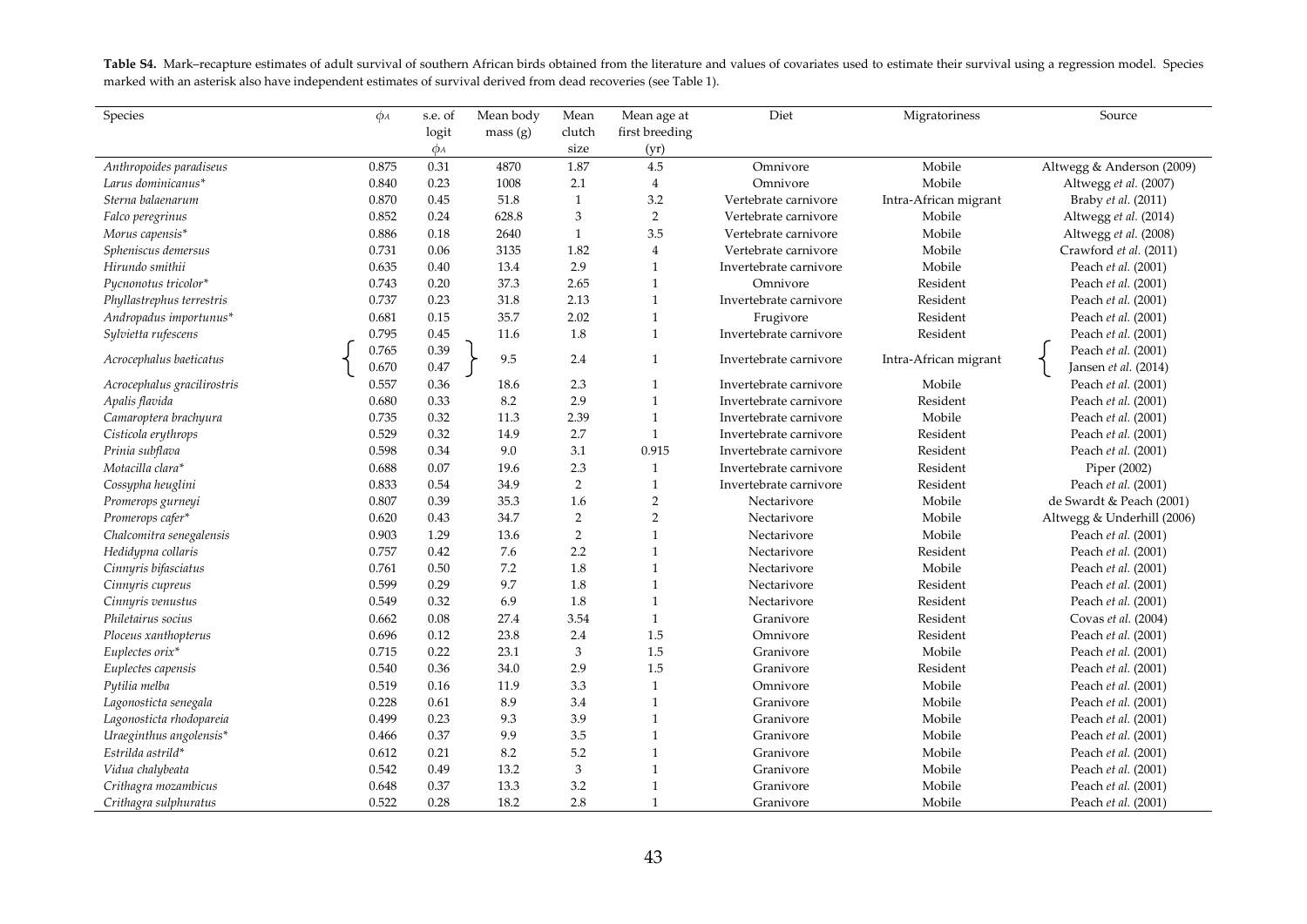- **Altwegg, R. & Underhill, L.G.** 2006. Apparent survival rates of Cape Sugarbirds *Promerops cafer* at a breeding and a non-breeding site. *Ostrich* **77:** 220-224.
- **Altwegg, R., Crawford, R. J. M., Underhill, L. G., Martin, A. P. & Whittington, P. A.** 2007. Geographic variation in reproduction and survival of kelp gulls *Larus dominicanus vetula* in southern Africa. *Journal of Avian Biology* **38:** 580–586.
- **Altwegg, R., Crawford, R. J. M., Underhill, L. G. & Williams, A. J.** 2008. Long-term survival of de-oiled Cape gannets *Morus capensis* after the Castillo de Belluer oil spill of 1983. *Biological Conservation* **141**: 1924- 1929.
- **Altwegg, R & Anderson M.D.** 2009. Rainfall in arid zones: possible effects of climate change on the population ecology of blue cranes. *Functional Ecology* **23:** 1014–1021.
- **Altwegg, R., Jenkins, A. & Abadi, F.** 2014. Nestboxes and immigration drive the growth of an urban Peregrine Falcon *Falco peregrinus* population.*Ibis* **156:** 107-115.
- **Braby J., Braby S.J., Braby R.J. & Altwegg R.** 2011. Immature survival and age at first breeding of Damara Terns: conservation from a nonbreeding perspective. *Ardea* **99:** 185–190.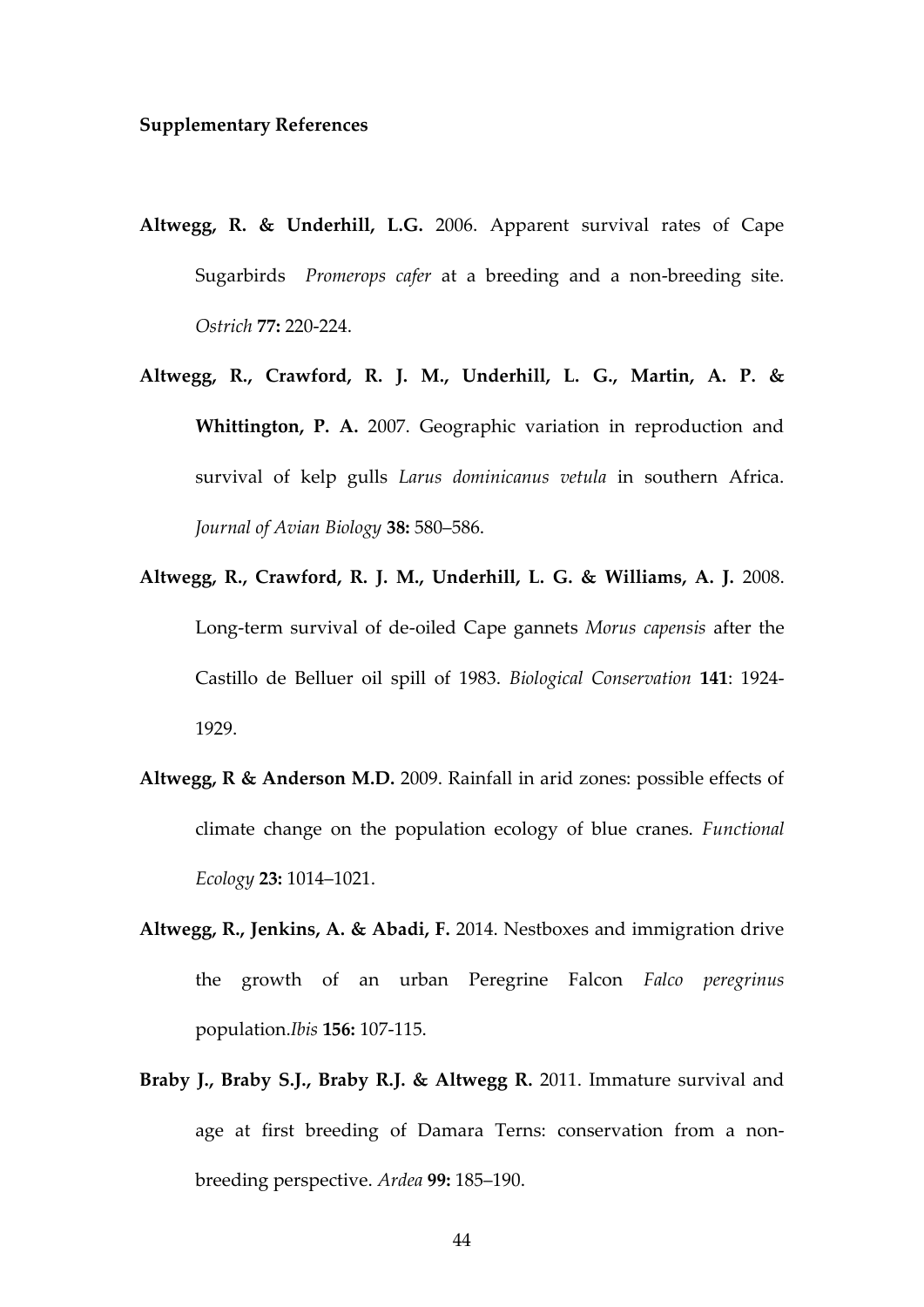- **Brown, L. H., Urban, E. K. & Newman, K.** 1982. *The Birds of Africa.* vol. I. London: Academic Press.
- **Covas, R., Brown, C. R., Anderson, M. D. & Brown, M. B.** 2004. Juvenile and adult survival in the Sociable Weaver (*Philetairus socius*), a southerntemperate colonial cooperative breeder in Africa. *Auk* **121:** 1199-1207.
- **Crawford, R.J.M., Altwegg, R., Barham, B.J., Barham, P.J., Durant, J.M., Dyer, B.M., Geldenhuys, D., Makhado, A.B., Pichegru, L., Ryan, P.G., Underhill, L.G., Upfold, L., Visagie, J., Waller, L.J. \*& Whittington, P.A.** 2011. Collapse of South Africa's penguins in the early 21st century. *African Journal of Marine Science* **3:** 139−155.
- **Fry, C.H. & Keith, S.** 2004. *The Birds of Africa*, vol. 7. London: Christopher Helm.
- **Gonzalez, J., Düttmann, H. & Wink, M.** (2009), Phylogenetic relationships based on two mitochondrial genes and hybridization patterns in Anatidae. *Journal of Zoology* **279:** 310–318.
- **del Hoyo J., Elliott A. & Sagatal J.** 1992-2009. Handbook of the Birds of the World. Vols. 1-14. Barcelona: Lynx Edicions.
- **Jansen, D.Y.M., Abadi, F., Harebottle, D. & Altwegg, R.** 2014. Does seasonality drive spatial patterns in demography? Variation in survival in African reed warblers *Acrocephalus baeticatus* across southern Africa does not reflect global patterns. *Ecology and Evolution* **4:** 889–898.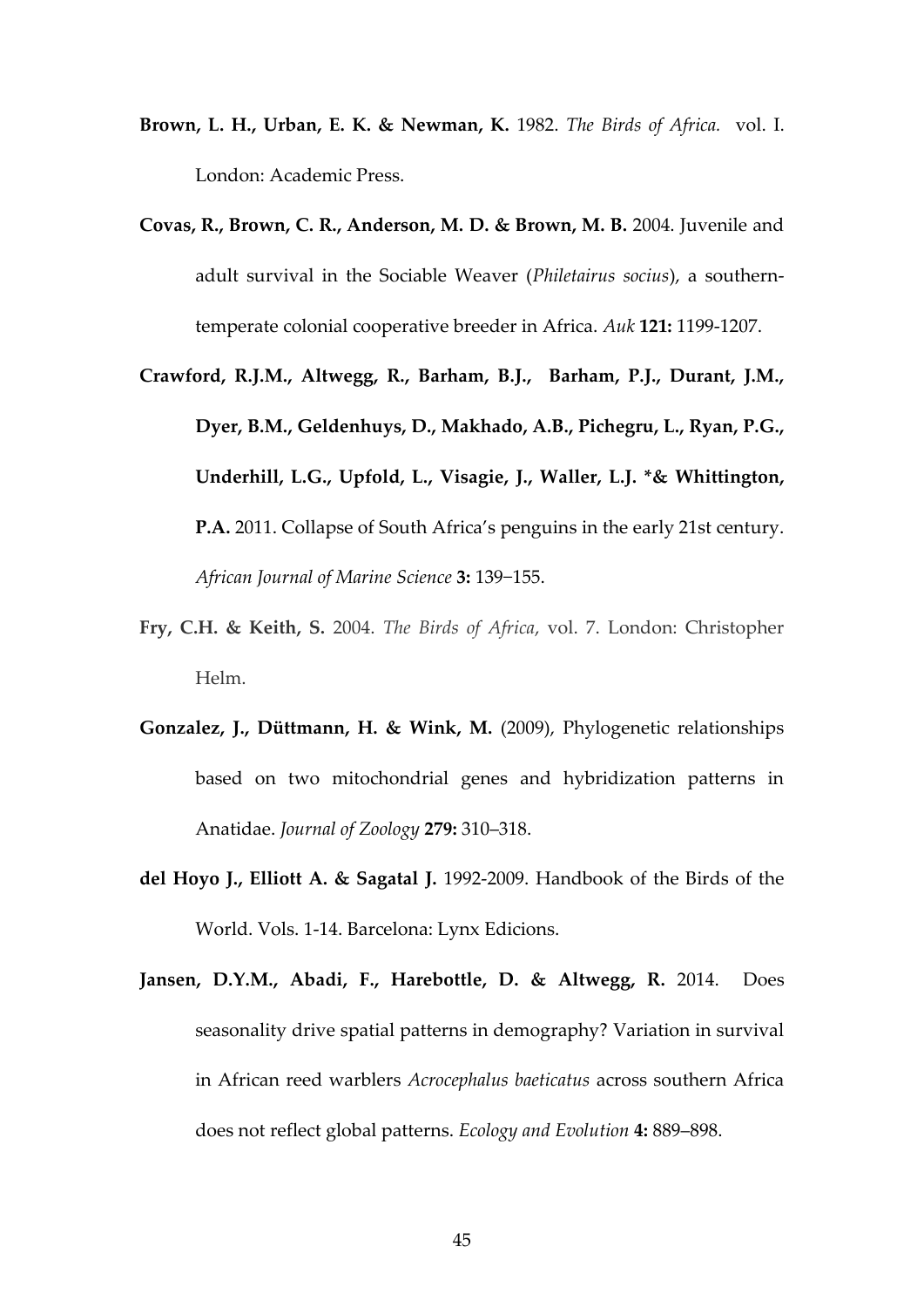- **Johnson, K.J. & Sorenson, M.D.** 1999. Phylogeny and biogeography of the dabbling ducks (Genus: *Anas*): A comparison of molecular and morphological evidence. *Auk* **116:** 792-80.
- **Keith, S., Urban, E.K. & Fry, C.H.** 1992. *The Birds of Africa*, vol. 4. London: Academic Press.
- **Piper, S. E.** 2002. Survival of adult, territorial Longtailed Wagtails *Motacilla clara*: The effects of environmental factors and individual covariates. *Journal of Applied Statistics* **29:** 107-124.
- **Sibley, C.G. & Ahlquist, J. A.** 1990. *Phylogeny and Classification of Birds*. New Haven: Yale University Press.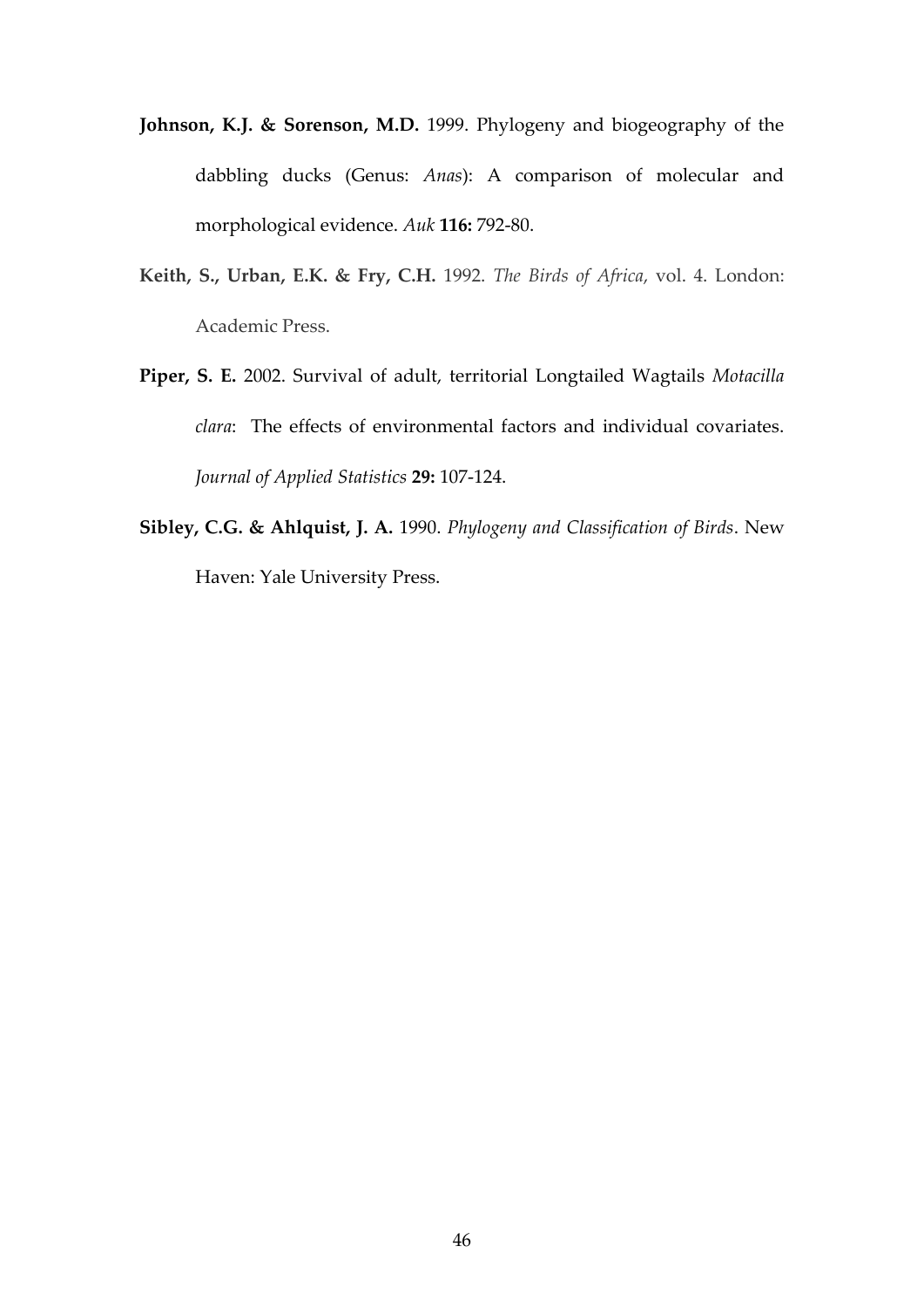# **TABLES**

**Table 1.** Estimates of the annual survival rate *φ<sup>A</sup>* of adults of 67 southern African bird species, based upon dead recoveries reported to the SAFRING ringing scheme. Species marked with an asterisk also have independent estimates of survival derived from published mark–recapture studies (see Table S4 (Supplementary Information).

| Scientific name           | $\phi_A$ | s.e. of        | Scientific name         | $\phi_A$ | s.e. of           |
|---------------------------|----------|----------------|-------------------------|----------|-------------------|
|                           |          | $logit \phi_A$ |                         |          | $logit \, \phi_A$ |
| Morus capensis*           | 0.901    | 0.13           | Urocolius indicus       | 0.520    | 0.29              |
| Phalacrocorax capensis    | 0.803    | 0.17           | Lybius torquatus        | 0.451    | 0.34              |
| Phalacrocorax neglectus   | 0.586    | 0.31           | Trachyphonus vaillantii | 0.638    | 0.28              |
| Threskiornis aethiopicus  | 0.721    | 0.25           | Hirundo spilodera       | 0.382    | 0.11              |
| Plectropterus gambensis   | 0.463    | 0.23           | Pycnonotus capensis     | 0.628    | 0.21              |
| Alopochen aegyptiaca      | 0.559    | 0.12           | Pycnonotus nigricans    | 0.626    | 0.22              |
| Tadorna cana              | 0.712    | 0.15           | Pycnonotus tricolor*    | 0.711    | 0.14              |
| Sarkidiornis melanotos    | 0.625    | 0.28           | Andropadus importunus*  | 0.652    | 0.38              |
| Anas smithii              | 0.659    | 0.24           | Turdus olivaceus        | 0.649    | 0.12              |
| Anas undulata             | 0.601    | 0.05           | Cossypha caffra         | 0.717    | 0.17              |
| Anas erythrorhyncha       | 0.592    | 0.10           | Sigelus silens          | 0.631    | 0.35              |
| Anas capensis             | 0.240    | 0.15           | Motacilla capensis      | 0.673    | 0.33              |
| Dendrocygna viduata       | 0.386    | 0.34           | Motacilla clara*        | 0.753    | 0.36              |
| Netta erythrophthalma     | 0.502    | 0.13           | Lanius collaris         | 0.616    | 0.27              |
| Gyps africanus            | 0.834    | 0.32           | Onychognathus morio     | 0.705    | 0.17              |
| Falco biarmicus           | 0.713    | 0.38           | Promerops cafer*        | 0.627    | 0.28              |
| Falco rupicolus           | 0.763    | 0.33           | Nectarinia famosa       | 0.627    | 0.37              |
| Elanus caeruleus          | 0.617    | 0.23           | Cinnyris chalybeus      | 0.686    | 0.28              |
| Buteo rufofuscus          | 0.849    | 0.21           | Zosterops capensis      | 0.569    | 0.13              |
| Melierax canorus          | 0.870    | 0.17           | Plocepasser mahali      | 0.556    | 0.37              |
| Numida meleagris          | 0.478    | 0.23           | Passer melanurus        | 0.578    | 0.10              |
| Fulica cristata           | 0.417    | 0.07           | Passer diffusus         | 0.503    | 0.28              |
| Haematopus moquini        | 0.806    | 0.25           | Ploceus cucullatus      | 0.665    | 0.14              |
| Vanellus armatus          | 0.648    | 0.39           | Ploceus capensis        | 0.655    | 0.13              |
| Larus dominicanus*        | 0.864    | 0.34           | Ploceus velatus         | 0.628    | $0.07\,$          |
| Larus hartlaubii          | 0.719    | 0.28           | Amblyospiza albifrons   | 0.636    | 0.34              |
| Columba guinea            | 0.638    | 0.24           | Quelea quelea           | 0.250    | 0.12              |
| Streptopelia semitorquata | 0.629    | 0.28           | Euplectes orix*         | 0.593    | 0.13              |
| Streptopelia capicola     | 0.618    | 0.17           | Amadina erythrocephala  | 0.420    | 0.32              |
| Streptopelia senegalensis | 0.518    | 0.07           | Spermestes cucullatus   | 0.252    | 0.30              |
| Tyto alba                 | 0.554    | 0.36           | Uraeginthus angolensis* | 0.565    | 0.35              |
| Bubo africanus            | 0.449    | 0.25           | Estrilda astrild*       | 0.408    | 0.35              |
| Apus caffer               | 0.645    | 0.38           | Vidua macroura          | 0.637    | 0.34              |
| Colius striatus           | 0.540    | 0.26           |                         |          |                   |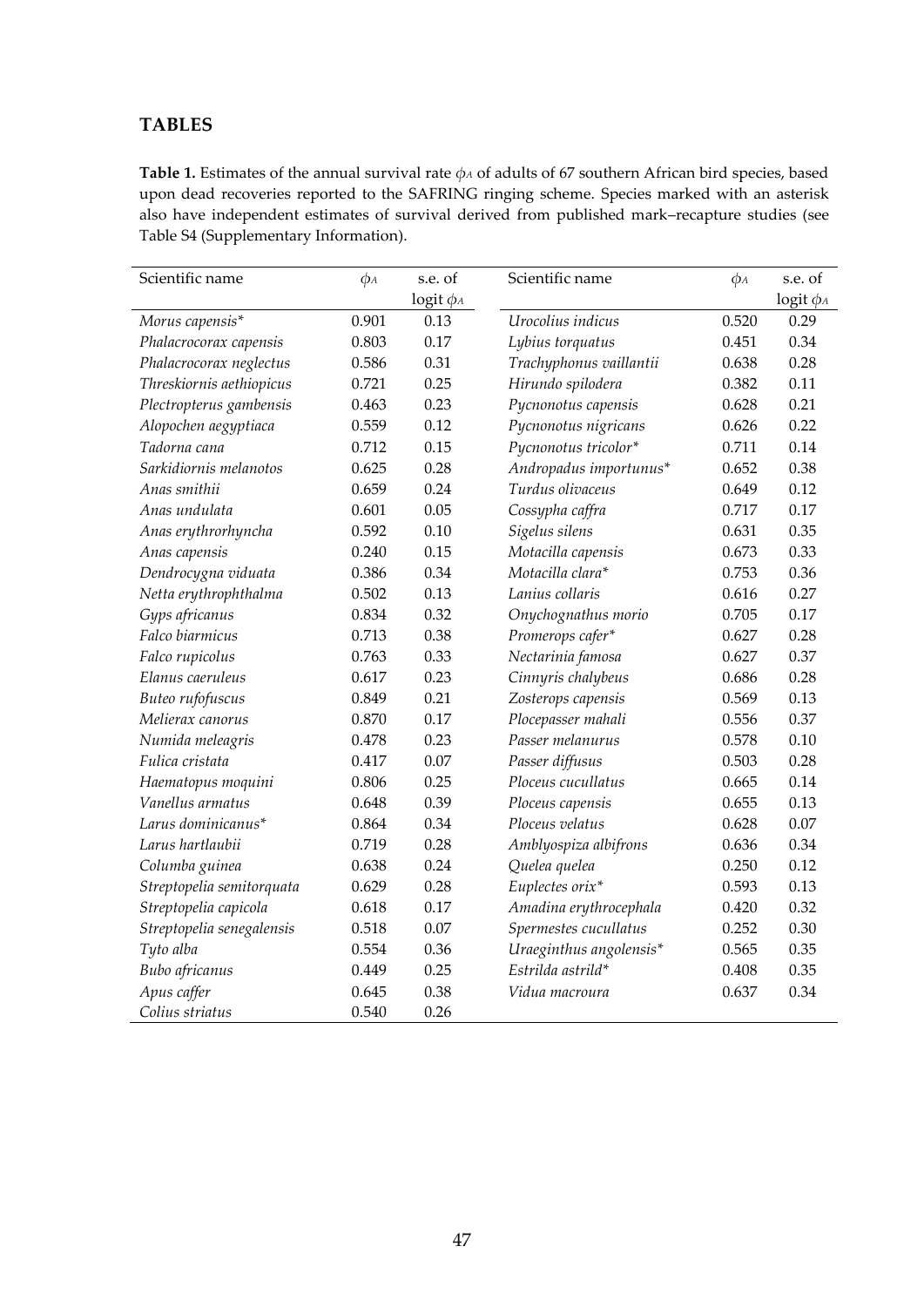Table 2. Performance of the best (lowest AIC<sub>c</sub>) ten regression models relating the logit of adult survival of 67 species of birds, estimated from dead recoveries, to all possible combinations of the following five covariates:  $m = log_e$  (mean body mass); c =  $log_e$  (mean clutch size); fb =  $log_e$  (mean age at first breeding); d = diet category; mv = migratoriness category. The upper part of the table shows results from ordinary least squares regression and the lower part those from PGLS regression, which allows for phylogenetic relationships. Models are ranked in order of their ∆ AICc values. The Pearson correlation coefficient *r* is shown between the logit of observed adult survival and the expected value from each model for the full data set (real data). For the ordinary least squares regressions, observed *vs*. expected Pearson correlation coefficients are also shown for two validation tests using independent data; one for observed values for the 67 species *vs*. leave-one-out-crossvalidation (LOOCV) expected values, and another for logit  $(\phi_A)$  values from mark–recapture estimates reported in the literature for 38 southern African species (Table S4) in relation to expected values for those species from their covariates and the model-averaged regression fitted to data for the 67 species. The statistical significance of the *r* values from the validation tests is shown as  $* = P \le 0.05$ ,  $** = P \le 0.01$ ,  $*** = P \le 0.001$ , all tests being one-tailed.

| Model specification               | $\Delta$ AICc    | Real data r | LOOCV $r$  | Literature |
|-----------------------------------|------------------|-------------|------------|------------|
|                                   |                  |             |            | test $r$   |
|                                   |                  |             |            |            |
| Ordinary least squares regression |                  |             |            |            |
| $m+c$                             | 0.00             | 0.667       | $0.626***$ | $0.695***$ |
| $m+c+f$                           | 1.04             | 0.675       | $0.622***$ | $0.683***$ |
| $m+c+mv$                          | 2.00             | 0.683       | $0.595***$ | $0.663***$ |
| m+c+fb+mv                         | 3.41             | 0.690       | $0.587***$ | $0.653***$ |
| m+c+d                             | 4.00             | 0.728       | $0.641***$ | $0.724***$ |
| $c+fb$                            | 5.11             | 0.633       | $0.589***$ | $0.708***$ |
| m+c+d+mv                          | 5.75             | 0.747       | $0.619***$ | $0.706***$ |
| c+fb+mv                           | 6.49             | 0.656       | $0.549***$ | $0.605***$ |
| m+c+fb+d                          | 6.69             | 0.729       | $0.629***$ | $0.722***$ |
| c+fb+d                            | 7.06             | 0.713       | $0.616***$ | 0.699***   |
| Model averaged                    |                  | 0.695       | $0.589***$ | $0.695***$ |
|                                   |                  |             |            |            |
| PGLS regression                   |                  |             |            |            |
| $m+c$                             | $\boldsymbol{0}$ | 0.666       |            |            |
| m+c+d                             | 0.72             | 0.724       |            |            |
| $m+c+fb$                          | 0.85             | 0.674       |            |            |
| $m+c+mv$                          | 2.16             | 0.678       |            |            |
| $c + fb$                          | 2.56             | 0.627       |            |            |
| m+c+fb+d                          | 3.48             | 0.724       |            |            |
| m+c+d+mv                          | 3.50             | 0.739       |            |            |
| m+c+fb+mv                         | 3.58             | 0.684       |            |            |
| c+d                               | 3.84             | 0.692       |            |            |
| c+fb+d                            | 4.30             | 0.707       |            |            |
| Model averaged                    | -                | 0.712       |            |            |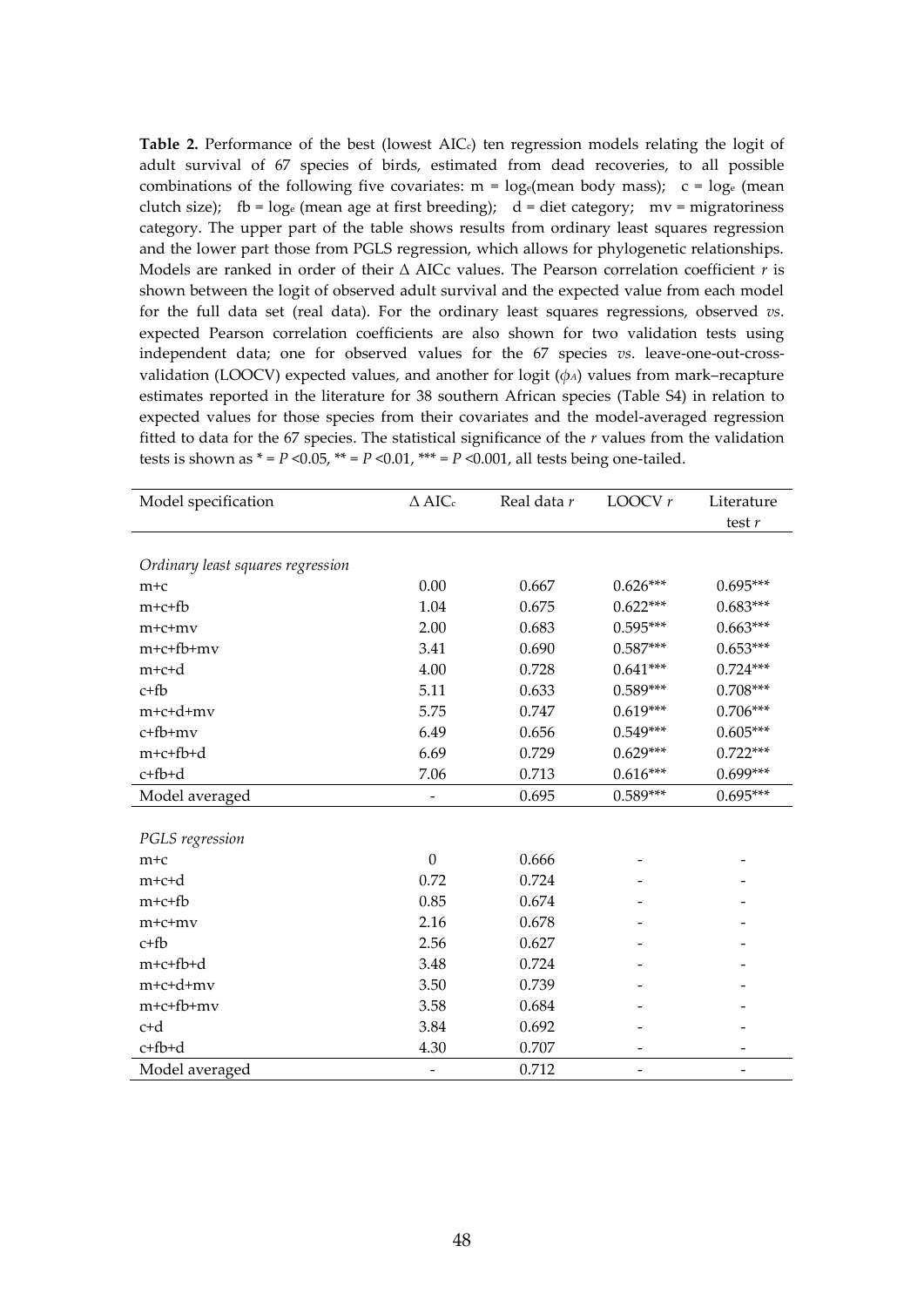**Table 3.** Parameter estimates for the ordinary least squares regression of the logit of adult survival of 67 species of birds, estimated from dead recoveries, on covariates. Values were averaged over models with all possible combinations of covariates using AIC<sup>c</sup> weights. Coefficients for diet and migratoriness represent estimated differences in the log-odds of survival between the category shown and the reference category (Vertebrate carnivore for diet and Resident for migratoriness). Also shown is the relative importance of each covariate, obtained by model averaging across models with all possible combinations of five covariates.

| Parameter              | Coefficient | Lower C.L. | Upper C.L. | Relative   |
|------------------------|-------------|------------|------------|------------|
|                        | value       |            |            | importance |
| Intercept              | 0.626       | 0.101      | 1.151      |            |
| log(mean body mass)    | 0.128       | 0.022      | 0.234      | 0.919      |
| log(mean clutch size)  | $-0.692$    | $-0.955$   | $-0.429$   | 1.000      |
| log(mean age at first  | 0.089       | $-0.200$   | 0.377      | 0.380      |
| breeding)              |             |            |            |            |
| Diet                   |             |            |            | 0.128      |
| Vertebrate carnivore   | 0.000       |            |            |            |
| Vegetative herbivore   | $-0.064$    | $-0.313$   | 0.186      |            |
| Omnivore               | 0.004       | $-0.060$   | 0.069      |            |
| Nectarivore            | $-0.030$    | $-0.189$   | 0.129      |            |
| Invertebrate carnivore | $-0.016$    | $-0.114$   | 0.082      |            |
| Granivore              | $-0.065$    | $-0.301$   | 0.172      |            |
| Frugivore              | $-0.043$    | $-0.217$   | 0.132      |            |
| Migratoriness          |             |            |            | 0.268      |
| Resident               | 0.000       |            |            |            |
| Mobile                 | 0.049       | $-0.122$   | 0.220      |            |
| Intra-African migrant  | $-0.022$    | $-0.182$   | 0.138      |            |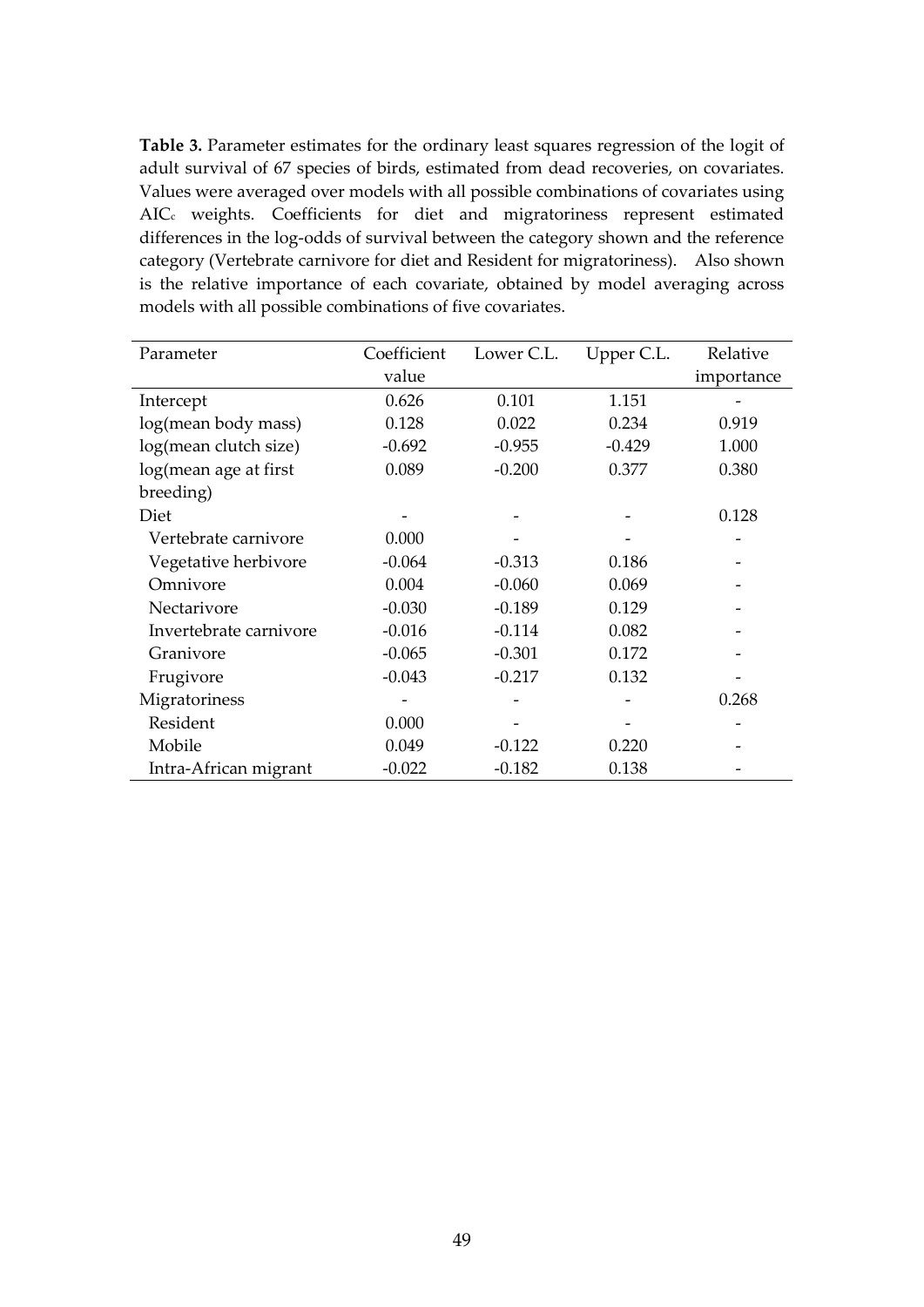**Table 4.** Parameter estimates for phylogenetic generalised least squares (PGLS) models of the logit of adult survival of 67 species of birds, estimated from dead recoveries, in relation to covariates. Values were averaged over models with all possible combinations of covariates using AIC<sub>c</sub> weights. Conventions are as given in the legend for Table 3. Also shown is the relative importance of each covariate, obtained by model averaging across models with all possible combinations of five covariates.

|                        |             | 95% confidence |          |            |
|------------------------|-------------|----------------|----------|------------|
|                        |             | limits         |          |            |
|                        |             |                |          |            |
|                        | Coefficient |                |          | Relative   |
| Parameter              | value       | Lower          | Upper    | importance |
| Intercept              | 0.745       | 0.057          | 1.433    |            |
| log(mean body mass)    | 0.098       | 0.014          | 0.182    | 0.814      |
| log(mean clutch size)  | $-0.685$    | $-0.955$       | $-0.415$ | 0.996      |
| log(mean age at first  |             |                |          |            |
| breeding)              | 0.076       | $-0.088$       | 0.240    | 0.381      |
| Diet                   |             |                |          | 0.362      |
| Vertebrate carnivore   | 0.000       |                |          |            |
| Vegetative herbivore   | $-0.122$    | $-0.386$       | 0.142    |            |
| Omnivore               | 0.044       | $-0.122$       | 0.210    |            |
| Nectarivore            | $-0.058$    | $-0.345$       | 0.228    |            |
| Invertebrate carnivore | $-0.036$    | $-0.229$       | 0.157    |            |
| Granivore              | $-0.160$    | $-0.423$       | 0.104    |            |
| Frugivore              | $-0.151$    | $-0.411$       | 0.109    |            |
| Migratoriness          |             |                |          | 0.218      |
| Resident               | 0.000       |                |          |            |
| Mobile                 | 0.040       | $-0.041$       | 0.121    |            |
| intra-African migrant  | 0.018       | $-0.082$       | 0.119    |            |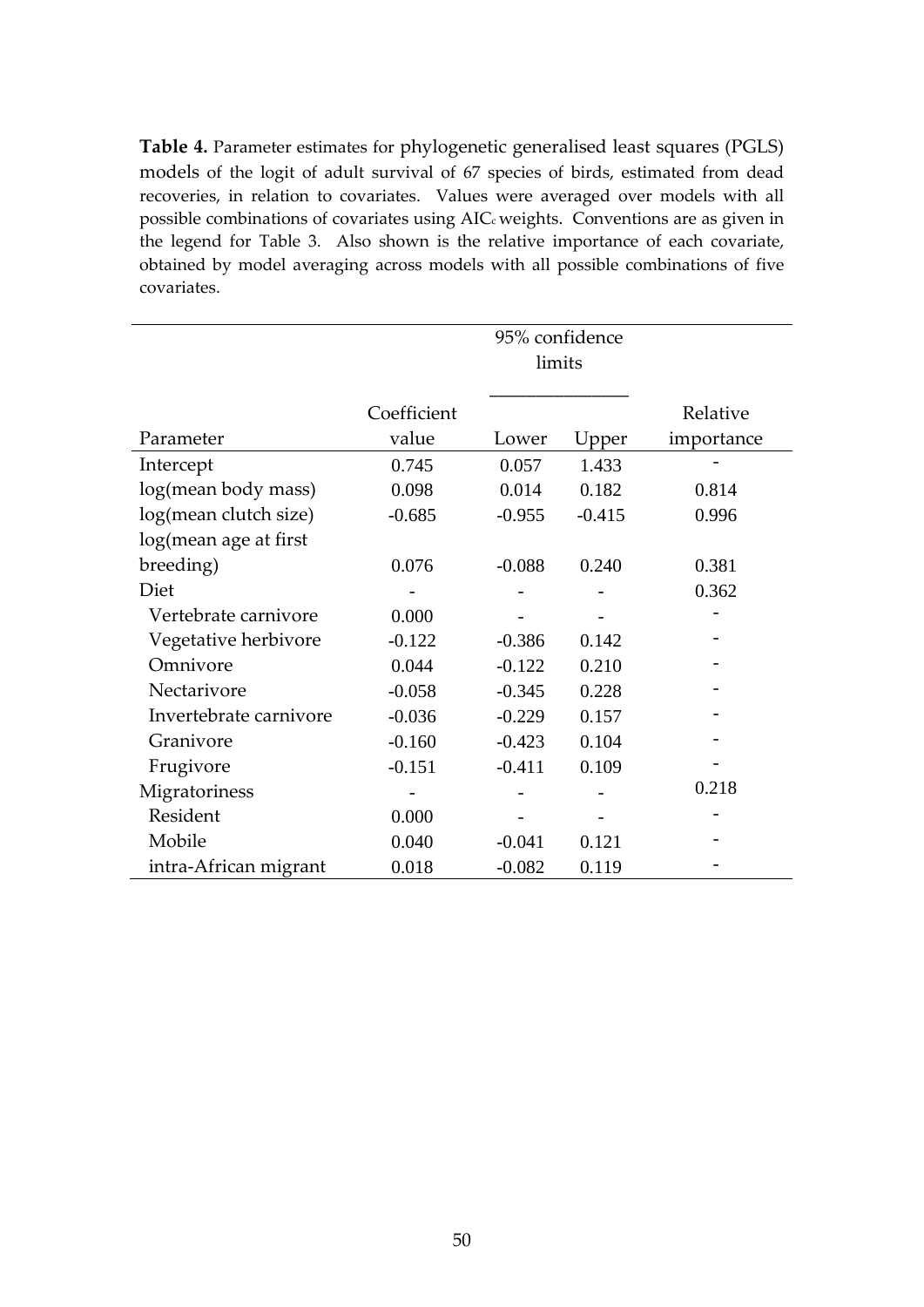# **FIGURE LEGENDS**

Figure 1. Observed values of the logit of adult survival of 67 species of birds, estimated from dead recoveries, in relation to the expected value obtained by averaging over regression models of survival in relation to covariates using  $AIC<sub>c</sub>$  weights. Each point represents one species. The diagonal line shows the result expected if observed and expected values were equal. (a) Modelaveraged expected results estimated from ordinary least squares regression, *r* = 0.695. (b) Model-averaged expected results estimated from phylogenetic generalised least squares (PGLS) models, *r* = 0.712.

**Figure 2.** Observed values of the logit of adult survival of 67 species of birds, estimated from dead recoveries, in relation to the expected value obtained by averaging over ordinary least squares regression models of survival fitted to all the data, except those for the species for which the expected value was being calculated, using AIC<sub>c</sub> weights (leave-one-out-cross-validation, LOOCV). Each point represents one species. The diagonal line shows the result expected if observed and expected values were equal. *r* = 0.589.

**Figure 3.** Observed values of the logit of adult survival of 38 species of southern African birds, estimated from mark–recapture studies, in relation to the expected values obtained from covariates for these species and the modelaveraged ordinary least squares regression model of survival fitted to estimates derived from dead recoveries for 67 species. Each point represents one species. Vertical lines show ±1 S.E.. The diagonal line shows the result expected if observed and expected values were equal. Filled circles show results for nine species with estimates available from both mark–recapture and dead recovery data. For all species,  $r = 0.695$ . After excluding the species with estimates from both types of data, *r* = 0.663.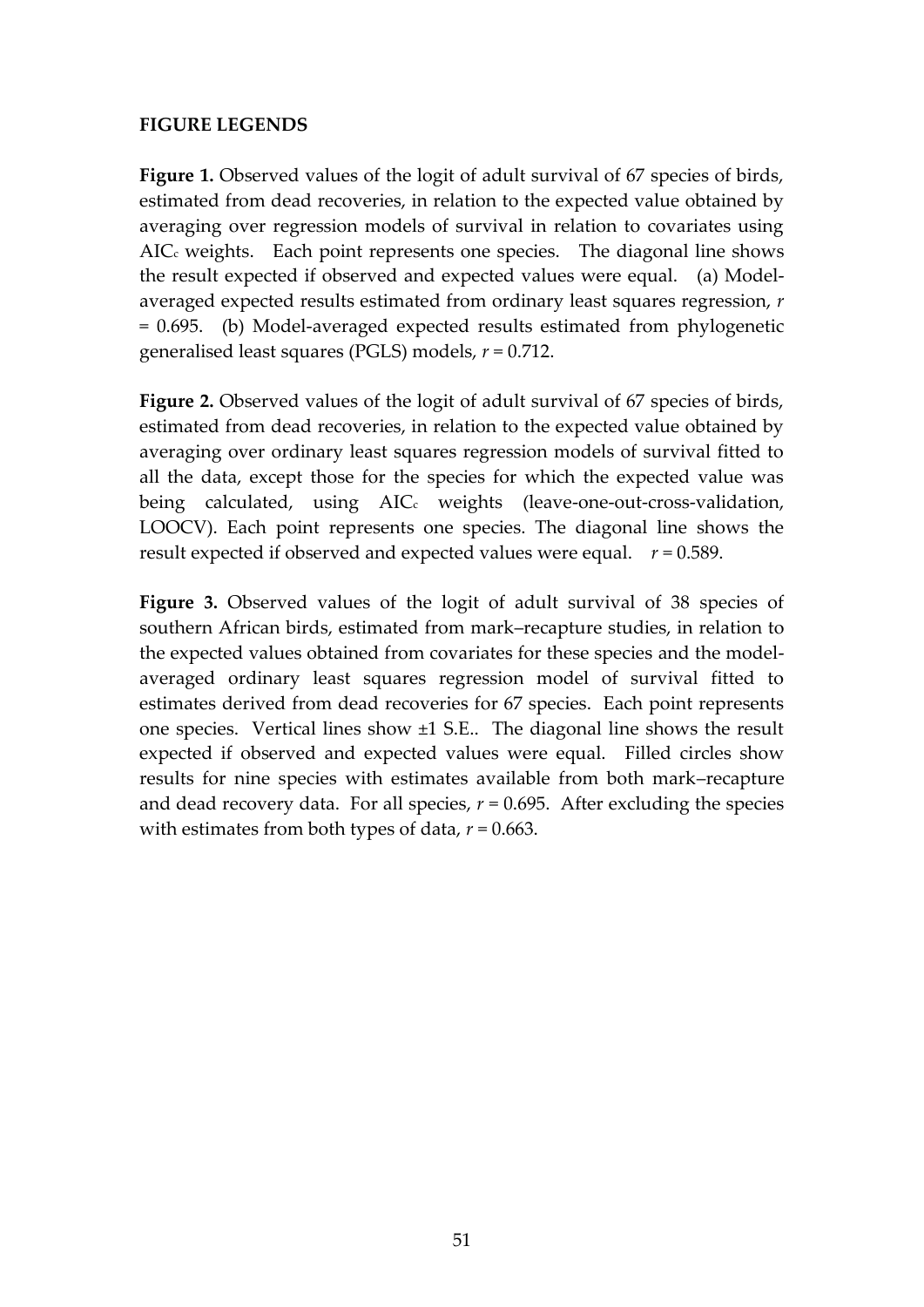Figure 1. Observed values of the logit of adult survival of 67 species of birds, estimated from dead recoveries, in relation to the expected value obtained by averaging over regression models of survival in relation to covariates using  $AIC<sub>c</sub>$ weights. Each point represents one species. The diagonal line shows the result expected if observed and expected values were equal. (a) Model-averaged expected results estimated from ordinary least squares regression, *r* = 0.695. (b) Modelaveraged expected results estimated from phylogenetic generalised least squares (PGLS) models, *r* = 0.712.

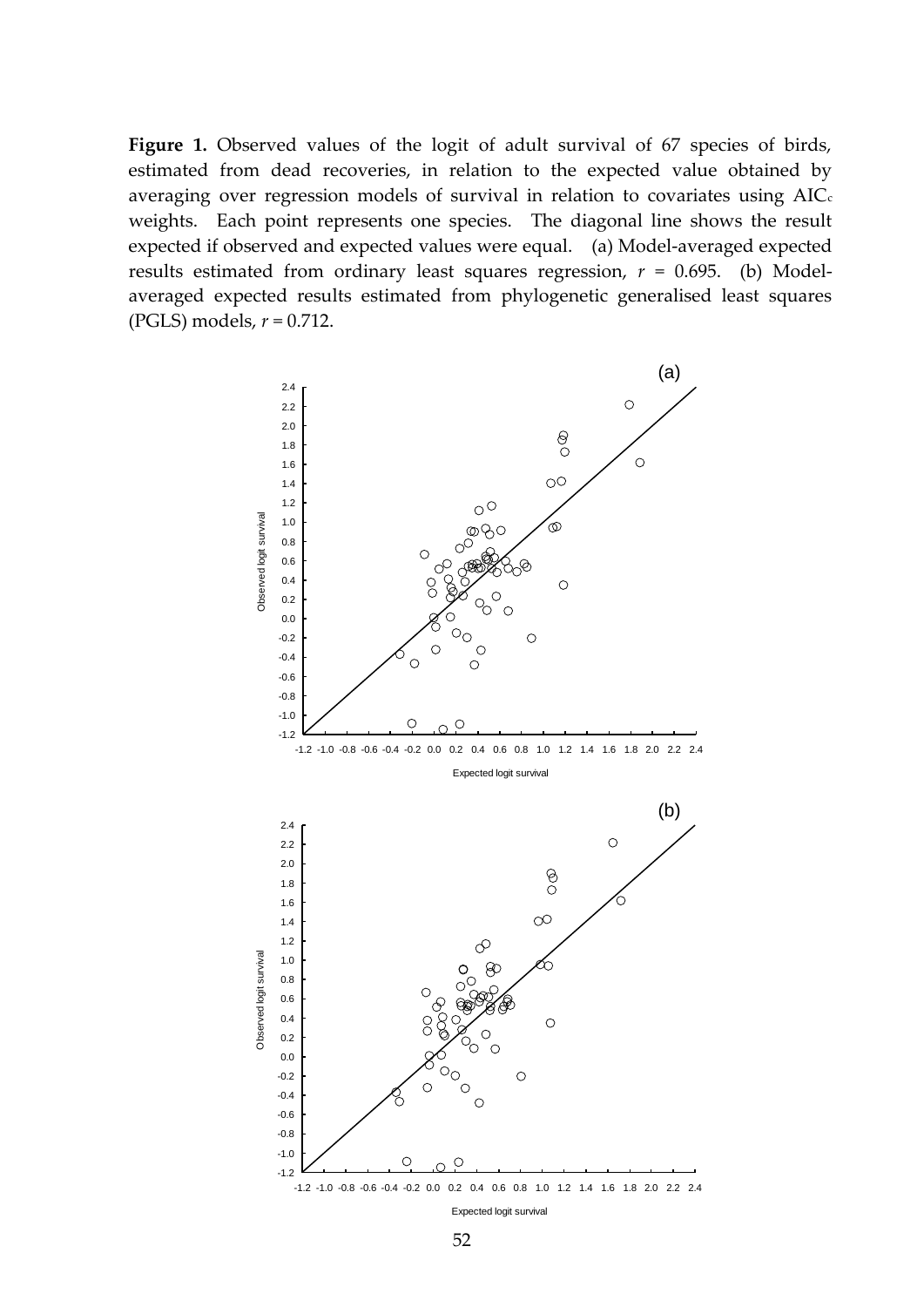Figure 2. Observed values of the logit of adult survival of 67 species of birds, estimated from dead recoveries, in relation to the expected value obtained by averaging over ordinary least squares regression models of survival fitted to all the data, except those for the species for which the expected value was being calculated, using AIC<sub>c</sub> weights (leave-one-out-cross-validation, LOOCV). Each point represents one species. The diagonal line shows the result expected if observed and expected values were equal.  $r = 0.589$ .